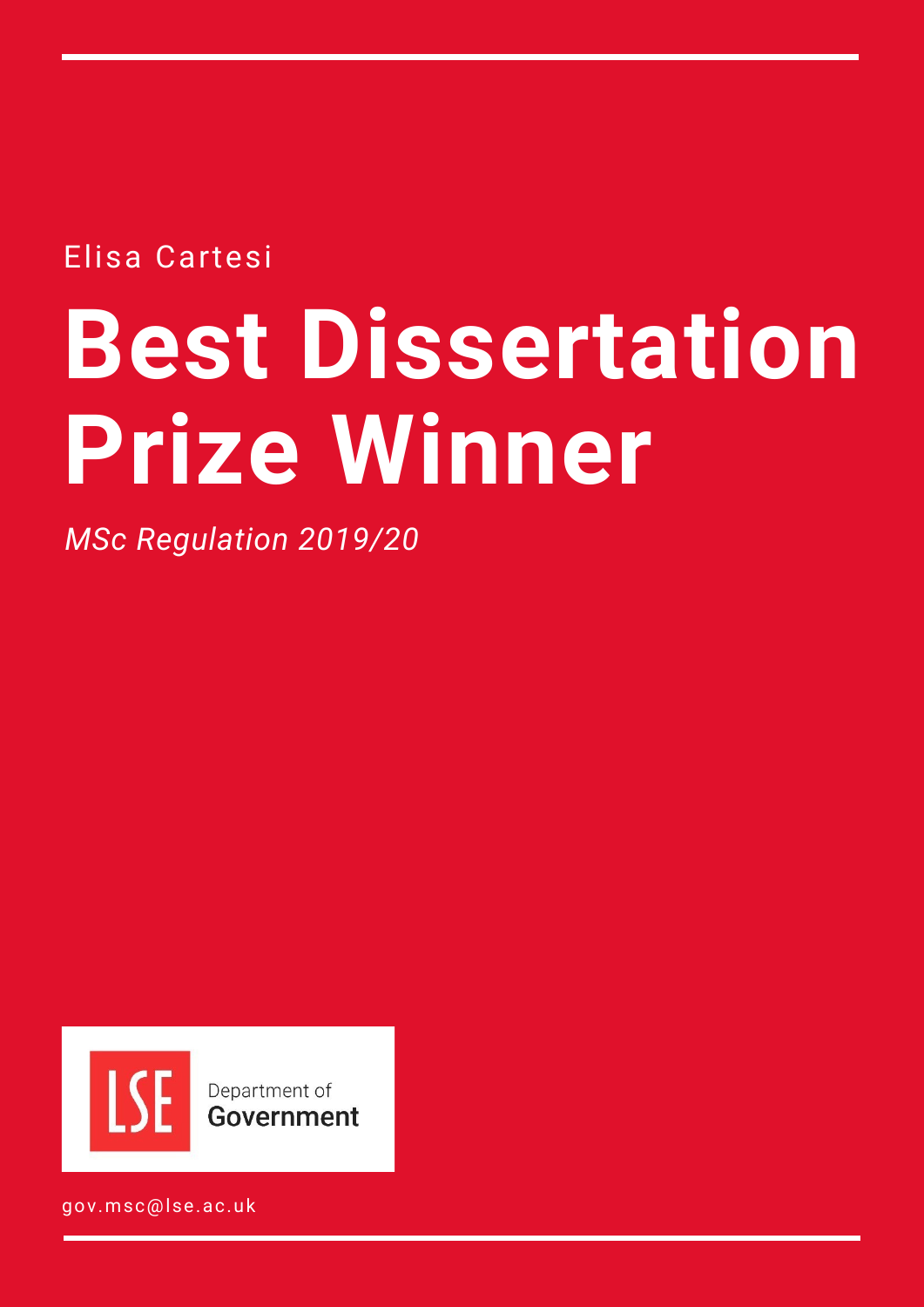# **The political independence of regulatory agencies: a critical appraisal of a "magic concept" and perspectives for its reconceptualization**

Submitted by Elisa Cartesi

GV499 Masters' dissertation

Year 2019-2020

Word count: 10 411

*Abstract:* The political independence of regulatory agencies has become the one criterion of good governance and the most studied feature of regulators. Yet, the concept of independence suffers from numerous tensions and ambiguities. It is not clear what the concept means in theory and academics have expressed scepticism over the capacity of the term to capture the condition of regulatory agencies and their interactions with other stakeholders. This dissertation seeks to tackle these two difficulties. It aims to identify the theoretical meaning of independence in a systematic way by performing a conceptual analysis over 78 academic articles. It then confronts the theory of independence to its practice in order to point out and explain the limitations of the concept. The lingering gap between the theory and practice of independence threatens the scholarship with stagnation or decline. I argue that reconceptualising independence is an opportunity to rejuvenate the field, provided that conventional assumptions and biases be abandoned. The field needs an embedded theory of independence, which would recognise and work with the numerous interactions and challenges that regulatory agencies maintain with other stakeholders, including political actors.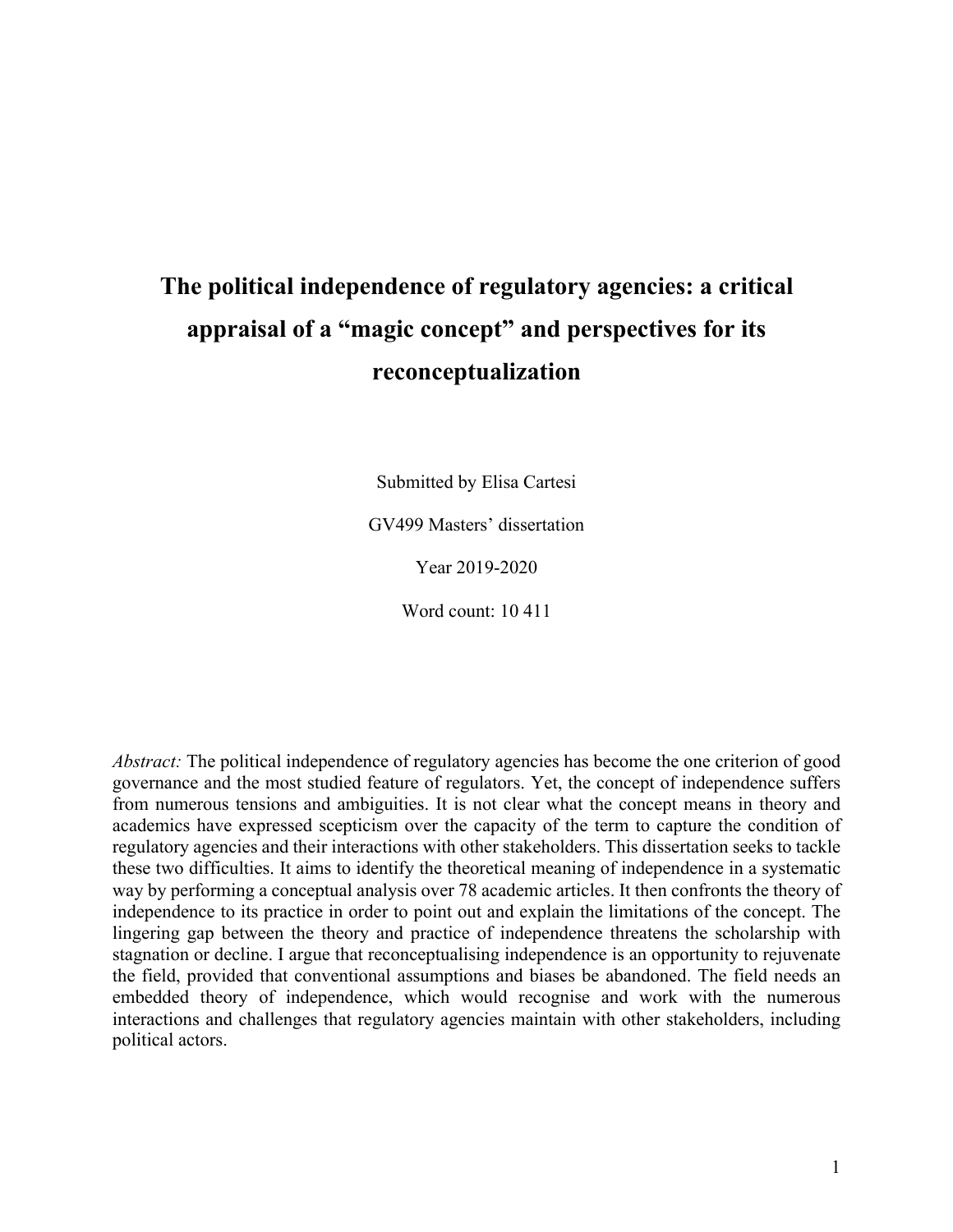*This page is left voluntarily blank.*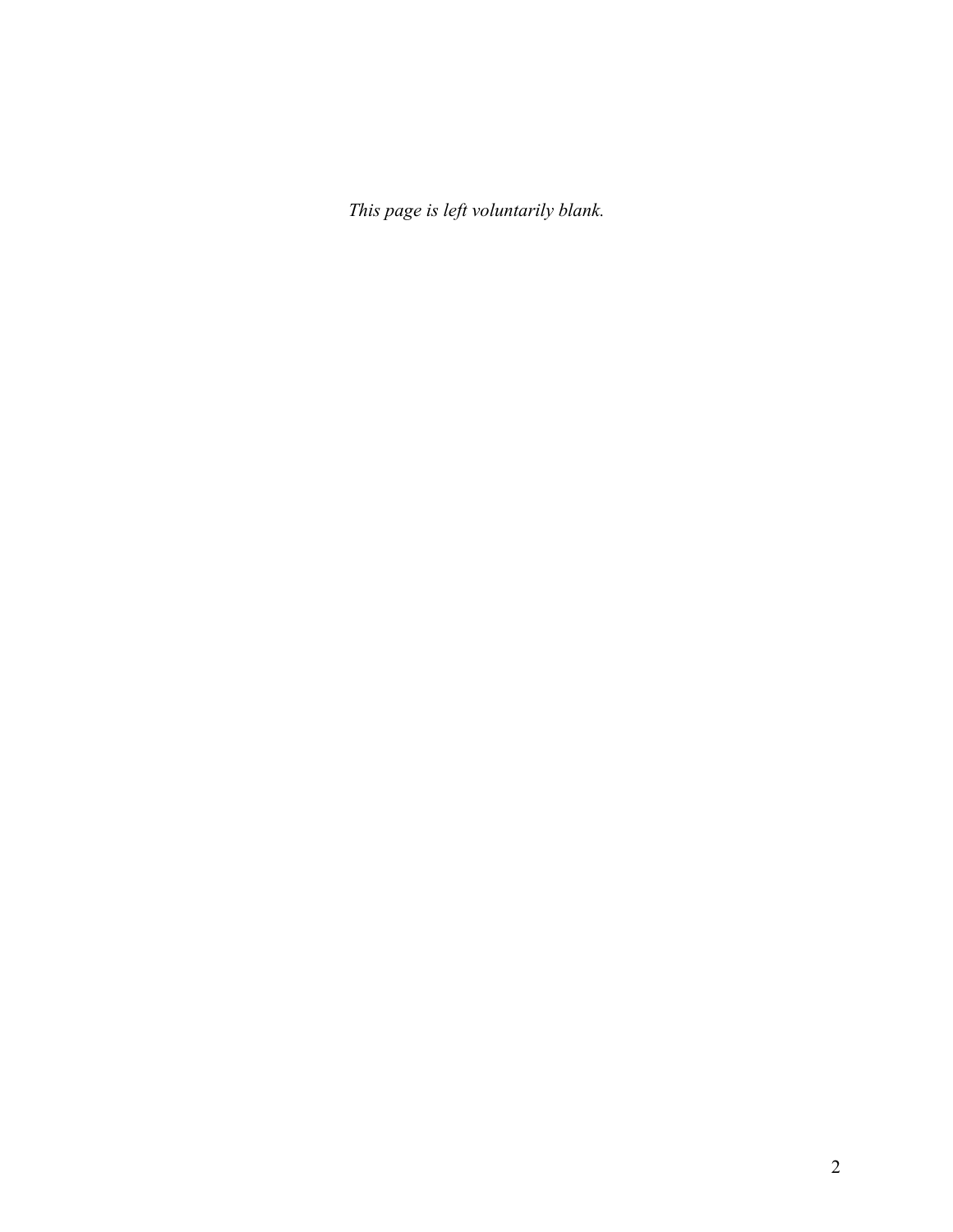# **Contents**

| 1.                                                                                          |  |
|---------------------------------------------------------------------------------------------|--|
| 2.                                                                                          |  |
|                                                                                             |  |
|                                                                                             |  |
|                                                                                             |  |
|                                                                                             |  |
| 3.                                                                                          |  |
|                                                                                             |  |
|                                                                                             |  |
| Between decline, stagnation and rejuvenation, the theory of independence and<br>4.          |  |
| 4.1. The successes and shortcomings of the scholarship on regulatory agencies' independence |  |
|                                                                                             |  |
| 5.                                                                                          |  |

# Acknowledgement

References

Appendix 1: Interviews, methodolology and ethics

Appendix 2: Coding index of the conceptual analysis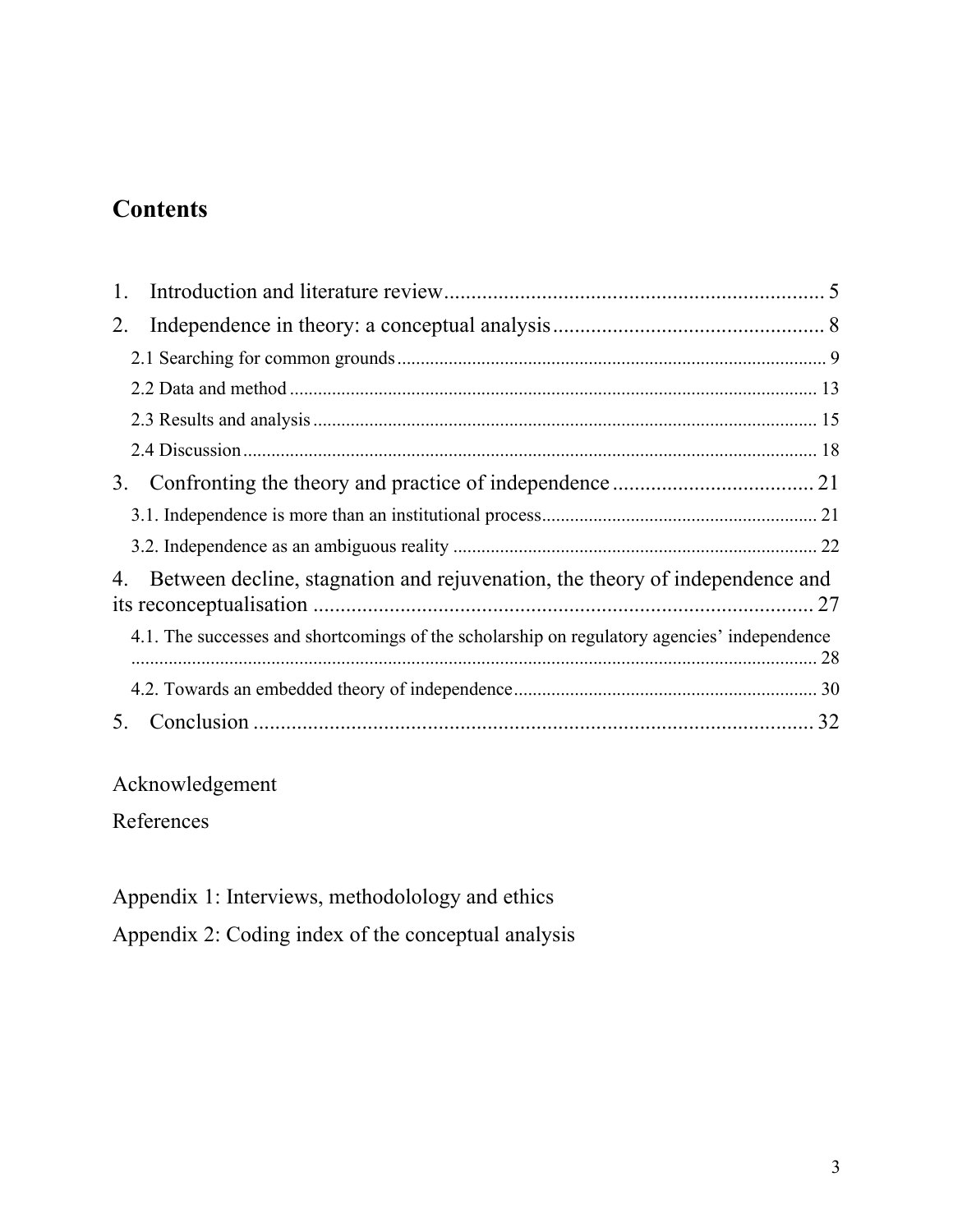*This page is left voluntarily blank.*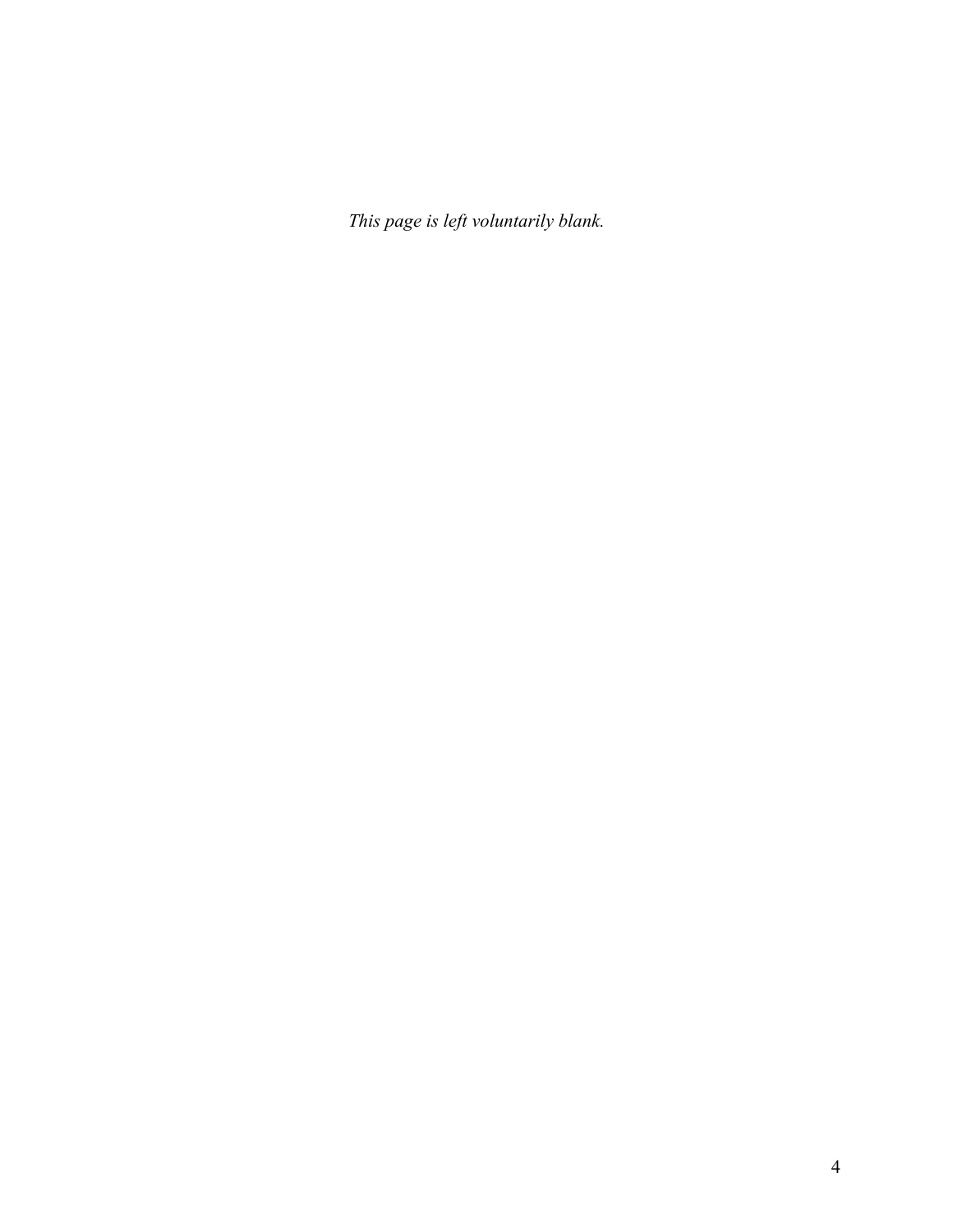#### **1. Introduction and literature review**

As of 1990s, the exhaustion of the "positive" welfare state and the quest for improved efficiency in public management has elicited a profound shift in governance. In an attempt to steer rather than rowing, governments in Europe privatised formerly state-owned activities, intensified their recourse to contractualisation and delegated extensive competencies to disaggregated and specialised bodies. While disaggregation and specialisation had been a long-standing evolution of public governance (Pollitt and Talbot 2004), the shift now involved a delegation of regulatory competences to independent or quasi-independent bodies, the so-called "independent regulatory agencies", which gave rise to the "regulatory state" (Majone 1994, 1997). Though delegation of regulatory powers were initially limited to economic matters, regulatory agencies (RAs) quickly spread beyond these boundaries. Regulatory agencies are delegated extensive powers, including adjudication, rulemaking and prosecution, and their influence as experts in their field has allowed them to become a "third force" in the regulatory arena, along with elected officials and regulated industries (Thatcher 2005). The spread of RAs has thus been a cornerstone of the rise of the regulatory state and their independence is recognised as the ultimate criterion of good governance (OECD 2014; UK Government 2011). As Jackson (2014) puts it, "*international organizations recommend it, agencies seek it, governments support it and citizens expect it*". To date, independence stands as one of the most studied topics in the regulation scholarship.

The scholarship has focused much on the "why" and the "how" of regulators' independence. There are first both functional and contextual reasons for politicians to delegate extensive competences to independent bodies (Elgie 2006; Thatcher 2002a). Delegation was motivated by a widespread assumption that depoliticising regulatory issues by establishing non-majoritarian and expert bodies would solve time-inconsistencies and help to face heightened political complexity (Elgie and McMenamin 2005; Gilardi 2002; Levy and Spiller 1994). Elected officials also hope to transfer the political responsibility for the management of regulated sectors and thus shift the blame towards regulatory agencies (Thatcher and Stone Sweet 2004). Contextual reasons also shaped the establishment of regulatory agencies, including a process of diffusion and mutual learning (Jordana, Levi-Faur, and i Marín 2011; Levi-Faur 2005; Ruffing 2014), national traditions and cultures (Yesilkagit and Christensen 2010) and varieties of capitalism (Guardiancich and Guidi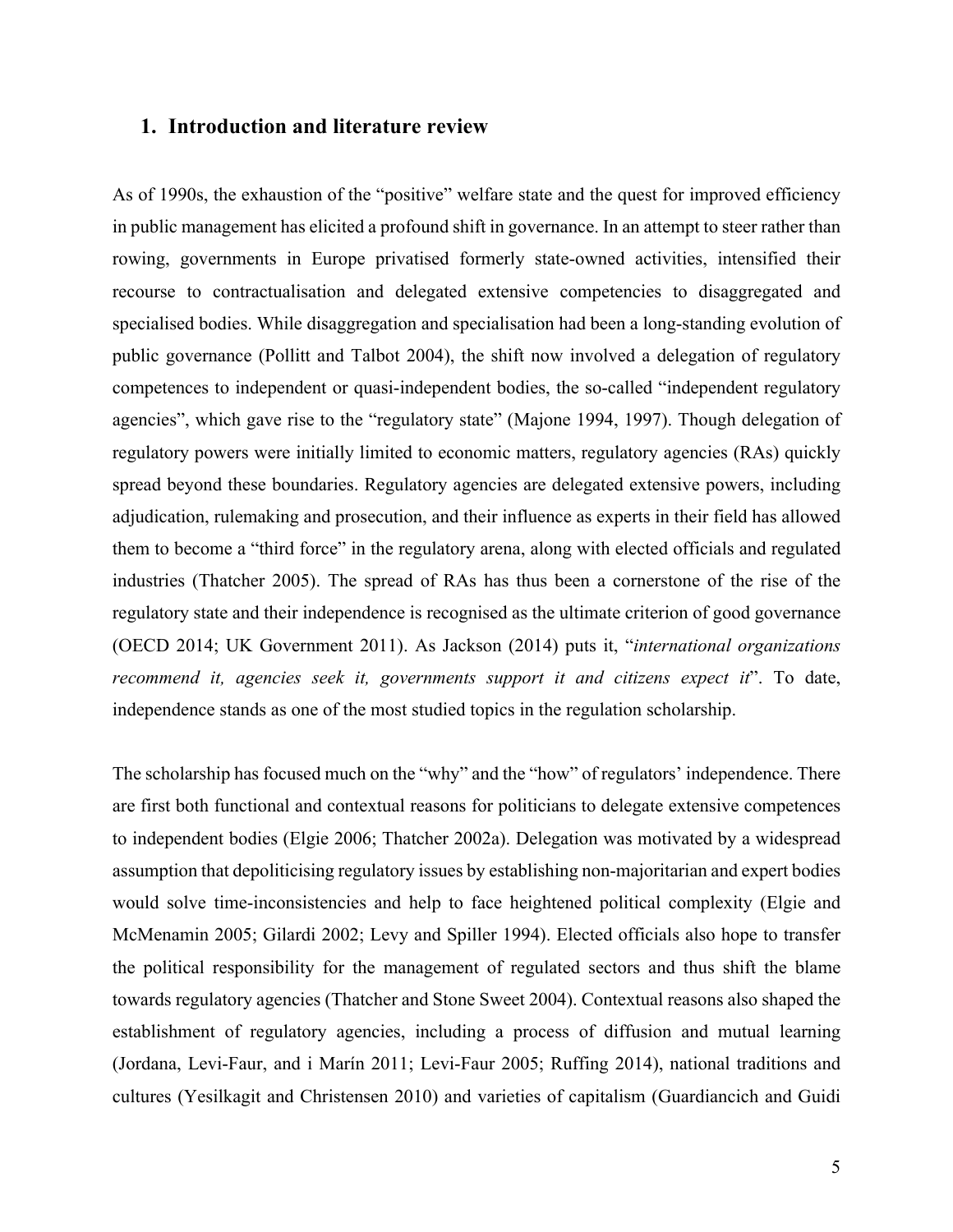2016). We also know much about how independence is granted to or gained by regulatory agencies. An extensive literature has focused on measuring the formal independence of regulatory agencies, i.e. the dispositions ensuring their independence that are contained in their statues (Corrigan and Revesz 2017; Gilardi 2005; Hanretty and Koop 2012; Lewis and Selin 2015; Selin 2015). It is consensual in the literature that independence may have non-legal determinants so that "de facto independence" may depart from formal independence. The scholarship has identified a wealth of non-legal determinants of independence, including political salience and complexity, the number of veto players, the characteristics of the organisation (e.g., age, size, task, reputation), the participation of the agency in networks of regulators and the degree of politicisation and reach of political ties of the agency's decision-makers (Fernández-i-Marín, Jordana, and Bianculli 2016; Hanretty and Koop 2013; Ingold, Varone, and Stokman 2013; Maggetti 2007; Ringquist, Worsham, and Eisner 2003; Rommel and Verhoest 2014; van Thiel and Yesilkagit 2014; Kutsal Yesilkagit 2011). Nevertheless, the connection between formal independence and de facto independence is not clear nor consensual. While some authors find formal provisions not very important (Carpenter 2001; Maggetti 2007), others argue that formal provisions are influential in determining the level of independence that a regulatory agency has in practice (Hanretty and Koop 2013; Verhoest et al. 2010). More recently, the recognition that regulatory agencies lack legitimacy (Majone 1999, 2001a) while potentially having the capacity to "clawback" power from their political masters (Coen and Héritier 2005) has led to a recognition of the need to have them under control, though not controlled (Moe 1985). The study of independence has thus been partially reoriented towards the issue of balancing control and independence (Busuioc 2009; Casazza 2015; Christensen and Lægreid 2007; Lodge and Stirton 2010; Verhoest et al. 2010).

The scholarship on independence has thus been prolific and somehow enthusiastic. However, it remains far from clear what independence means exactly in theory. Very few authors provide a substantial definition of independence and as many would recognise, "*independence is a difficult construct to conceptualise and operationalise*" (Badran 2017). There are also lingering tensions in the literature around the concept of independence. Many scholars take distances with the term "independence", referring to regulatory agencies as "so-called independent agencies" or "semiindependent agencies". Others are openly critical and point that "*agency independence is an inexact, unstable and variegated concept*" (Seifter 2019) while others refute the term at once. Datla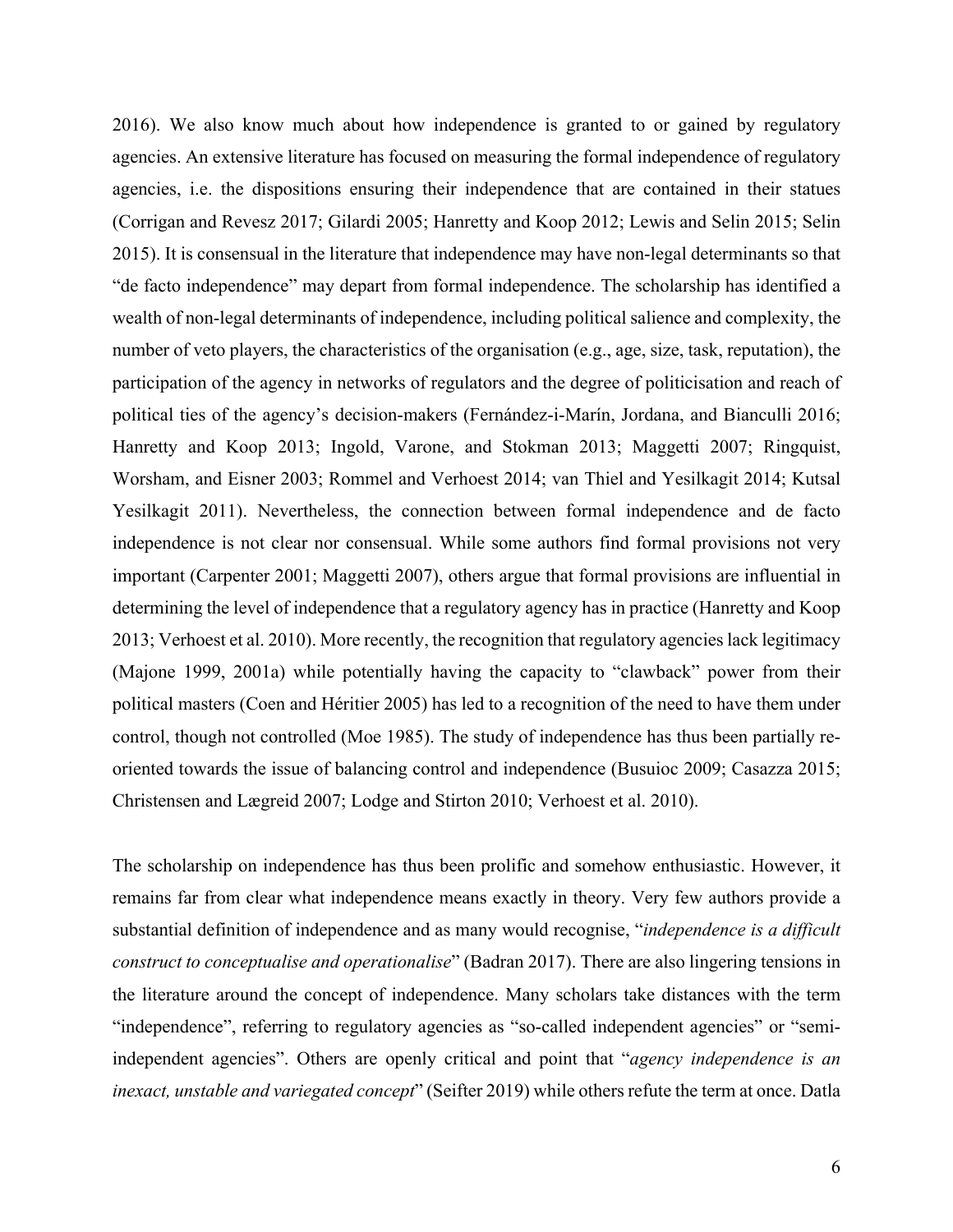and Revesz (2013), for example, argue that there is no defining feature to distinguish between independent and executive bodies, so that it would be preferable to drop the distinction and the term "independence" and rather refer to more or less autonomous institutions. Therefore, despite the considerable attention that the scholarship has paid to the issue of independence, there remains extensive tensions, ambiguities and occasionally contradictions that this dissertation seeks to address. I ask two questions. How has independence been conceptualised in the scholarship in the context of regulatory agencies? What are the tensions and limitations of this conceptualisation and how can they be addressed? I limit the scope of my research to economic regulators in developed countries which are generally those which should be most closely aligned with the ideal of an independent regulatory agency. To address the first question and identify how independence has been conceptualised in theory, I perform a conceptual analysis over 78 academic articles. This methodology allows me to focus on the definition of independence that is effectively used or endorsed in the literature. I then confront the theoretical conceptualisation of independence to the practice of independence, which I identify from research on the topic and 4 interviews with practitioners. The list of the interviews and the methodology and ethics principles I followed are exposed in Appendix 1. Confronting the theory of independence to the practice allows me to identify several shortcomings in the theory and reflect on a reconceptualization of independence.

My main finding is that the independence of regulatory agencies is not an exhausted theme of research. I have identified and discussed a gap between the theory and practice of independence which represents an opportunity to rejuvenate the field. The conceptual analysis revealed that there is a common conceptualisation of independence which crosses national and disciplinary boundaries. Independence is largely conceptualised as a purely institutional process through which regulatory agencies are granted or gain the capacity to determine their preferences and act according to them, without any external interference or constraint, especially of political nature. In the literature, the concept of independence has three pillars: a clear separation between regulators and political issues and actors, autonomy and self-reliance. Confronting this definition to the practice of independence has uncovered a gap regarding both the nature and definition of independence. I conclude that the theory of independence leads to a situation in which "all regulatory agencies are independent, but no regulatory agency is independent". In other words, while regulatory agencies are generously called independent, when applying the theoretical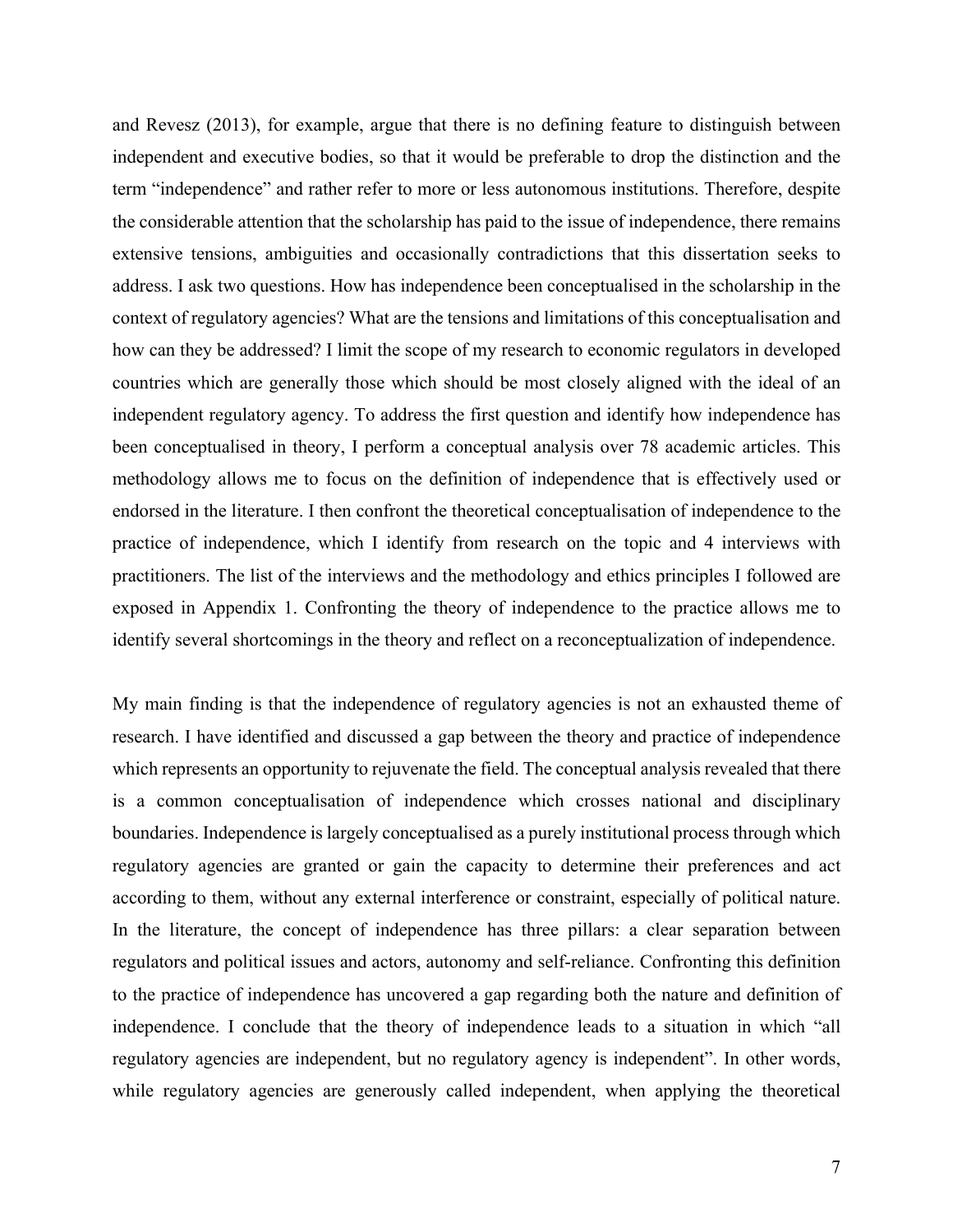definition of independence to assess their existence, it is very unlikely to be able to confirm independence. The concept of independence thus fails to capture the reality of the condition of regulatory agencies. In reviewing critically the literature on independence, I find that, despite great intellectual and methodological richness, the scholarship has suffered from three shortcomings, namely excessive generalisation, a bias against politicians and a bias towards independence. Faced with the threat of decline or stagnation, I argue that reconceptualising independence provides an opportunity for rejuvenation. To be fruitful, such reconceptualisation must break with the abovementioned assumptions and biases to define an embedded theory of independence, which recognises and work with the permeability and limitations of the boundaries between regulatory agencies and other stakeholders. I thus hope that, by identifying the concept of independence in the literature in a systematic way and identifying and explaining limitations, the dissertation will contribute to challenging and modernising our understanding of the independence of regulatory agencies. The dissertation is organised as follows. The second section is dedicated to the conceptual analysis of independence. The third section confronts the theory of independence to practice and uncovers the limitations of the theoretical concept. The fourth section reflects on the prospects of the scholarship on independence, between decline, stagnation or rejuvenation, and draws some perspectives to reconceptualise independence and err on the side of rejuvenation.

## **2. Independence in theory: a conceptual analysis**

To investigate how independence has been defined and studied across social sciences disciplines, I rely on a novel conceptual analysis methodology developed by Koop and Lodge (Lodge and Koop 2015). This methodology allows me to focus on the actual use of independence in the literature. The assumption is that the way scholars refer to independence in their publications is representative of their conceptualisation of independence. I first identify areas of agreement and disagreement to define the conceptual dimensions I will investigate. I then perform a literature search and identify 78 academic articles on which to carry out the conceptual analysis.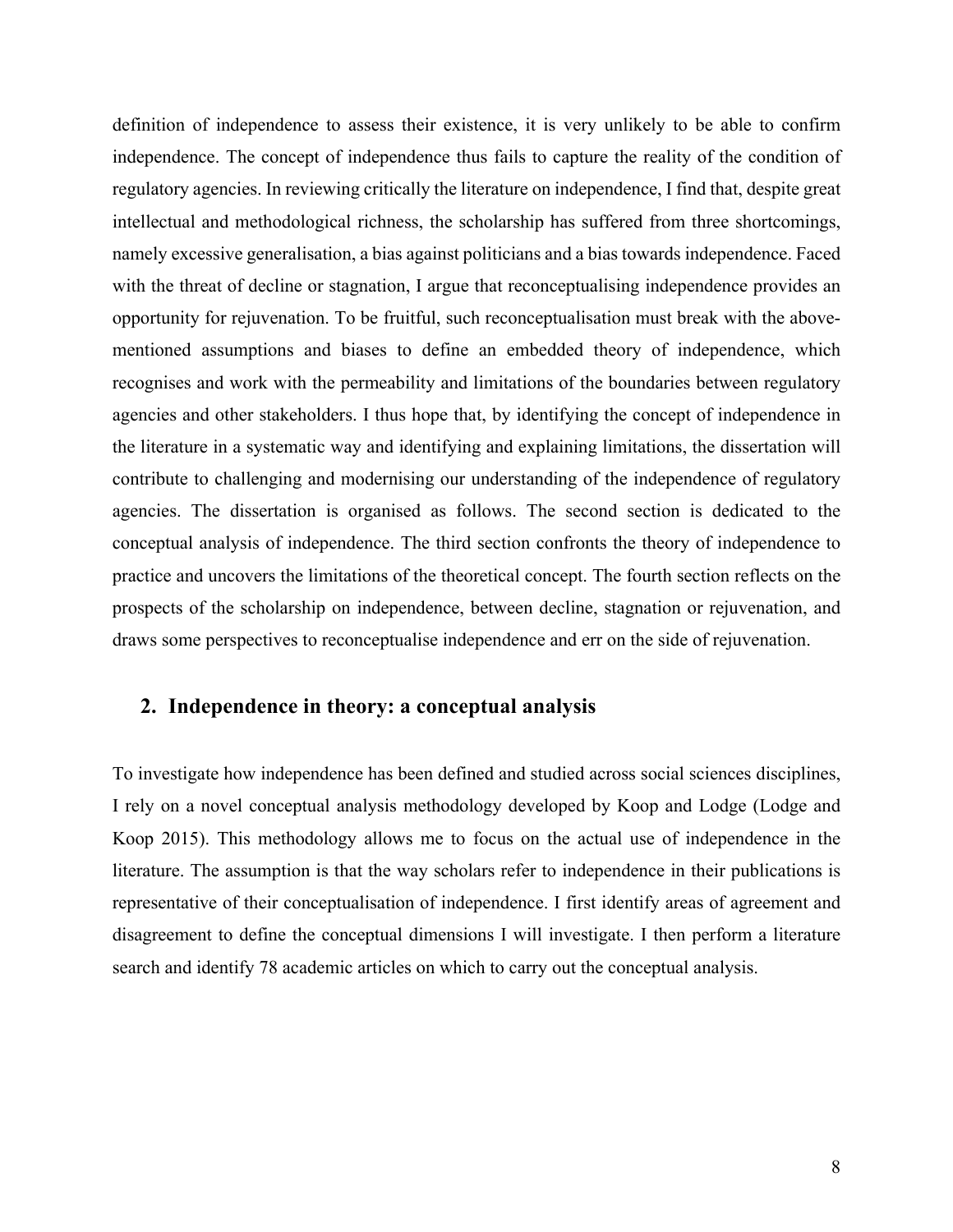#### **2.1 Searching for common grounds**

While independence is one of the most studied concept in regulation and most claimed characteristic of the regulatory state, it is far from clear what scholars mean with it, threatening independence to become a "magic concept" (Pollitt and Hupe 2011). Broadly speaking, the literature agrees that independence is about some kind of distancing between regulatory agencies and politics, though the forms this may take vary widely. Most of the literature sees independence as prevailing by degree, though the American literature has tended to rely on a binary conception of independence1. There are, however, areas of disagreement which make the three dimensions that I will investigate. These dimensions concern 1) the nature of independence, 2) the account of independence and, 3) the distance of the relationship between regulators and politicians.

#### **2.2.1 The natures of independence**

Most traditionally, independence is seen as an institutional, top-down and exogenous process. According to this view, independence is an institutional process through which politicians unilaterally delegate tasks and powers to independent agencies who passively receive it. Delegation of independence may have five main dimensions: the status of the head of the agency and the board members, the dispositions concerning the relationship of regulators to the executive and parliament, the extent of financial and organisational autonomy and the regulatory competencies granted to the regulator (Gilardi 2005). This perspective is probably most widespread in the literature, perhaps partly for practical reasons as it is more easily operationalised (Hanretty and Koop 2012). However, many authors have pointed to the limitations of this perspective. Besides the absence of consensus on the dimensions of independence (Hanretty and Koop 2012), its exogenous and top-down character is questioned as regulators may actively build their independence, beyond what was intended by elected officials. Independence may also not be fixed in time and rather be highly dynamic according to the political and regulatory context.

<sup>&</sup>lt;sup>1</sup> The American literature traditionally distinguishes between executive and independent agencies by the fact that the head of the agency has protection from removal, which creates a binary distinction between agencies which benefit from this disposition and those which do not.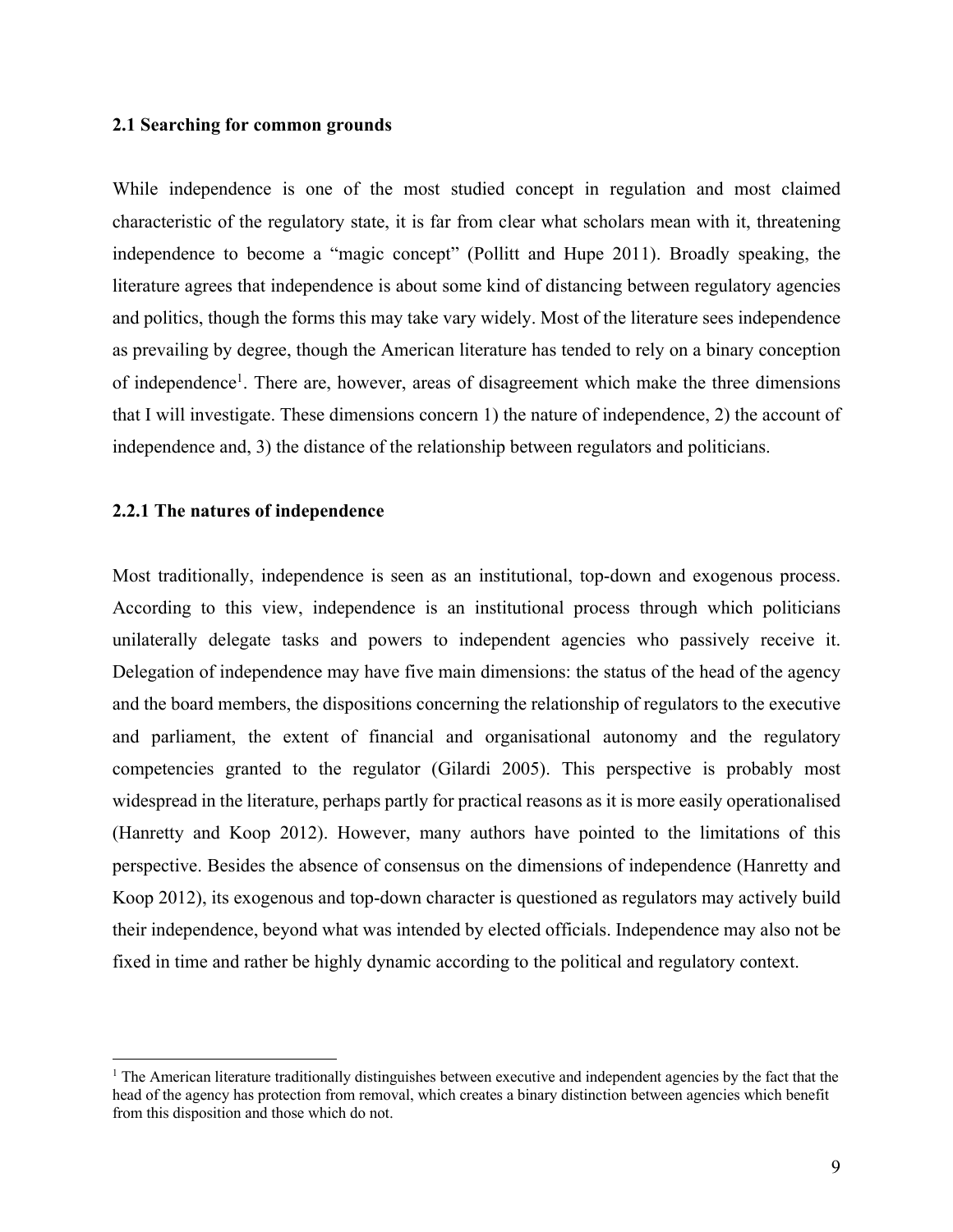In response to these limitations, scholars have argued that independence is in fact an endogenous, dynamic and bottom-up institutional process. This perspective still considers independence through institutional lenses but focuses on the effective relations and interactions within different institutions. Independence thus extends beyond formal processes and the regulator-ministry relationship. Independence is endogenous and bottom-up because it is "built from within" (Tan 2020); it rises from the external environment of regulators and the way they manage it. Regulators play an active role in defining the terms of their independence and relationship to politicians(Black 2008). Carpenter (2001; 2010) paved the way for this perspective by arguing that regulatory agencies can acquire more autonomy than intended or granted by their political principals by developing their reputation and building networks and coalitions. Yesilkagit (2004) also argued that the creation of a regulatory agency is followed by a process of habituation through which the relationships between regulators and politicians are redefined beyond the formal provisions of delegation. The new relationship may evolve in more or less autonomy than formally granted, depending on the preferences and strategies of elected officials and regulatory agencies. This perspective, mainly developed in the literature on bureaucratic autonomy, has elicited a continuous interest in the scholarship (Maggetti and Verhoest 2014).

Departing from the institutional nature of independence, some authors see independence as a cognitive process. Independence exists because of a collective, more or less conscious, understanding of what "being independent" means for a regulator and what tasks should be, by nature, carried out by independent bodies. A first mechanism of cognitive independence lies in the interactions of regulatory stakeholders through which they produce meaning beyond formal agreements. Regulatory conversations allow stakeholders to interact and build an inter-subjective understanding of the meaning of independence (Black 2002). A second mechanism was born in the literature on central banks and relies on conventions, defined as a regular pattern of behaviour that is seen as mandatory. Vermeule (2013) argues that agencies which may not be formally independent may still be independent in practice because of unwritten conventions which constrain political actors from attempting to interfere in the day-to-day activities of an agency. Political actors would refrain from using their oversight powers either because they have internalised that this is not appropriate, or because they expect a backlash from the public which considers in majority that regulatory agencies should be independent. Conversely, a formally independent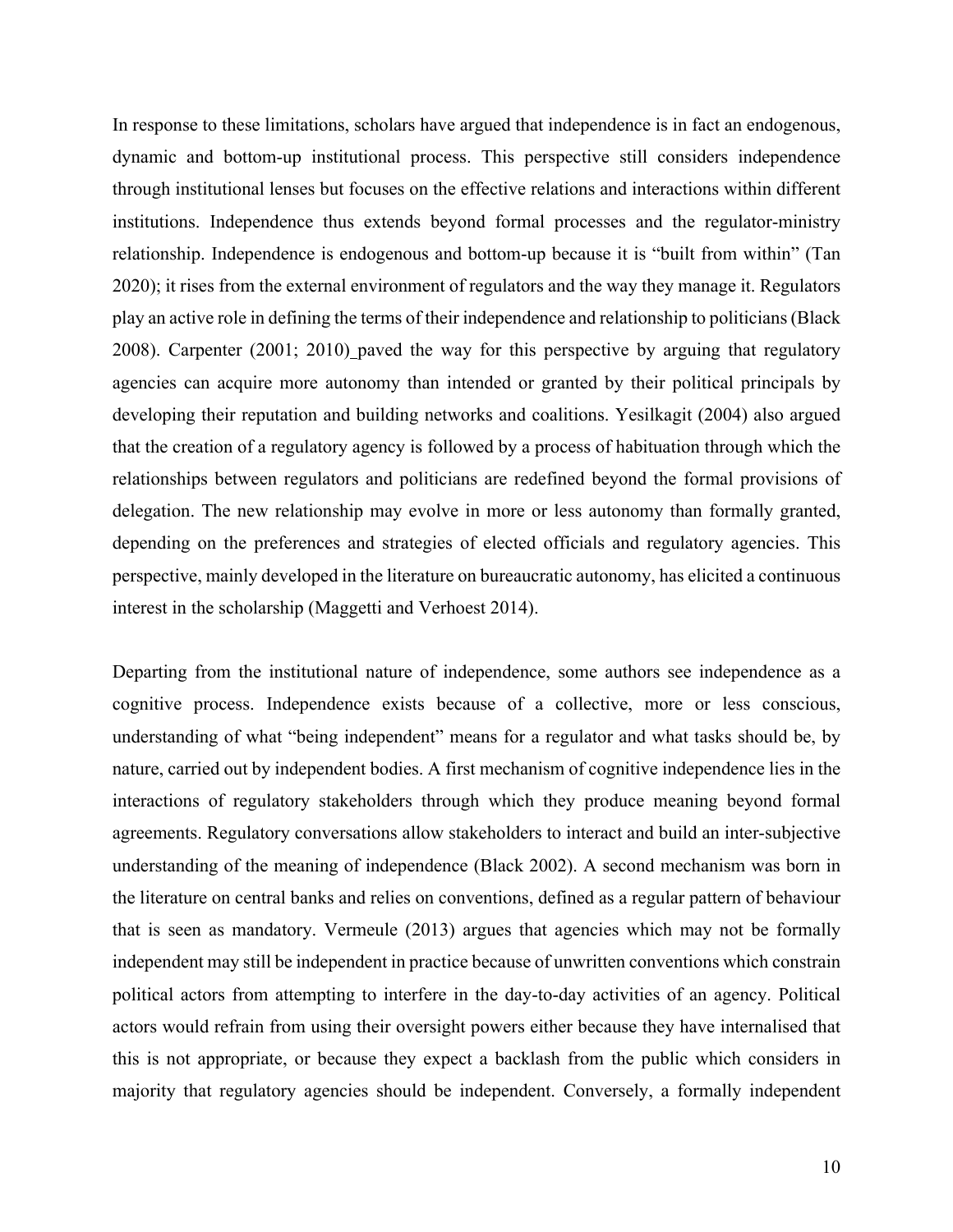agency may not be independent in practice because it is widely understood or expected that this agency should be responsive to the political power. Independence may thus exist much beyond – or behind – formal provisions and institutions because of historic traditions, moral principles, or collective understandings and expectations.

#### **2.1.2 The accounts of independence**

Four major accounts of independence have thrived in the literature. I am focusing here on substantial definitions of independence rather than instrumental ones which define independence according to its practical consequences. The first account defines independence as a (strict) separation between regulatory agencies and political actors and issues. This account is derived from the credible commitment hypothesis and the will to depoliticise the management of certain activities. According to this view, the regulation of important activities should be delegated to nonmajoritarian and expert institutions. This would increase the stability and efficiency of regulatory regimes by ensuring that decisions are based on expert considerations, rather than political ones. The separation of interests resonates with another separation, that of functions. Non-majoritarian institutions should focus on policy-implementation while political issues are left to elected officials (Majone 1997, 2001b; Wilson 1887). This account thus portrays regulatory agencies as largely apolitical institutions. Their ignorance and unresponsiveness to political issues and preferences constitute their raison d'être (Miller 2005). A second account conceptualises independence as autonomy or "the extent to which the agency can decide itself about matters it finds important" (Verhoest et al. 2004). It comprises the capacity for a regulatory agency to make its own decisions and act according to them without external constraint or influence, be they of legal, financial, structural or interventional nature. The third account argues that independence is a form of selfreliance. An independent agency is one that has control over the key aspects of its survival (e.g., protection from dismissal without cause, staff, resources) (Dworkin 1988). The last account moves away from these structural definitions and considers behavioural aspects. Independence is a behaviour which refers to moral qualities such as impartiality, integrity, fairness and trustworthiness. For example, an independent central bank is often defined as a conservative one (Rogoff 1985). With regulatory agencies, independence may be associated with expertise and evidence-based behaviour (Maor 2007; Ossege 2015; Schrefler 2010) as well as impartiality and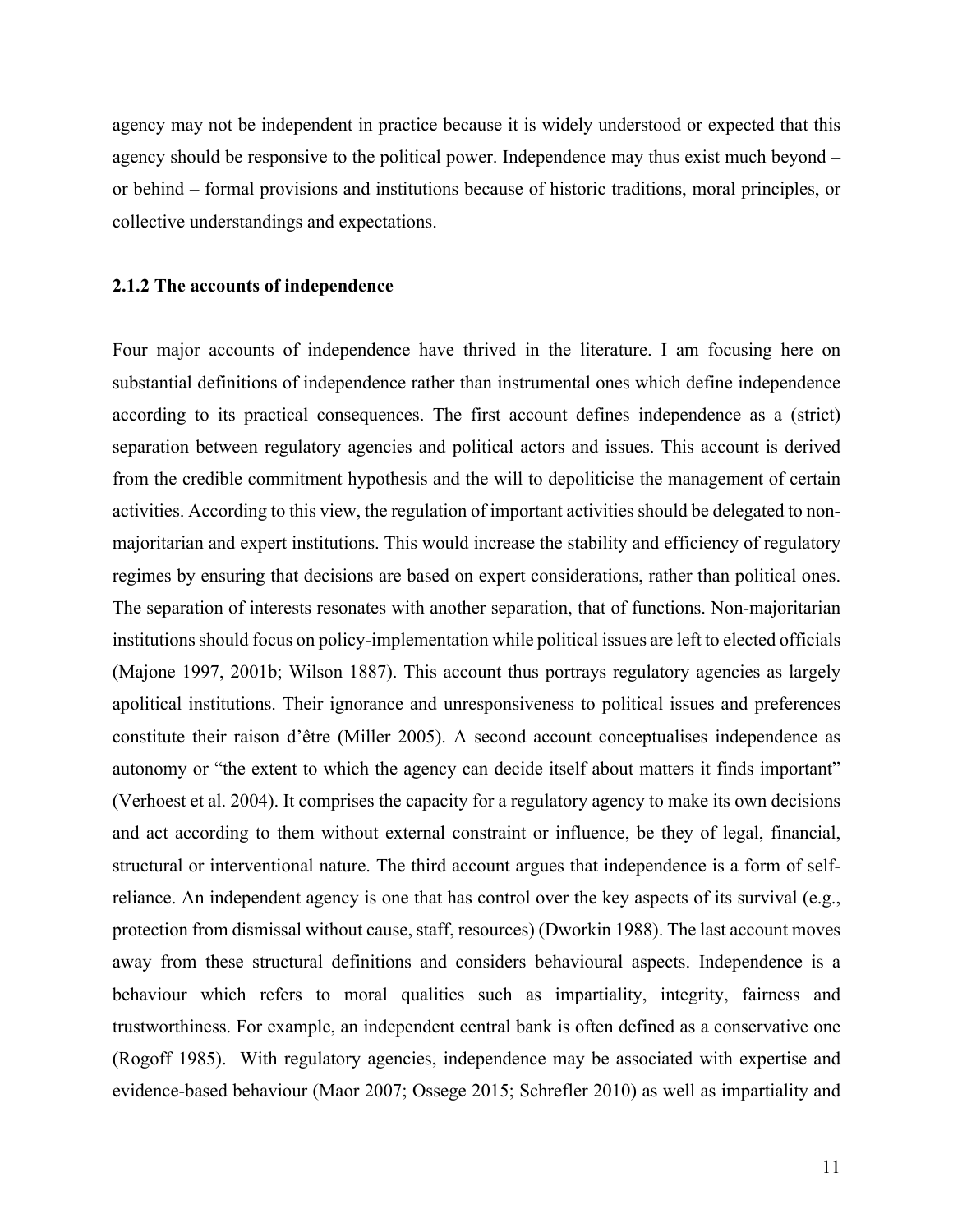fairness. Independence is then more than a structural matter and includes values and commitment to these values. These definitions of independence overlap to some extent. It is hardly conceivable to attain autonomy without self-reliance as an agency that fears for its survival may adapt its decisions to align with those in control of its survival, namely elected officials. Similarly, autonomy overlaps with a separation of interest as being autonomous requires a certain distance from political interests. However, the overlap is not total. Autonomy only requires a regulatory agency not to be bound by political interests. A regulatory agency can be cognisant and even responsive to political preferences and issues and still be autonomous, provided the decision to be responsive was its own. In independence as a strict separation of interests, a regulatory agency is more than unbound by political issues and preferences, it is ignorant of them. Regulatory decisions should be solely based on expert opinion and not "polluted" by political considerations. Independence as a separation of interests thus goes further than independence as autonomy.

#### **2.1.3 The distance of the relationship**

Ultimately, conceptualising independence denotes a certain conception of the relationship between regulators and political actors. A widespread qualification of the relationship between regulators and political actors is political insulation. Again, it is unclear what "insulation" means. Most dictionaries define insulation as the quality of being protected from outside influence. Insulation also comes from the latin "*insulatus*" which means "to make an island". Arguing that regulators are insulated from political actors may thus mean something from being protected from political actors to being completely separated, isolated from political actors. Both interpretations find support in the literature. Regulators benefit from a number of formal and informal protections from political influence (Barkow 2010; Pardow 2017), such as protection from removal, and the scholarship has theorised and commented on the strict separation of interests and functions that must exist between regulator and political actors (*supra*). Another frequent description of regulators' relationship to political actors is "arm's length relationship". "Arm's length" has been used to refer to the disaggregated character of agencies from governments (Hood 1991; Talbot 2004; van Thiel and Yesilkagit 2014) or to refer to a less distant relationship between regulators and politicians, acknowledging the existence of interactions and iterations and importantly, of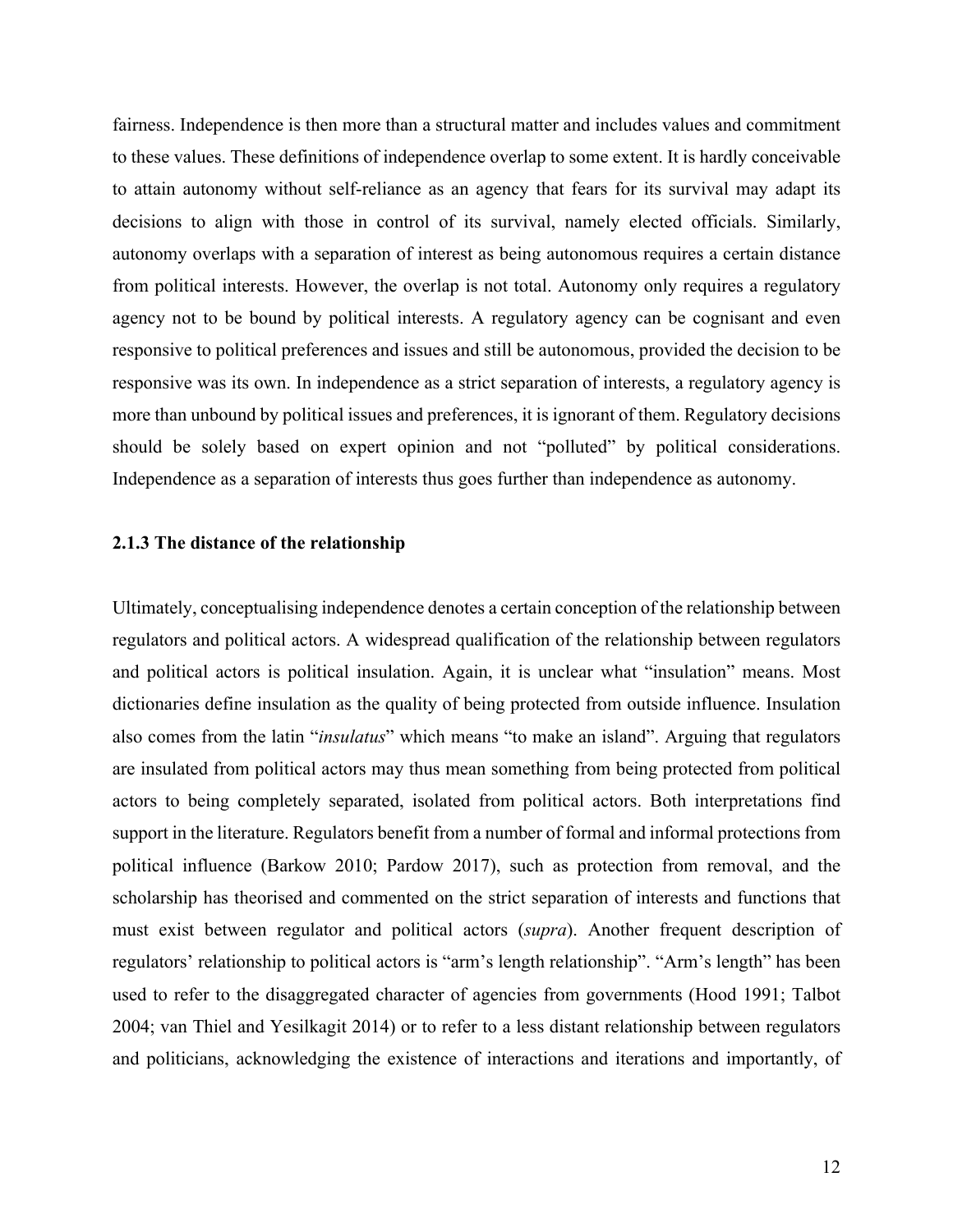accountability and oversight mechanisms on regulatory agencies (Christensen and Lægreid 2007; Verhoest et al. 2010).

#### **2.2 Data and method**

I study the use of these conceptual dimensions on academic articles in the fields of political science, public administration, law, economics, management, business and sociology. I use the Web of Sciences Social Sciences Index and search for the terms ("independen\*" or "autonomy") and ("regulat\*" or "non-majoritarian" or "agency") in the title. These terms are voluntarily encompassing and seek to capture variations of conceptions of independence, from independence to autonomy, as well as varying terms used to refer to regulatory agencies. I focus on the articles written in English, in the above-mentioned academic fields, and published between 1990-2020. I choose to start the search in 1990 because it corresponds to the rise of agencification beyond the US. The practical impact of these boundaries is however relatively limited as the articles tend to rely on earlier publications to sustain their argument.

The search has identified 220 articles from which I remove articles engaging with board or auditor independence, state autonomy or regulatory autonomy, and articles focusing on government agencies rather than on independent regulatory agencies so as to focus my analysis (and statistics) exclusively on independent regulatory agencies. This selection took the number of articles down to 87. I do not perform further selection and rely on this data for my analysis. In these 87 articles, I assess how the author conceptualised independence along the three dimensions I have introduced above. To investigate each dimension, I have relied on a careful reading of the articles and a set of questions I have defined to assess whether the scholar has engaged with the conceptual dimensions. Table 1 presents the dimensions and the questions I used.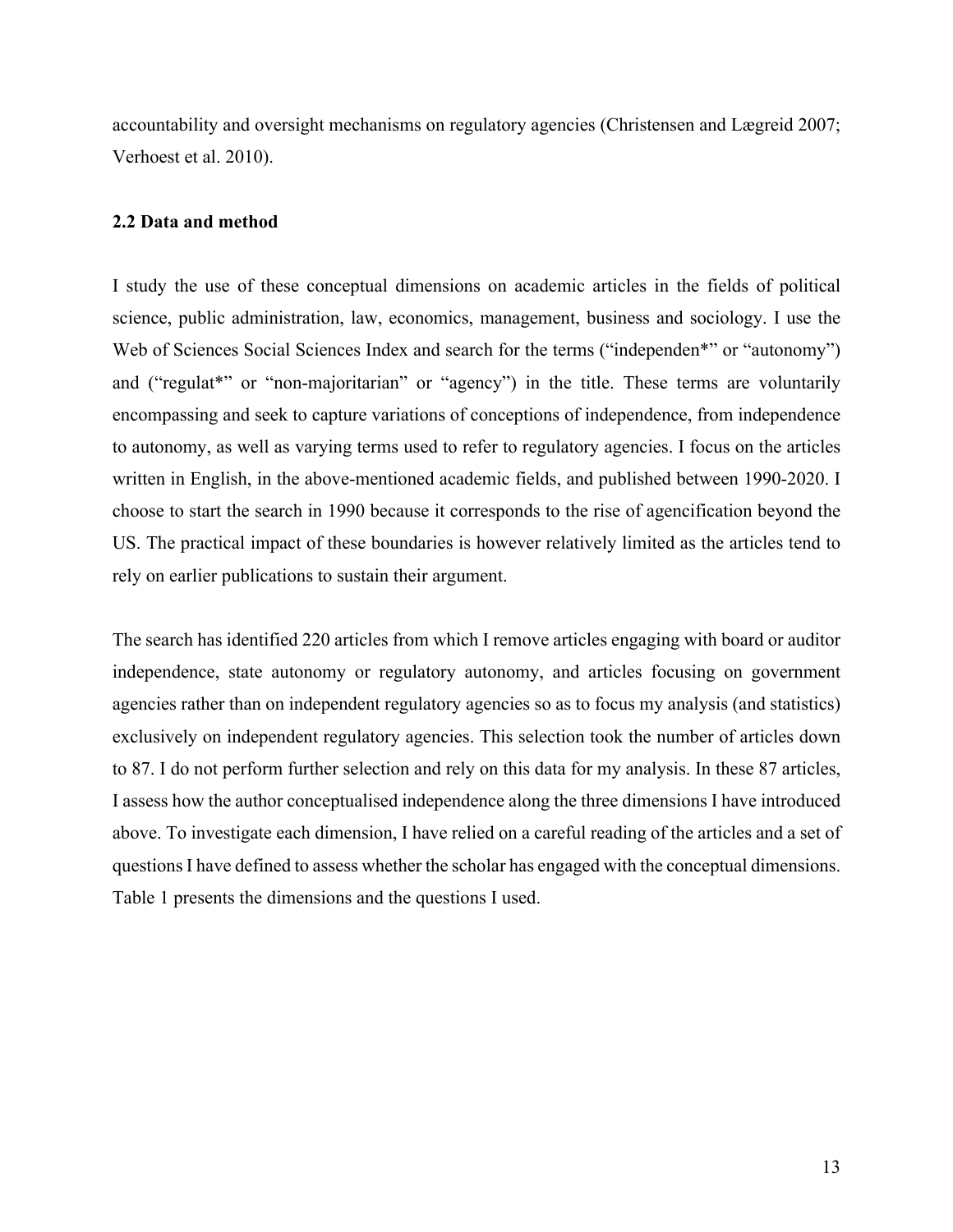| Dimensions                     | Questions                                                                                                                                                                                                                                  |
|--------------------------------|--------------------------------------------------------------------------------------------------------------------------------------------------------------------------------------------------------------------------------------------|
| A. Nature of<br>independence   | Is independence conceptualised as an exogenous and top-down<br>institutional process?<br>Is independence conceptualised as an endogenous and bottom-up<br>institutional process?<br>Is independence conceptualised as a cognitive process? |
| B. Account of<br>independence  | Is independence defined in terms of a separation of interests?<br>Is independence defined in terms of autonomy?<br>Is independence defined in terms of self-reliance?<br>Is independence defined with behavioural qualities?               |
| C. Distance of<br>relationship | Is the relationship between political actors and regulators defined<br>as insular?<br>Is the relationship between political actors and regulators defined<br>as arm's length?                                                              |

#### Table 1. Conceptual dimensions and questions

The methodology presents two major limitations. The boundaries of the research focus on articles and may thus miss influential books and book chapters. The impact is however limited as many articles were derived from books or relied on arguments found in influential books. Focusing on English-written articles may also introduce a bias towards the English-speaking literature. In the sample of 87 articles, about a half were written by scholars from universities located in non-English speaking countries (e.g., Scandinavia, Turkey, Latin America). The second limitation, perhaps the most important one, is that few authors define explicitly independence and how they conceptualise it, according to the dimensions I have identified. I have thus had to infer. A good practice would have been to have another researcher look through the articles and perform the analysis so as to compare the results and identify potential mistakes or biases. I, however, lack the resources to implement this. To strengthen consistency and accuracy, I have designed an index in which I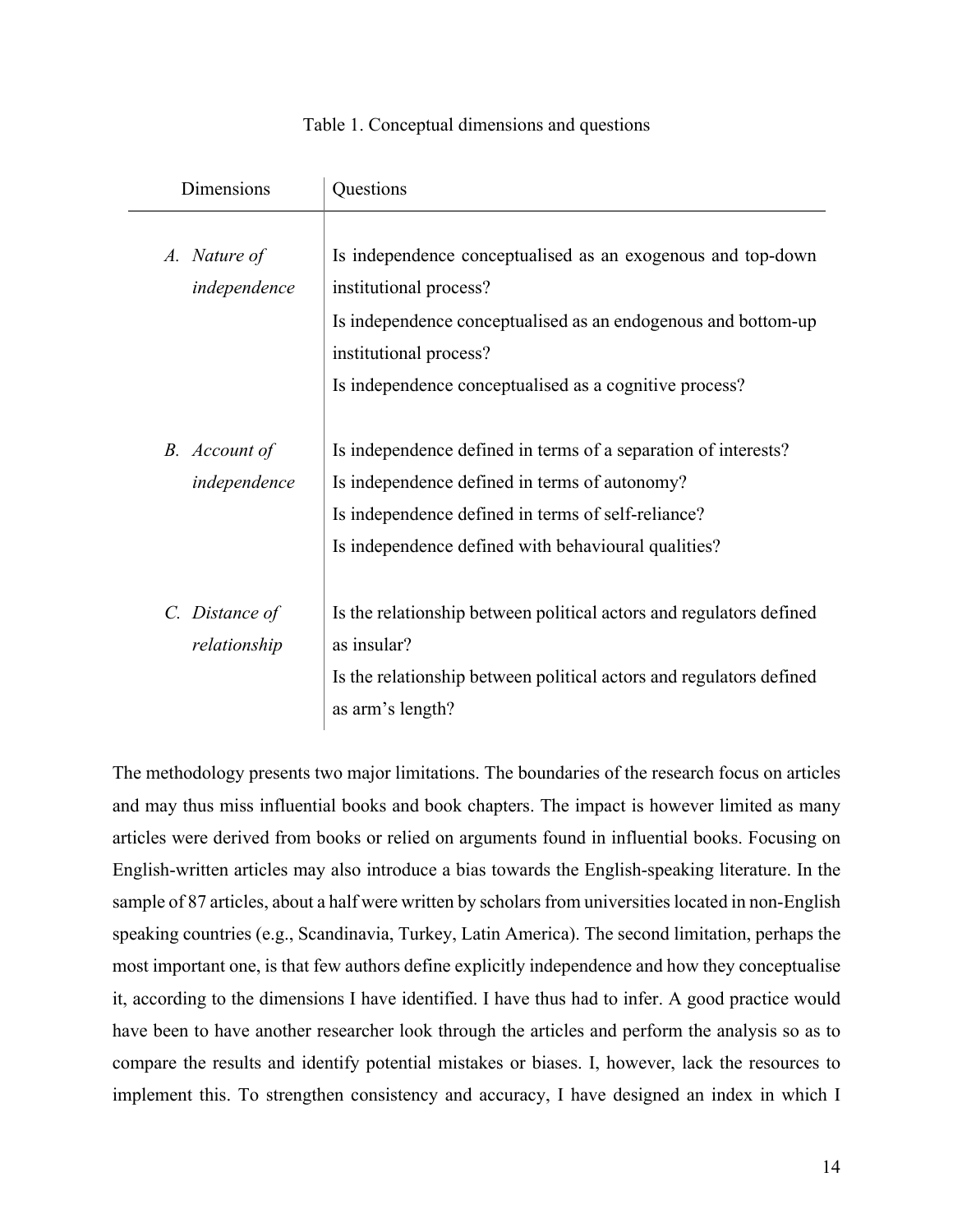defined precisely the meaning of each dimension and how I would treat each situation and ambiguity. This index is presented in Appendix 2 with examples of choice of coding. I kept track, along the research, of the justifications of my coding choices to compare my decisions a posteriori and check their consistency. I also introduced a "missing" response category for situations in which I was unable to infer meaningfully from the words of the author. Overall, a conceptual analysis of this sort will not do justice to the subtleties and nuances of scholars' thoughts and is not intended for it. The study will reveal broad trends in the literature and dimensions of independence so as to identify an overarching conceptualisation of independence. Nonetheless, I do supplement the conceptual analysis with an in-depth reading of academic articles in order to enrich the analysis of the theoretical conceptualisation of independence, which I expose in the discussion section.

#### **2.3 Results and analysis**

Assessing the 87 articles, it turned out that 9 articles did not engage sufficiently with the concept of independence to perform the analysis meaningfully. I excluded these articles from the analysis, reducing the sample to 78 articles. Table 2 describes the results per conceptual dimension. I have defined four different response categories: a) yes, when the author has engaged explicitly with the dimension, b) maybe, when the author did not engage explicitly with the dimensions but there are clues that this was part of their thinking – in other words, this category means "potentially yes", c) no, when the author rejected it explicitly or when there are sufficient clues that it was not part of the thinking, and d) missing, when it is impossible to draw a meaningful conclusion on a particular item.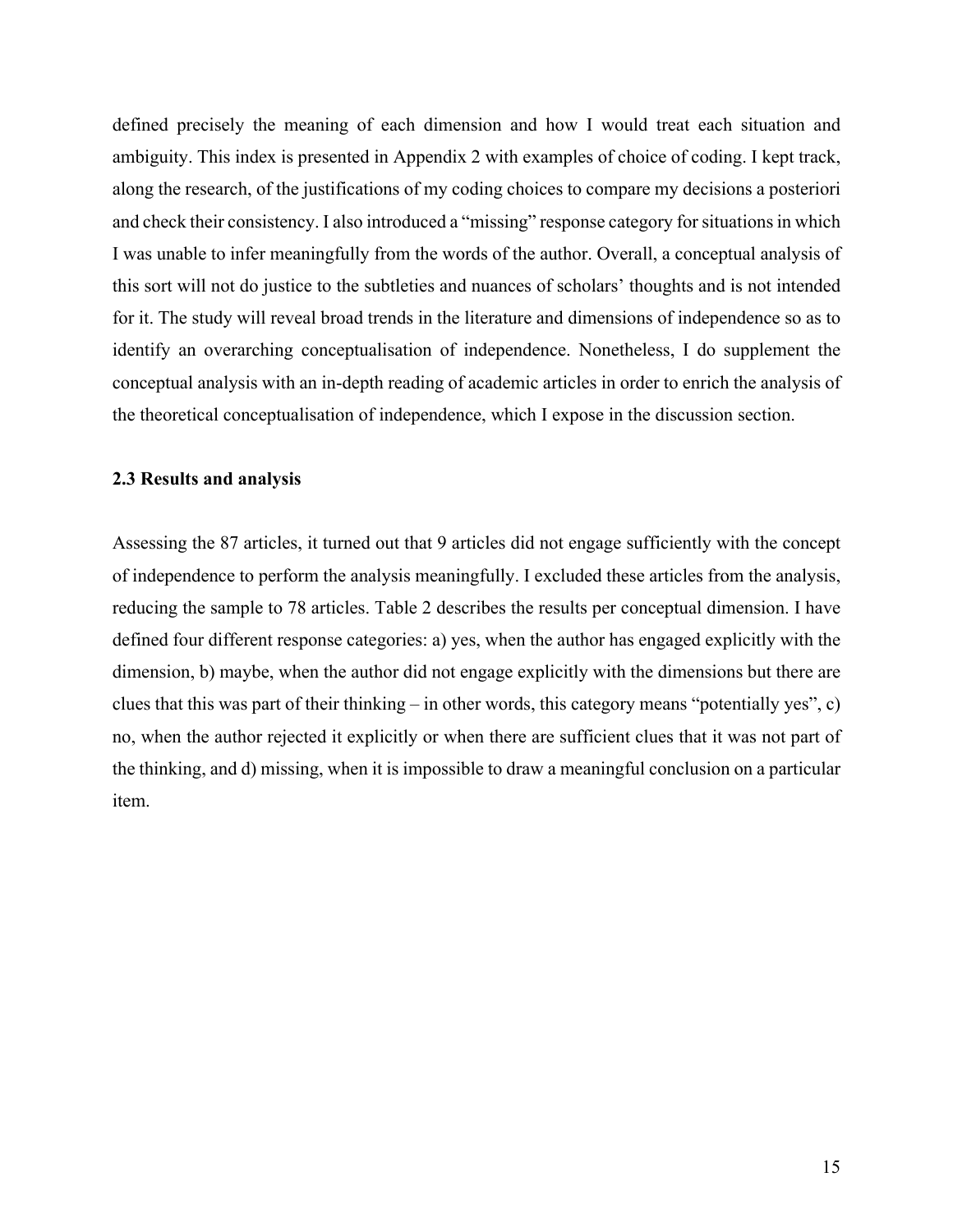| Dimensions and item                  | Yes $(\% )$    | Maybe    | N <sub>o</sub>   | Missing      |
|--------------------------------------|----------------|----------|------------------|--------------|
|                                      |                | $(\%)$   | $(\%)$           | (count)      |
|                                      |                |          |                  |              |
| A. Nature                            |                |          |                  |              |
| Institutional. Exogenous, top-down   | 100            | $\theta$ | $\theta$         | $\mathbf{1}$ |
| Institutional. Endogenous, bottom-up | 18             | 25       | 57               | $\mathbf{1}$ |
| Cognitive                            | 8              | 10       | 82               | $\mathbf{1}$ |
|                                      |                |          |                  |              |
| B. Account                           |                |          |                  |              |
| Strict separation                    | 71             | 19       | 10               | 6            |
| Autonomy                             | 63             | 38       | $\boldsymbol{0}$ | 6            |
| Self-reliance                        | 53             | 40       | $\tau$           | 6            |
| Moral Behaviour                      | $\overline{7}$ | 25       | 68               | 6            |
|                                      |                |          |                  |              |
| C. Distance of relationship          |                |          |                  |              |
| Insulation                           | 52             | 8        | 40               | 5            |
| Arm's length                         | 26             | 16       | 58               | 5            |

#### Table 2. Statistics per conceptual item

Starting with the nature of independence, there is unanimity among the 78 articles that independence is of institutional nature. The most common conception is that independence is a top-down process through which politicians grant independence to RAs who passively receive it. About half of the sample recognised that independence may also be an institutional bottom-up process through which RAs actively seek to manage their external environment and build independence, beyond what is intended or granted by elected officials. However, only 18% of the sample explicitly engaged with this perspective. The majority of the articles focused solely on the institutional nature of independence and disregarded its cognitive nature. There are variations in the references to the cognitive sources of independence among the articles which included it. Scholars may refer to it by highlighting that independence may be supported by a logic of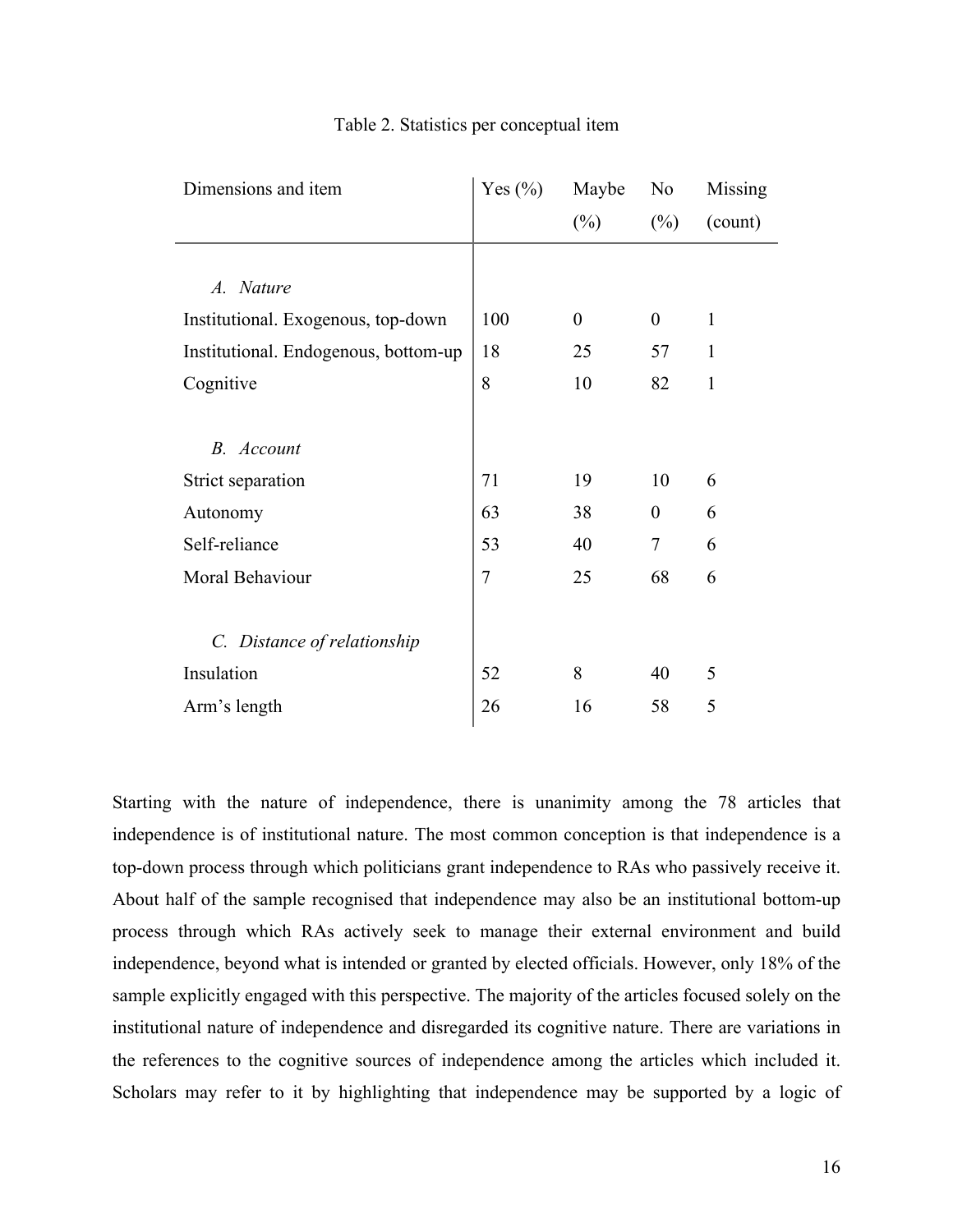appropriateness, close to a moral principle which instils the feeling in politicians that it would be inappropriate to interfere with RAs' decision-making (Tan 2020; Trillas and Montoya 2008) or a pragmatic calculation through which politicians internalise that it is in their interest not to infringe on regulators' independence (Ennser-Jedenastik 2015; Thatcher 2002b).

Turning to the account of independence, 90% of the sample defined independence as a separation of interests between politics and regulators and the majority did so explicitly. 10% of the sample did not include that account of independence. In this portion are articles which solely focus on independence as autonomy or articles which rejected explicitly defining independence as a strict separation of interests, by arguing that regulatory agencies are still very engaged with political issues and actors. All the articles also defined independence as autonomy. 63% of the articles did so explicitly and 38% did so implicitly by arguing that independence requires, for example, having large and exclusive powers or the incapacity for elected officials to overturn RAs' decisions. Independence is also referred to as self-reliance or having control over key aspects of survival. However, almost half of the articles which referred to self-reliance to define independence did so in an implicit or partial way, for example by highlighting that RAs should have protection from removal or control over their financial and human resources. Self-reliance is thus a widespread but less explicit account of independence, when compared to a separation of interests or autonomy. A minority of articles included behavioural features in their conceptualisation of independence. The main difficulty was that it is often unclear whether these behavioural traits are part of the definition of being independent, an input, or if they are a consequence of being independent, an output. When it was clearly an input, I coded "yes", when it was absent or clearly an output, I coded "no" and when it was present but unclear whether it was an input or output, I coded maybe. Only 7% of the articles included behavioural qualities to define independence. The qualities that come most often are expertise, impartiality and transparent behaviour.

Regarding the distance of the relationship between regulatory agencies and elected officials, more than half of the articles qualified the relationship as "insulated", though 40% of the sample did not use the term at all or rejected it explicitly. Through the readings, I find that insulation may refer both to a protection and a separation from political issues and actors. A smaller proportion of the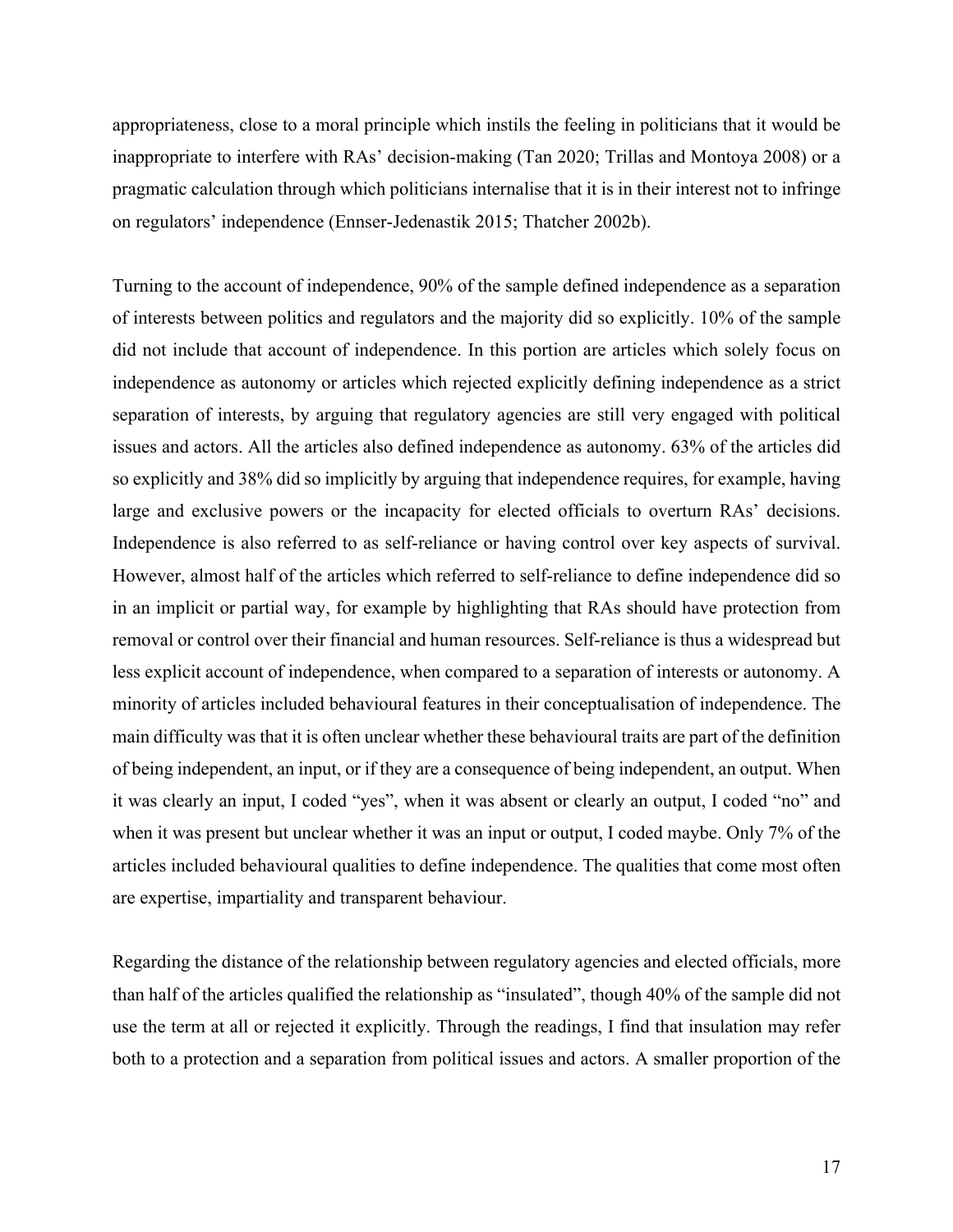sample qualifies the relationship between regulatory agencies and elected officials as "arm's length" and 58% did not use the term at all or rejected it explicitly.

In most cases, the literature is relatively homogeneous across nations and disciplines regarding the conceptualisation of independence, though certain differences are worth mentioning. Within fields, political science and public administration are precursors to define independence as a bottom-up institutional process or as a cognitive process. Other fields, including law, economics, business and management, would rely on a more traditional conceptualisation of independence, as a topdown institutional process. Whether independence is explicitly defined in terms of autonomy or a separation of interests also seems to depend on the field of the scholar. Public administration and sociology scholars would refer more easily to autonomy than others. Within nations, the most significant difference concerns the qualification of the relationship between RAs and elected officials. The American scholarship nearly systematically qualifies the relationship as "insulated" and ignores the term "arm's length". The concept of "arm's length" relationship is European. The European literature uses both the terms "insulation" and "arm's length" to qualify the relationship between RAs and elected officials. Some authors use both terms, indicating that they do not see a substantial difference between them.

#### **2.4 Discussion**

The results of the conceptual analysis tell us three things about the conceptualisation of independence in the literature: 1) despite independence becoming a "magic concept", there exists a common understanding in the literature of what independence means, 2) independence is nearly exclusively seen as of institutional nature and, 3) the concept of independence has two pillars: a separation of interests and autonomy.

The scholarship is unanimous to consider independence to be of institutional nature more than of cognitive nature. All scholars have conceived of independence as an institutional process through which the regulators obtain a degree of independence from the political power (executive and legislative). The most basic conception is that independence is granted unilaterally by the political power through formal provisions. Many studies acknowledge the importance of the external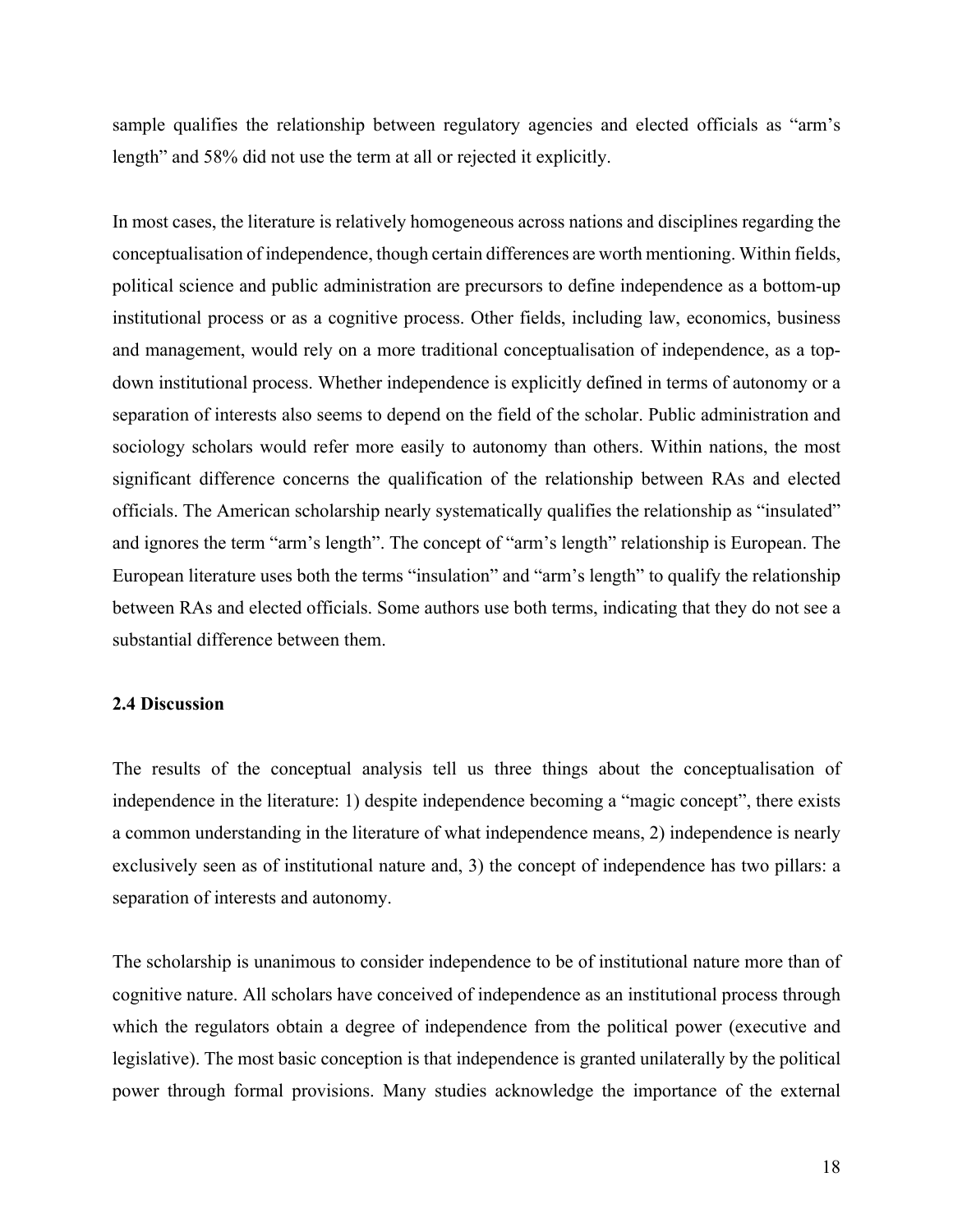environment and institutional interactions. The granting of independence is seen as a multi-way institutional process in which multiple actors, including regulators, are influential in determining the formal and actual independence that regulators benefit from (Gehring and Krapohl 2007; Ingold, Varone, and Stokman 2013; Rommel and Verhoest 2014; K. Yesilkagit and Christensen 2010). By highlighting that independence can be built from within, independence becomes not only an exogenous and top-down institutional process but also an endogenous, relational, and bottom-up process. In focusing on the institutional nature of independence, the literature has largely overlooked the cognitive nature of independence. The fact that independence may lie in common understandings, expectations and traditions is scarcely acknowledged and studied in the literature and its study centres on central banks (Tan 2020; Vermeule 2013).

Furthermore, scholars exclusively define independence with structural features, neglecting behavioural ones. The vast majority of scholars refers to a separation of interests, autonomy and self-reliance to define independence. Thus, two themes stand out in the definition of independence in the literature: separation of interests and autonomy. To start with, separation of interests is perhaps the most traditional account of independence. "*The main aim of creating independent agencies is to insulate agencies from normal politics*" (Barkow 2010). Regulators should be immune to normal politics and may make their decisions only according to their expert opinion rather than short-term politics. Independence is "*the degree to which the decisions of regulatory agencies are formed without the interference of politicians and/or consideration of political preferences*" (Hanretty and Koop 2012, 2013). This is to ensure that "*enforcement officials can make decisions without destructive interventions by elected officials who head other government departments*" (Kovacic and Winerman 2015). Independence as a separation of interests has been studied and operationalised in the literature in two main forms: as an organisational separation, in which RAs are structurally separated from ministries and the ministerial hierarchy, or as a functional separation, in which RAs are responsible for expert issues, such as policyimplementation, while political issues and tasks (e.g., policy-design and policy-making) are left to elected officials, with the important precision that neither RAs nor elected officials should interfere in the missions of the other. Thus, a common definition of an RA is "*a body with its own powers and responsibility given under public law, which is organisationally separated from ministries and is neither elected nor directly managed by elected officials*" (Elgie 2006; Jordana, Levi-Faur, and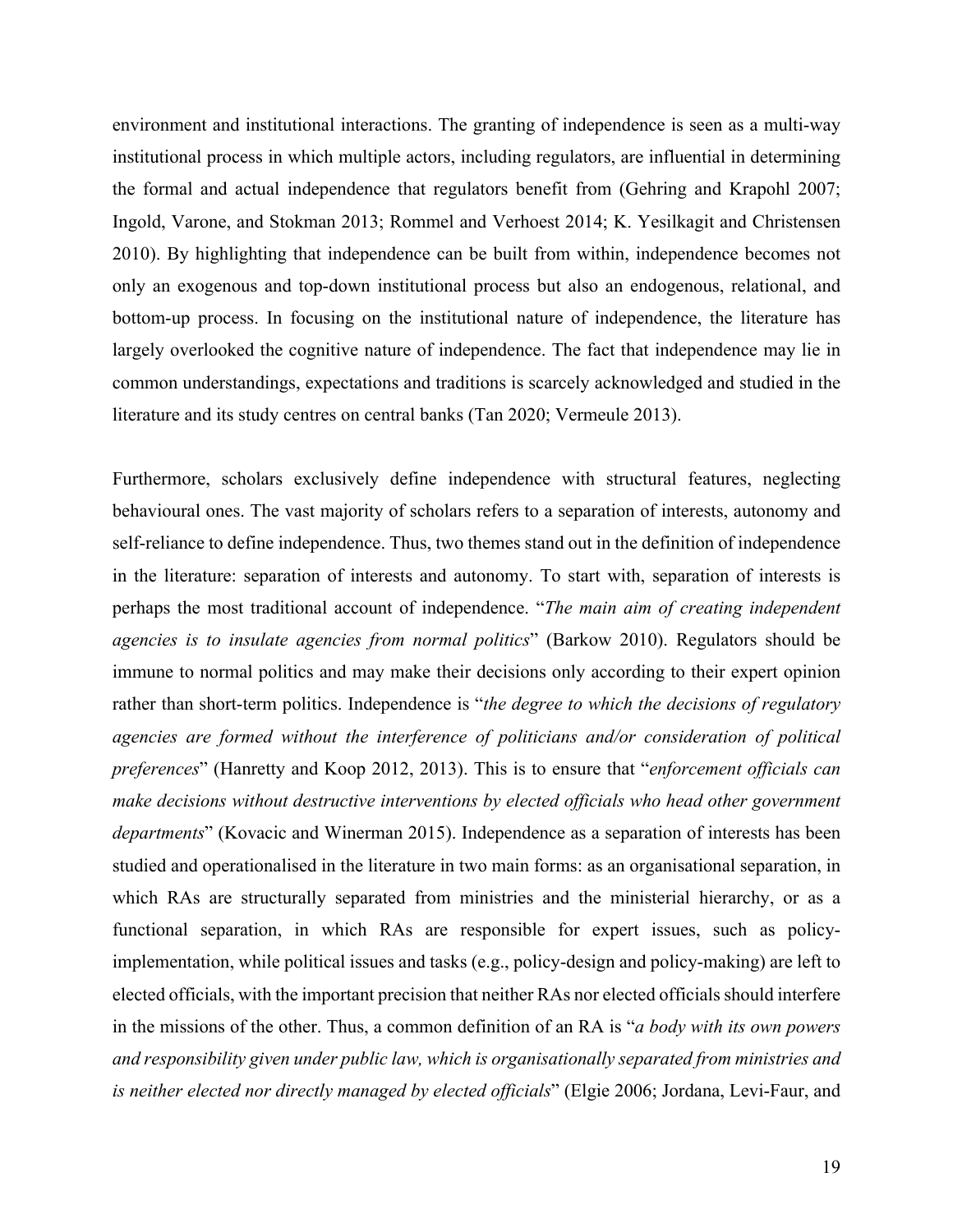i Marín 2011; Levi-Faur 2005; Thatcher 2002b). Autonomy is the second pillar of independence. Through the readings, it turned out that independence as "self-reliance" considerably overlaps with independence as autonomy as it is hardly imaginable for a regulatory agency to take autonomous decisions and actions while fearing for its survival. Many scholars thus merged autonomy and selfreliance, which I also choose to do for the rest of the dissertation. To recall, autonomy is defined as the capacity to make one's own decisions and to act according to them. Autonomy relates to individual freedom and self-determination. Maggetti argued that "*autonomy means, above all, to be able to translate one's own preferences into authoritative actions, without external constraint*" and defined independence as: "*a) the self-determination of agencies' preferences, and b) their autonomy throughout the use of regulatory competencies, that is, during the activity of regulation*" (Maggetti 2007; Nordlinger 1987). The use of autonomy to conceptualise independence is ambiguous in the literature. Autonomy may be a synonym for independence (Edwards and Waverman 2006; Ennser-Jedenastik 2016; Wassum and De Francesco 2020) while other scholars make a distinction by defining autonomy as a form of de facto independence and highlight that independence is more than a structural separation of interests (Gehring and Krapohl 2007; Maggetti 2007). In this sense, independence as autonomy involves informal influences and relations so that autonomy offers an extended, more dynamic and relational, conceptualisation of independence. Ingold et al (2013), for example, define independence by combining an institutional and relational perspective on independence. They start with the premise that RAs are embedded in a network of actors who may influence or constrain them, though RAs may also have the resources (material or reputational) to resist influence or even exert itself influence on the actors of its network. A third perspective sees autonomy as a less demanding criterion of independence. As Rommel and Verhoest (2014) put it, "*although the notion of independence is often notion for regulatory agencies, we prefer to use 'autonomy', as one might argue that independence refers to an extreme case of decision-making autonomy, whereas autonomy refers more to a continuum and a more generic organisational feature*".

Overall, the analysis tells us two things about the definition of independence. First, the study reveals that nearly all scholars conceptualise independence as both a separation of interests and autonomy even though these two accounts may have been presented as, if not rival, distinct conceptualisations of independence (Jackson 2013) and scholars have tended to emphasise more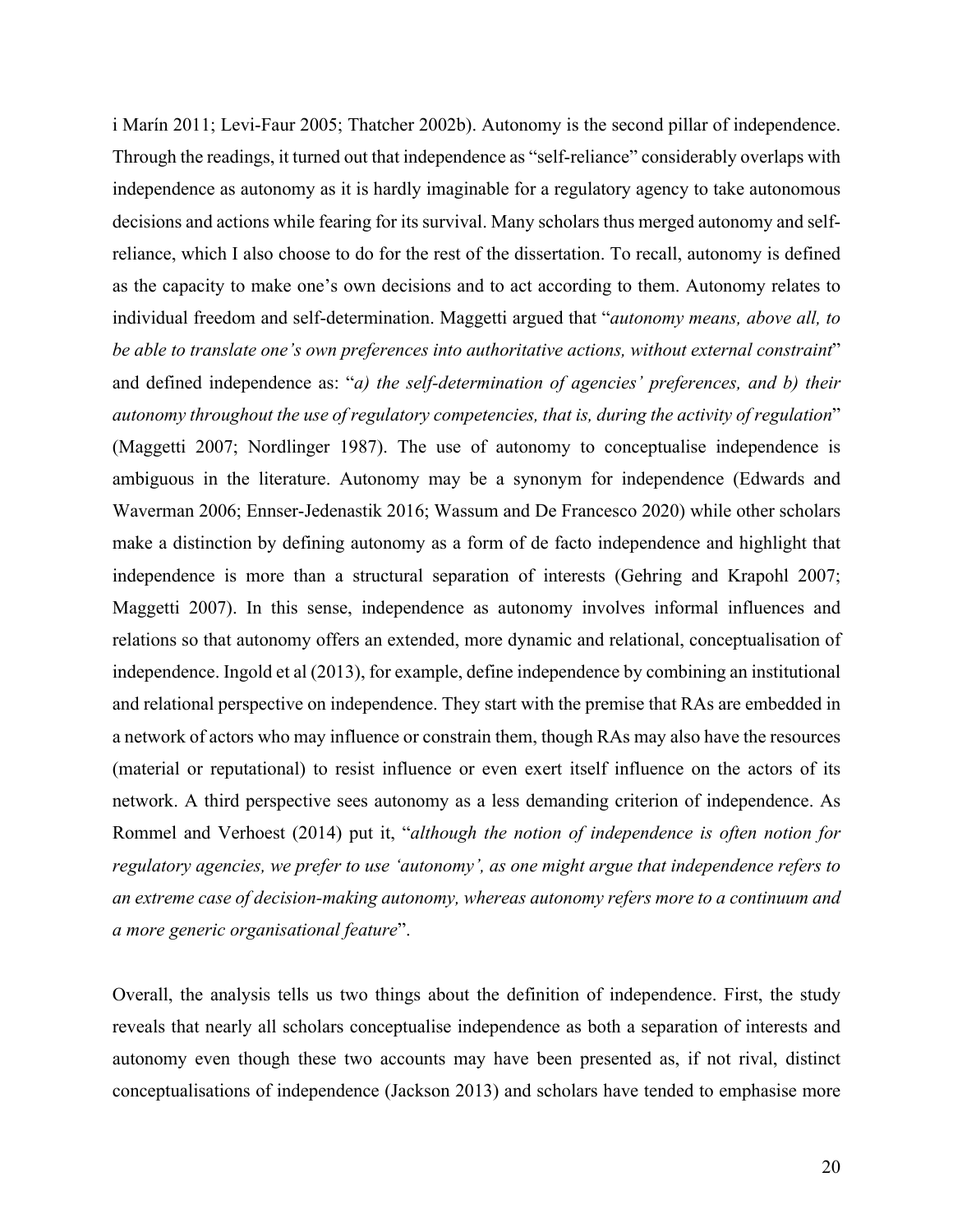one theme than the other, indicating different trends in the literature. Second, independence has very much been defined in opposition to political actors and issues. Independence is seen as the mirror image of the degree of protection and separation from politics – the more insulated from politics, the more independent. This supports the view that, in theory, the quality of independence is close to that of being apolitical. To be truly independent, RAs need to be insensitive to political issues and actors to define their own preferences and act upon them, which is made possible by the (assumed) absence of external influence. In the following section, I will confront the theoretical conceptualisation of independence to the practice of independence and point to a gap between theory and practice.

## **3. Confronting the theory and practice of independence**

Having identified in a systematic way how independence has been conceptualised in theory, I confront it to the practice of independence to investigate whether or not theory and practice are aligned. The practice of independence is derived from academic research on the topic as well as four interviews conducted with practitioners in economic regulation. Confronting the theory and practice of independence reveals two major gaps, one concerning the nature of independence, the other the definition of independence.

#### **3.1. Independence is more than an institutional process**

Starting with the nature of independence, there is evidence that independence is more than an institutional process. Independence also exists through the demonstration of certain behaviours and qualities. A separation of interests and autonomy are not sufficient to define an independent regulator. Conducting field research, Jackson (2013, 2014) found that between 10 and 20% of the respondents - political actors, regulators and stakeholders alike - included behavioural qualities in their definition of independence. It would be difficult indeed for most of us to consider independent a regulatory body that fails to show fairness, integrity, impartiality and trustworthiness. There is also evidence that regulatory agencies have a developed sense of the behaviours they should show to demonstrate and maintain their independence. All interviewees reckon that independence is concomitant with moral behaviours. As interviewee 2 puts it, "*fairness, objectivity, integrity and*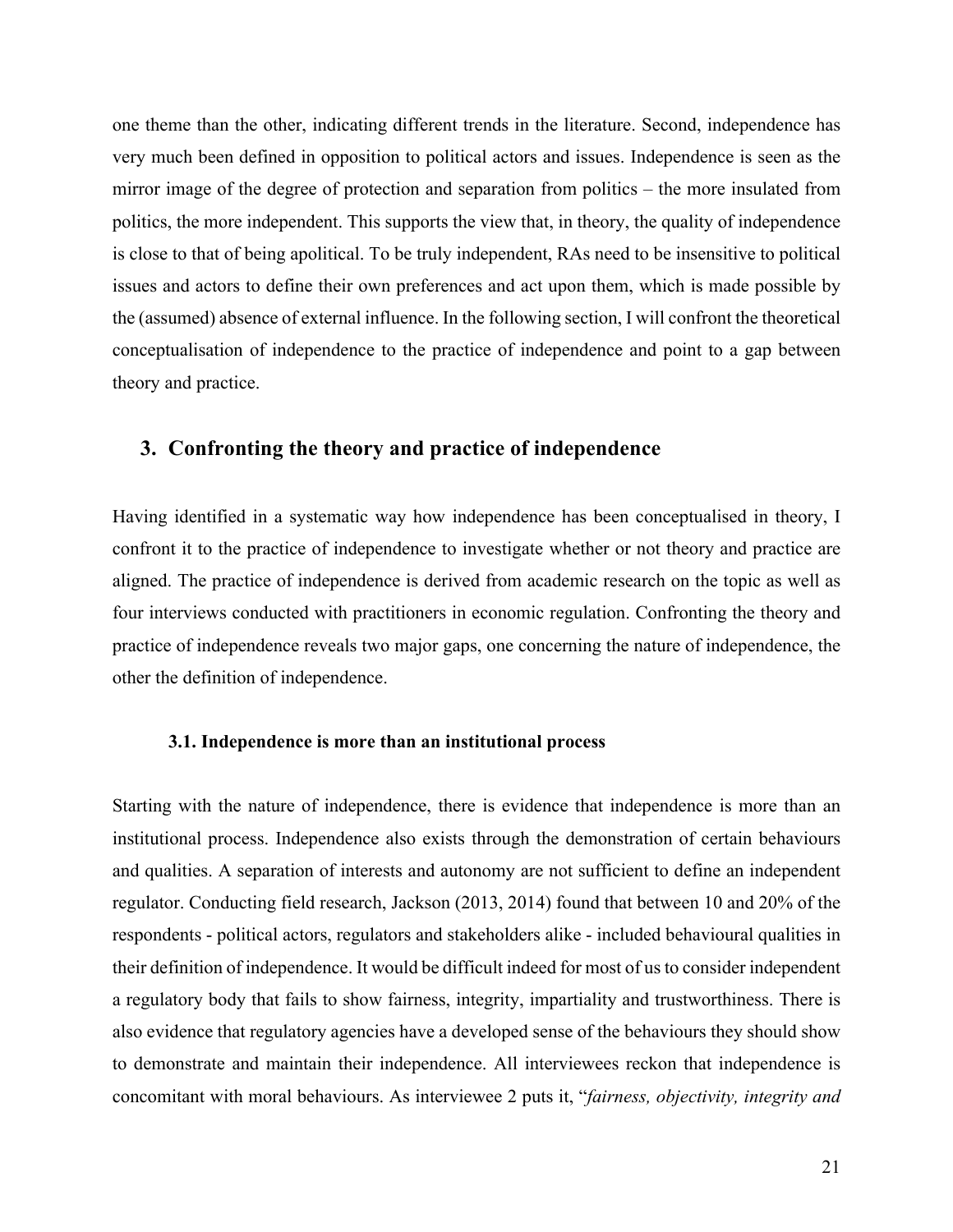*impartiality are part of regulators*' *DNA*". Research on voluntary accountability also suggests that regulators have identified and complied with a "logic appropriateness" which leads them to endorse values of openness and transparency, beyond institutional requirements (Koop 2014). Independence is also a cognitive process, as detailed in the above sections. Independence may exist because of a collective understanding or expectation that an activity should be regulated by an independent regulator. These expectations would make it inappropriate for political authorities to interfere in regulatory decision-making (Black 2002; Tan 2020; Vermeule 2013). The interviewees all recognised benefiting from this kind of collective expectation, which is particularly eminent in utilities regulation. The behavioural and cognitive nature of independence has thus been understudied and represents an opportunity to enrich our understanding of independence. Searching these areas could help us better understand how independence may rise or decline beyond formal requirements, and which behaviours or collective understandings may support or undermine independence.

#### **3.2. Independence as an ambiguous reality**

Turning to the definition of independence, it turns out that the theory of independence fails to capture the reality of the condition of regulatory agencies. The two pillars of the concept are unreliable: autonomy is an imperfectly robust criterion while the strict separation of interests is a totally unstable one. Starting with autonomy, the literature on delegation agrees that, as a rule, delegation is initiated and maintained by elected officials so long as they see it in their interest. As Huber and Shipan (2002) put it, "*when politicians have reason to suspect that bureaucrats will choose policy outcomes they dislike, these politicians will not delegate broad discretion through vague legislation, but rather will delegate narrow discretion through specific legislation*". In essence, a delegation of powers cannot be equated with an abandonment of power. There are natural and substantial limits to the discretion and autonomy that regulatory agencies have in the exercise of their powers. Among the widespread pressure points politicians have kept over regulatory agencies are appointment, funding and administrative procedures. There is evidence that political authorities appoint RAs' key decision-makers people whose preferences align with their own (Ennser-Jedenastik 2015; Lewis and Devins 2008; Thatcher 2005). They also use the "power of the purse" (Feno 1966) to enforce their preferences by increasing or decreasing RAs'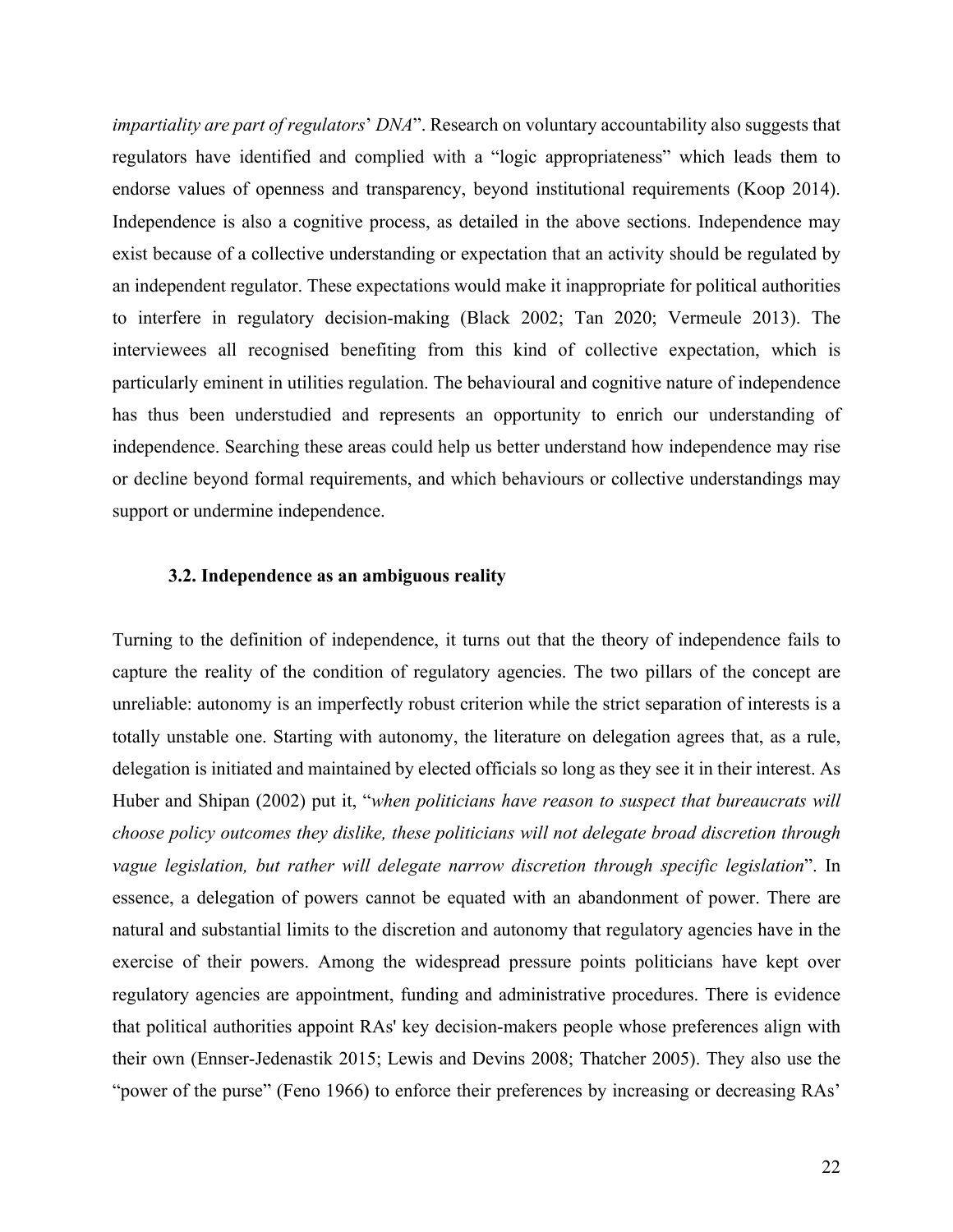resources or by earth marking some funds towards specific ends (Note 2012). Empirical research suggests that budget manipulation is the "most effective sanction" (Yandle 1988). More generally, political authorities may use the administrative procedures which regulatory agencies need to follow to reduce information asymmetries and facilitate control, but also to mirror the political environment of political authorities by disclosing information to the constituency and expose the agency to political feedback (McCubbins, Noll, and Weingast 1987). In particular, regulatory agencies are submitted to high transparency standards, including disclosing requirements or reporting obligations. Transparency requirements have self-disciplining and normalising effects as transparency facilitates external control but also self-assessment and reflection, comparison and exposure to external norms and expectations (Flyverbom, Christensen, and Hansen 2015). It is crucial for regulators to be attentive and potentially responsive to these external expectations to preserve their reputation, a key to their power and survival (Busuioc and Lodge 2017).

All these pressure points provide political authorities with powerful leverage on regulatory agencies. Though the literature has deemed these ex-ante and ongoing control mechanisms incompatible with independence (Busuioc 2009; Maggetti, Ingold, and Varone 2013), they are widespread and utilised in practice. The autonomy of regulatory agencies thus depends to some extent on the commitment of political authorities to the independence of regulatory bodies. As interviewee 2 puts it, "*the whole system that we have set is a creature of politics. It is the politicians who have set it up so it is as vulnerable to change on a political basis as any other creature or construct that politicians have set up*". The existence and statues of the vast majority of regulatory agencies are enshrined in ordinary laws, the amendment conditions of which are relatively low. Empirical research suggests that political authorities are able to overcome the constitutional requirements to terminate an agency so that a large number of them face that destiny (Lewis 2002). A threat of legislative change can in fact trigger a substantial change in an agency's behaviour. For example, following the financial crisis in 2009, the Obama Administration vowed to establish an agency tasked with consumer protection, in fact transferring some of the Fed's powers. Though the Fed had been largely inactive in consumers protection, it suddenly expressed a strong interest in the issue and raised itself as the best-placed agency to protect consumers. The move materialised in a shift in the Fed's rhetoric and a sharp increase in enforcement actions (Carpenter 2010). We may then conclude that the autonomy of regulatory agencies is not only incomplete, but also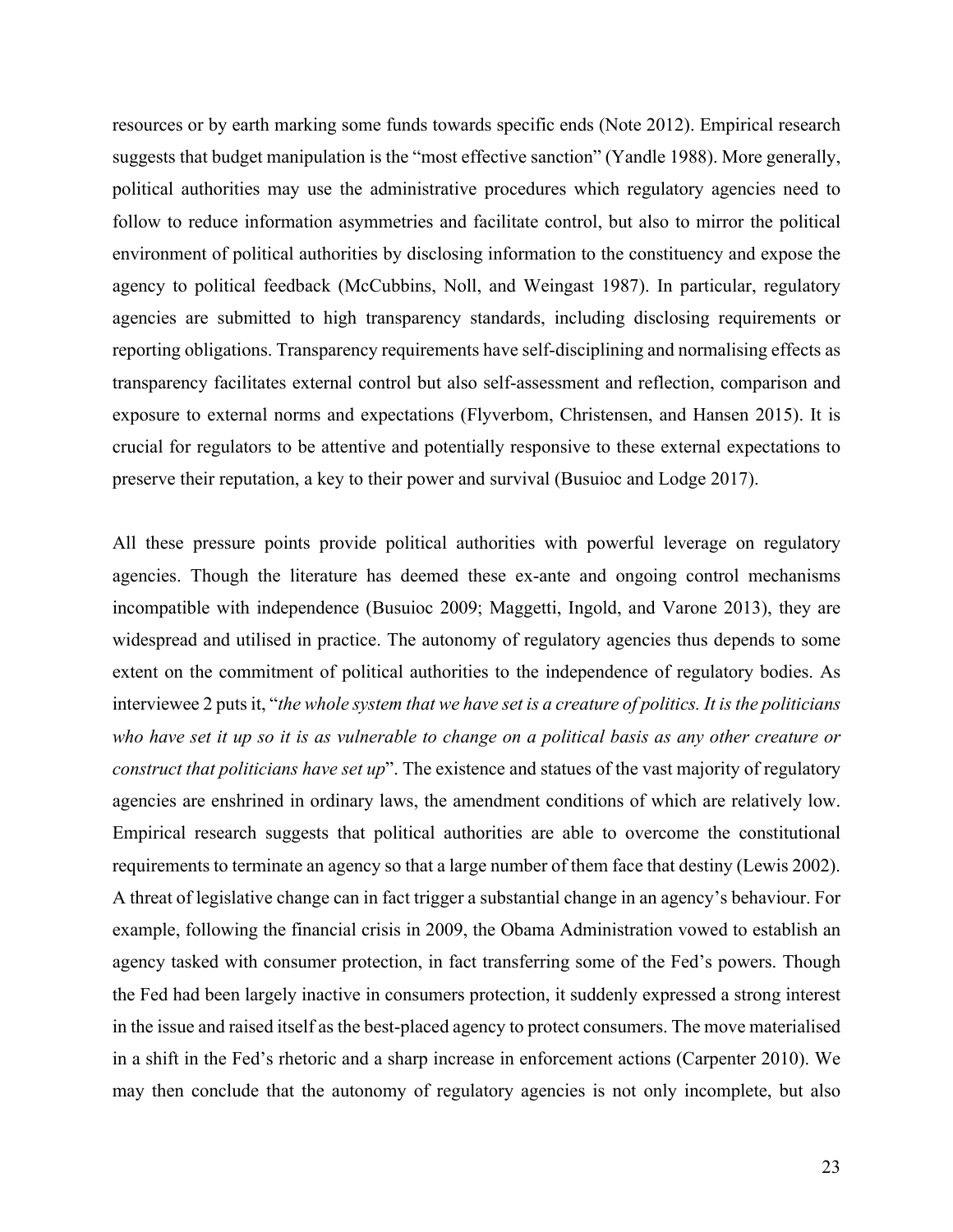conditional. A regulatory agency may exist and exercise its powers so long as its actions are at least compatible with political preferences. To ensure survival, an agency must be attentive and potentially responsive to political preferences.

The limitations of autonomy already suggest that the separation between regulatory agencies and political actors and issues may not be as clear as theorised. To be true, the separation between RAs and politics finds some support in practice. All the interviewed practitioners highlighted the separation of interests and powers between regulators and politicians and limited their role to policy-implementation. In many cases, governments do perform policymaking and define policies and guidelines which regulators must take into account and implement. This was the case, for examples, with the deployment of the fibre by Office of Communications (Ofcom) or the coming reform of the railway, implemented by the Office of Rail and Road (ORR) in the UK. Recently, the UK National Infrastructure Commission (2020) went as far as publishing a report on the resilience of infrastructures in which it calls the Government to define its preferences on resilience standards for regulators to implement them. However, the interviewees also all recognised that the boundaries between regulation and politics, policymaking and policy-implementation, are quite blurred in practice. As interviewee 2 puts it, "*there should be a separation but pretending that each can operate without regard to the other is unrealistic and does not work. There are blurred boundaries, you do not find the purity of position on these issues*". Similarly, a central conclusion of the OECD report on the practice of independence is that there are extensive blurred boundaries between political issues and missions and regulatory ones, despite attempts to separate them (OECD 2016). These blurred areas are systematic rather than exceptional, making the criterion of separation largely inoperant. In practice, politicians do regulation, and regulators do politics.

On the side of political actors, some issues are so politically sensitive, that it would be largely inappropriate for elected officials to avoid them. One example is the price of utilities, a cornerstone of the independent regulation of utilities. In France, energy prices are regulated by an independent regulatory, the Commission de Régulation de l'Energie, so that the Government has little power over it. Amid the "gilet jaunes" crisis, which was triggered by a rise in taxes on gas, the Commission de Régulation de l'Energie proposed a sharp increase, of 5.9%, in energy prices. The French Government quickly reacted and claimed to freeze energy prices, something which went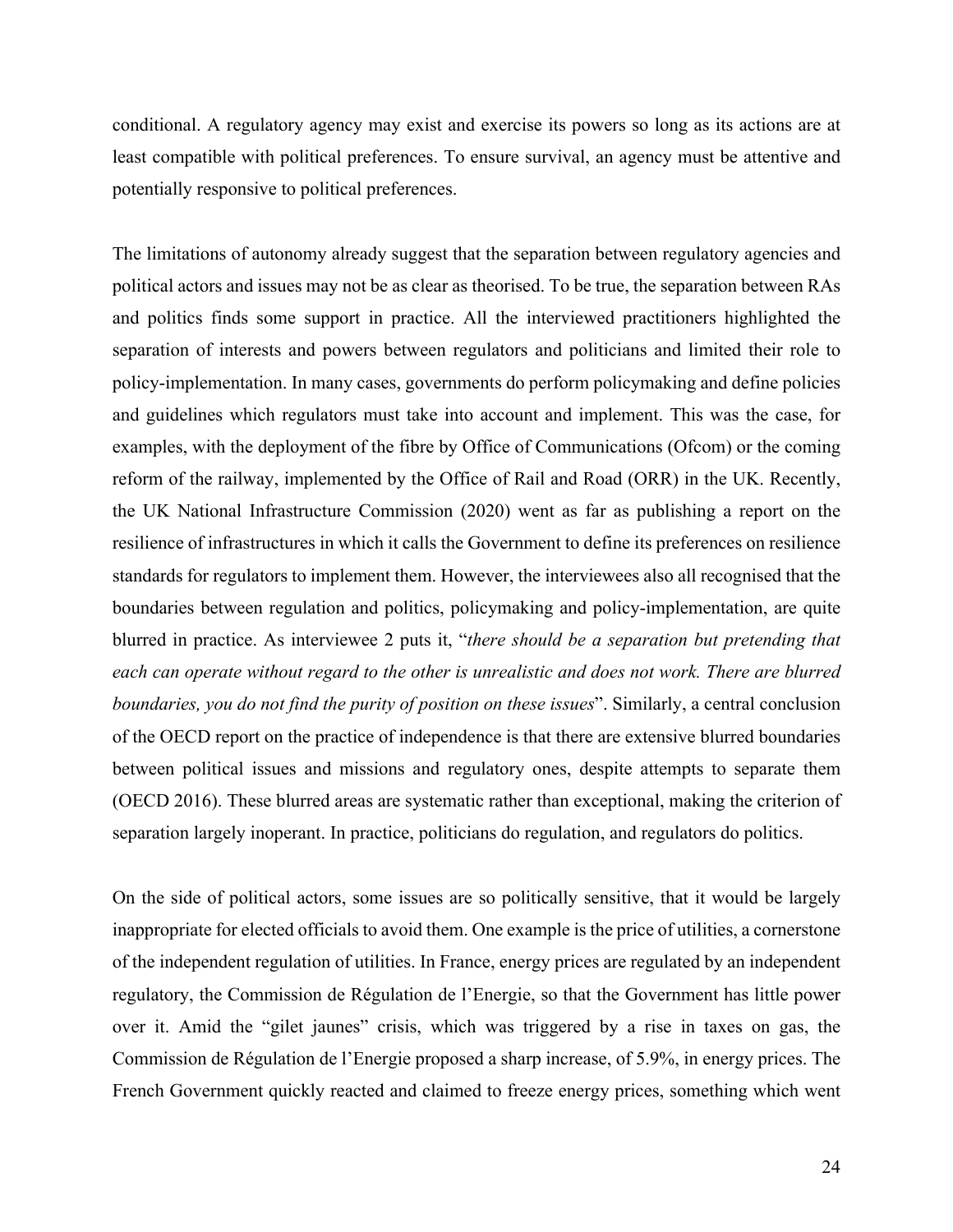beyond the Government's powers and threatened the regulator's independence. The move sparked surprise and controversy. A compromise was found and the rise was delayed. The Government obtained what it wanted. Beyond politically hot issues, Verschuere (2009) found that elected officials substantially engage in policy-implementation on a more normal basis. In the UK in 2011, the Government also introduced the "Principles of Economic Regulation" which reasserted the dominance of governmental policy over policymaking and political issues and allowed it to issue substantive guidelines to regulatory agencies to carry out their missions. The intention was to give strategic and clear guidance without interfering with precise cases or the responsibilities of regulators but it is unclear how far government bodies may go in their guidelines and how much interference it has with the independence of regulatory agencies (Stern 2014). Independence has turned out to be an even more fragile construction in times of crisis. Crises are times when the public may expect or demand a political intervention to face the aftermath of the crisis, when a regulatory agency simply does not have the legal, political and material resources to take the appropriate actions or when the regulatory agency is itself in a crisis. In times of crisis, independence is hardly tenable. For example, Gadinis (2013) found that the financial crisis triggered a worldwide overhaul of financial regulation, with a shift away from political independence. Governments around the world have increased their capacity to intervene in the day-to-day regulatory management, when, before the crisis, their intervention capacity was usually limited to emergencies. He argues that the shift defined a new balance of power between financial regulators and politicians, in which regulatory agencies become experts whose role mainly consists in gathering information and providing advice while most of the decision power now lies in the hands of politicians. In times of crisis or in normal times, it is thus largely unreasonable to expect politicians to completely step out of regulation and policy-implementation.

Similarly, it has turned out infeasible to expect regulators to remain completely separated from political actors and issues. Regulators contribute to policymaking and thus *do politics*. In an empirical study, Maggetti (2009) found that regulatory agencies are the most central actors in policymaking, before politicians, committees and other advisory bodies. He sees it as a result of the unprofessionalisation of the legislature which needs the information and advice of regulators and of the need to enlist regulators early on in the political project so as to avoid resistance in the implementation phase. Regulatory agencies may thus "speak truth to power" and gain substantial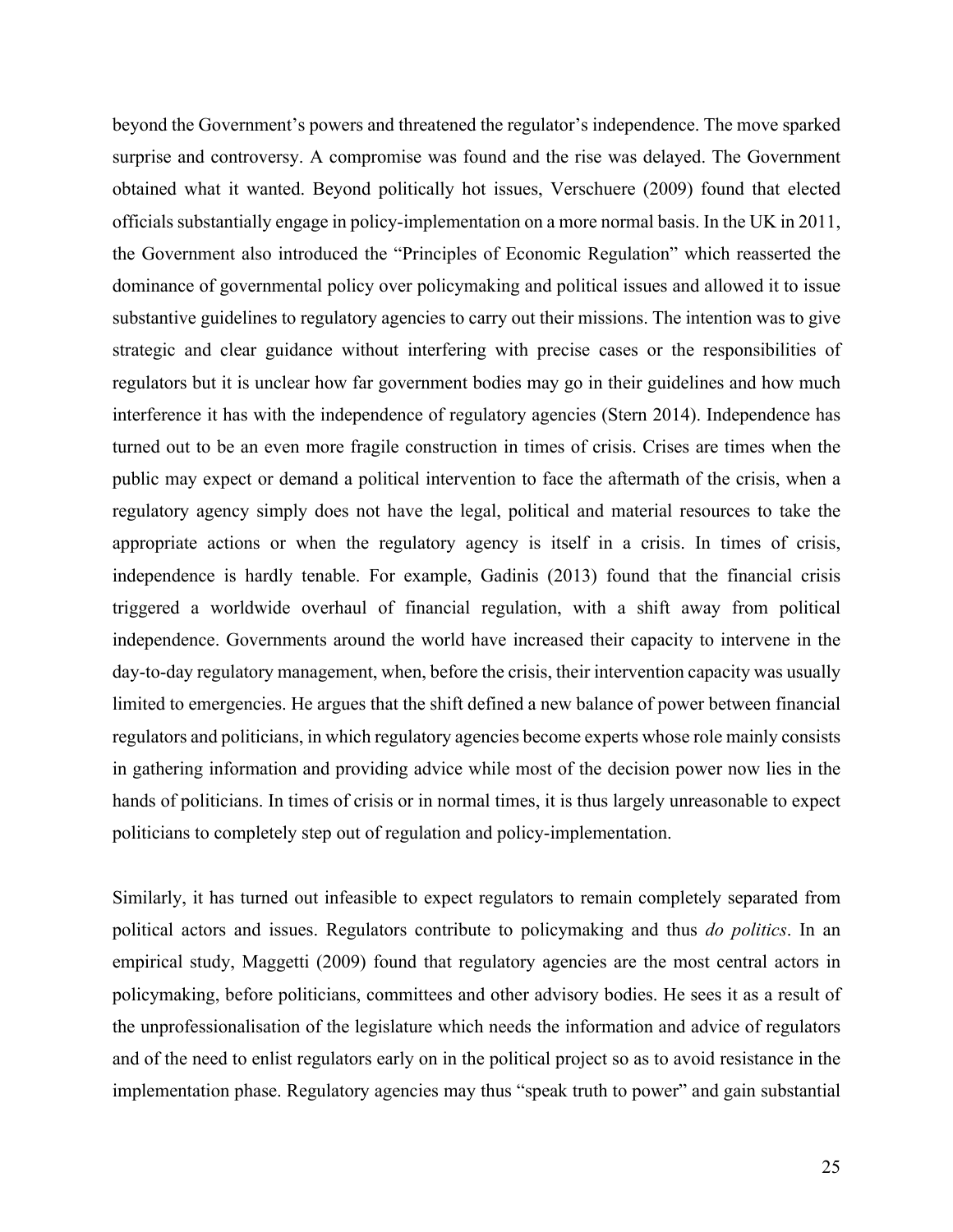influence in policymaking. Regulatory agencies are also in a favourable place to influence and manipulate the framing and venues of policy issues as they can act as "first movers" and cover the political nature of their arguments with the look of neutral expertise (Littoz-Monnet 2014). What matters then, beyond participation in policymaking, is that regulatory agencies may do so with political motivations, rather than neutral and expert ones. Extensive research has shown that regulatory agencies may have their own preferences and use their role in policymaking to push their agenda. Carpenter, who defines autonomy as the capacity for an agency to impose its preferences and agenda to its political principals, notably argues that building reputation and coalition networks may allow an agency to effectively impose its preferences on Congress and carry out policy innovations (Carpenter 2001; 2010). Interviewee 4 also declared that when advising governments on specific policy issues, its organisation would push its preferences on politicians, most notably long-term and infrastructure investment related issues. Overall, as politicians could never fully step out of regulation and regulators extensively engage in policymaking with their own political interests, independence as a separation of interests and powers appears fragile. This theoretical flaw lies in the abstract character of the theory of independence which ignores that systems of social coordination are interdependent (Vibert 2014). Drawing a clear line between politics and regulation is neither practicable nor desirable. As Svara (1998, 2001) puts it, "*the politics-administration dichotomy, as standing alone, is an aberration*".

In summary, there is a gap between the theory and practice of independence regarding both the nature and definition of independence. The concept of independence leads to a situation in which "all regulatory agencies are independent, but no regulatory agency is independent". In other words, while we qualify all these agencies as independent, independence as conceptualised in the literature never allows us to conclude that a regulatory agency is independent. The concept of independence thus fails to capture the reality of the condition of regulatory agencies and their interactions with political actors and issues. From an academic point of view, this gap refrains us from gaining a better understanding of the boundaries between regulatory agencies and political authorities as well as the dynamics of these boundaries. From a practical point of view, the gap tends to hide the political character of regulatory agencies' activities and the real involvement of political actors in regulatory issues, thus creating ambiguous boundaries and responsibilities. To be fair, there has been early awareness in the literature of the limitations of the concept of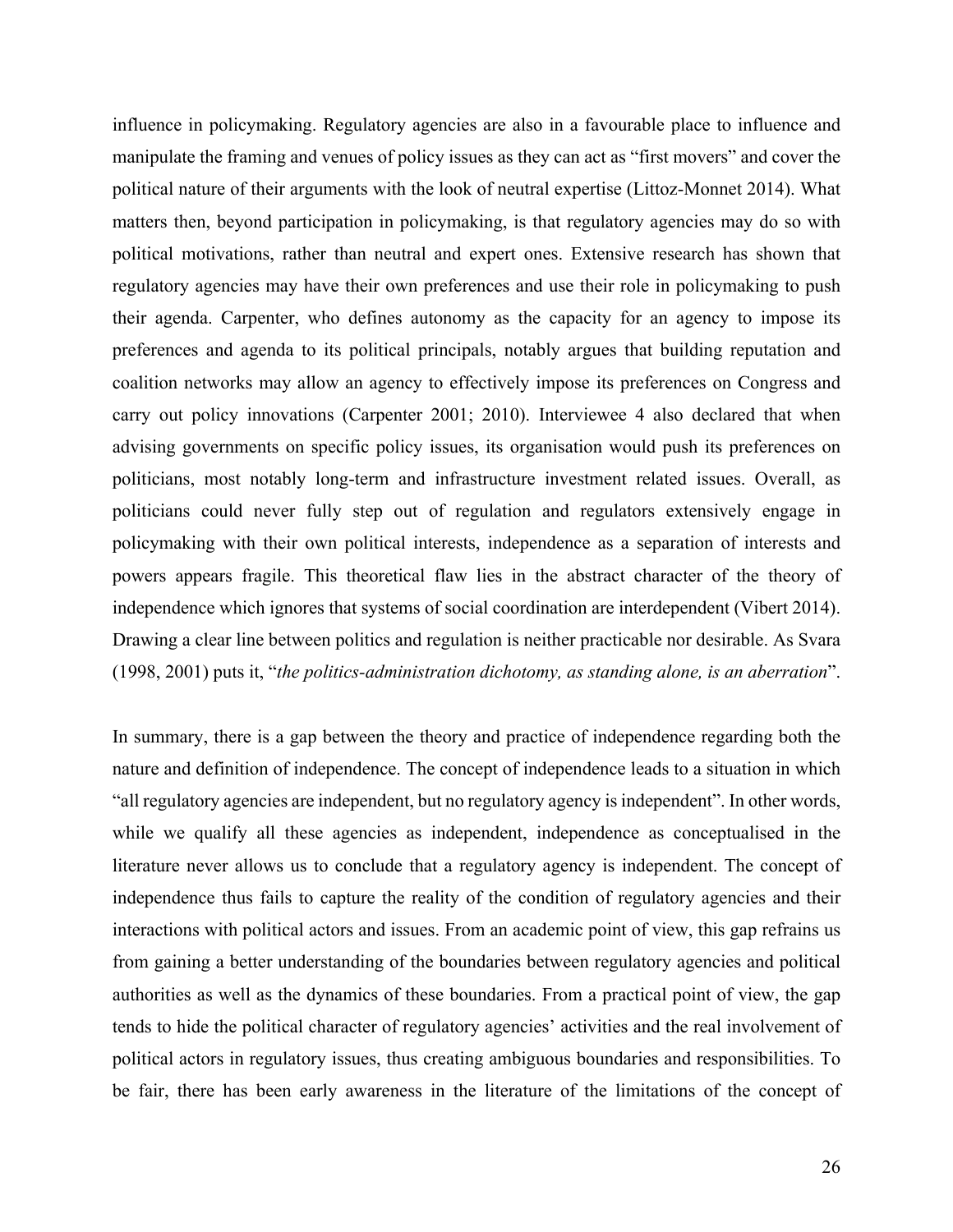independence. "*We should not overstate the degree of independence that exists in practice*" (Majone 1999). "*The idea of 'independent regulators' has either never really been embraced or has witness considerable neutering. This is not to suggest that regulatory agencies do not matter or play a meaningful role in the processes of modern European states, but rather that they neither represent "independence" or "autonomy*"" (Lodge 2008). The literature on autonomy has also in part risen in a bid to refuse the term independence and some authors would rather refer to regulatory agencies as "so-called independent agencies" or "semi-autonomous" agencies. So why has this conceptualisation of independence remained dominant? I identify at least three reasons: a) because it accommodates the interest of regulators who can use theoretical works to argue for further independence, b) because it helps politicians shift blame and responsibility on regulators and benefit from credible commitment while maintaining in practice a potential for influencing regulators and, c) because the academia has not so far provided an alternative framework though an extensive amount of research remains dedicated to the issue of independence. The next section reflects on the gap between theory and practice of independence and its implications for the scholarship on independence.

# **4. Between decline, stagnation and rejuvenation, the theory of independence and its reconceptualisation**

The previous section has identified a misalignment between the theory and practice of independence, highlighting the failure of the concept of independence to capture the reality of the condition of regulatory agencies. While this lingering gap threatens the scholarship with stagnation or decline, reconceptualising independence is an opportunity to rejuvenate the field. In the hope to pave the way for such reconceptualisation, I reflect in this section on the root cause of the gap. I identify misplaced assumptions and biases which, I argue, must be addressed to bring about an embedded theory of independence.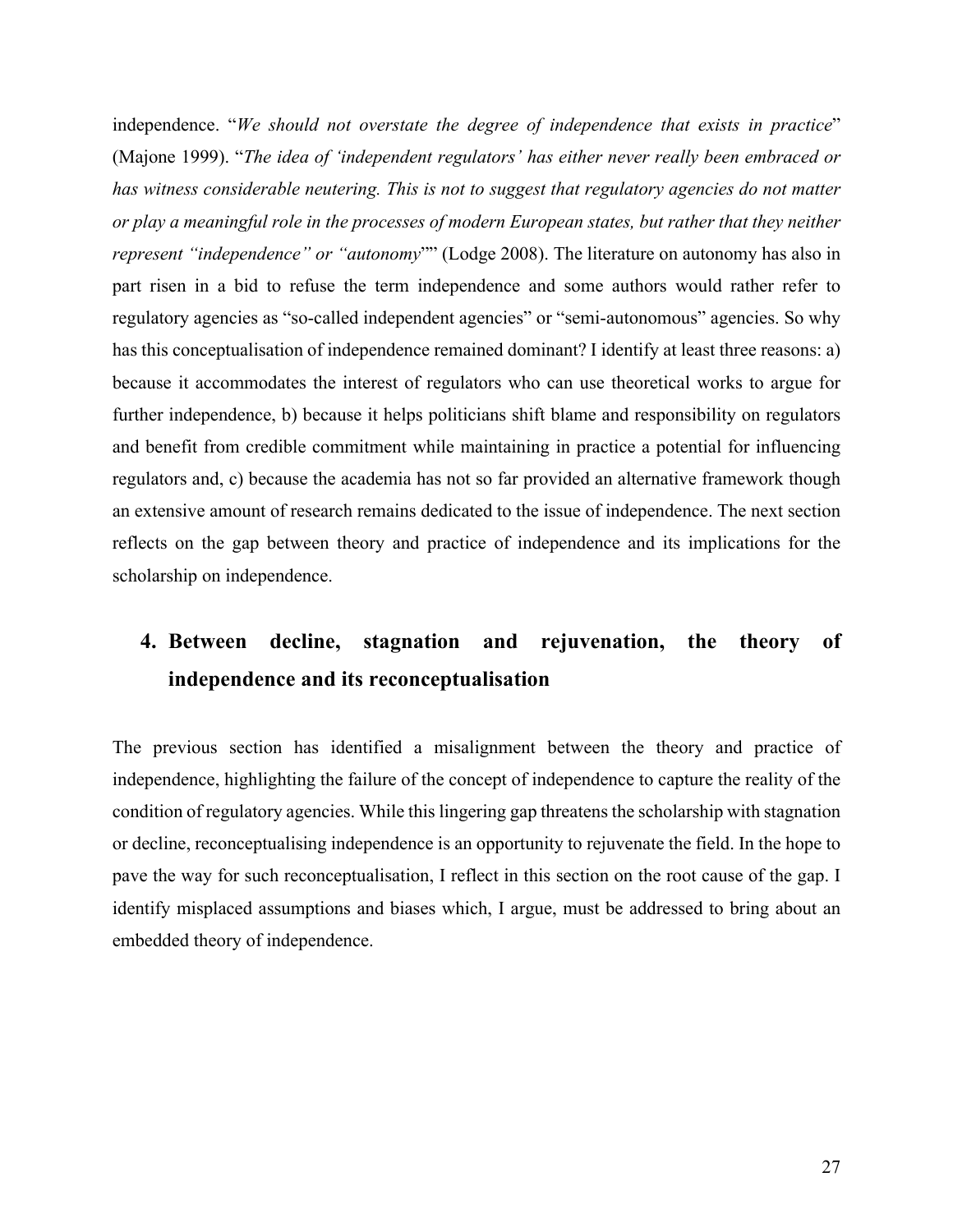## **4.1. The successes and shortcomings of the scholarship on regulatory agencies' independence**

There has been a considerable interest from the scholarship in the independence of regulatory agencies. A noticeable success of the scholarship has been its capacity to study "de facto independence" or "actual independence" and move beyond the formal institutions of independence and the vertical minister-agency relationship. Studying independence from informal processes and relations has extended and enriched the conceptualisation of independence as a bottom-up and relational process. This conceptual evolution has thrived together with a methodological evolution, with an increase in qualitative studies and case studies and attempts to operationalise de facto independence with variables such as political vulnerability (Hanretty and Koop 2013; Maggetti 2007; Trillas and Montoya 2008), judicial deference (Ram Mohan, Gopakumar, and Smith 2019), political communication (Puppis et al. 2014), and reputation and influence (Ingold, Varone, and Stokman 2013). The literature on regulatory agencies' independence has thus been both prolific and innovative over the years. There are, however, a number of shortcomings which have hindered a meaningful reconceptualization of independence.

The theory of independence contains three major shortcomings. The first one is excessive generalisation. The term "regulatory agencies" hides a wide diversity of bodies (Vibert 2007 for a classification) which leads scholars to make little difference between regulatory agencies. Nevertheless, independence varies greatly from one body to another. Economic regulators are notoriously more independent than social regulators (Gilardi 2005). We may thus want to distinguish between a central bank and a gambling commission. Independence also has a slightly different meaning across historical and political contexts. In the United-States, independence may refer more to a separation from partisan, normal politics rather than of politics at all. Regulatory agencies are usually independent of the President but not of Congress and remain highly politicised (Shapiro 1997). In contrast, some European countries, including the United-Kingdom and France, tend to focus on organisational separation and a somehow stricter separation of regulators from politics (Thatcher 2007). Using a generic term "independence" may thus be inappropriate to seize the diversity and subtlety of the relationships between regulatory agencies and politics. Building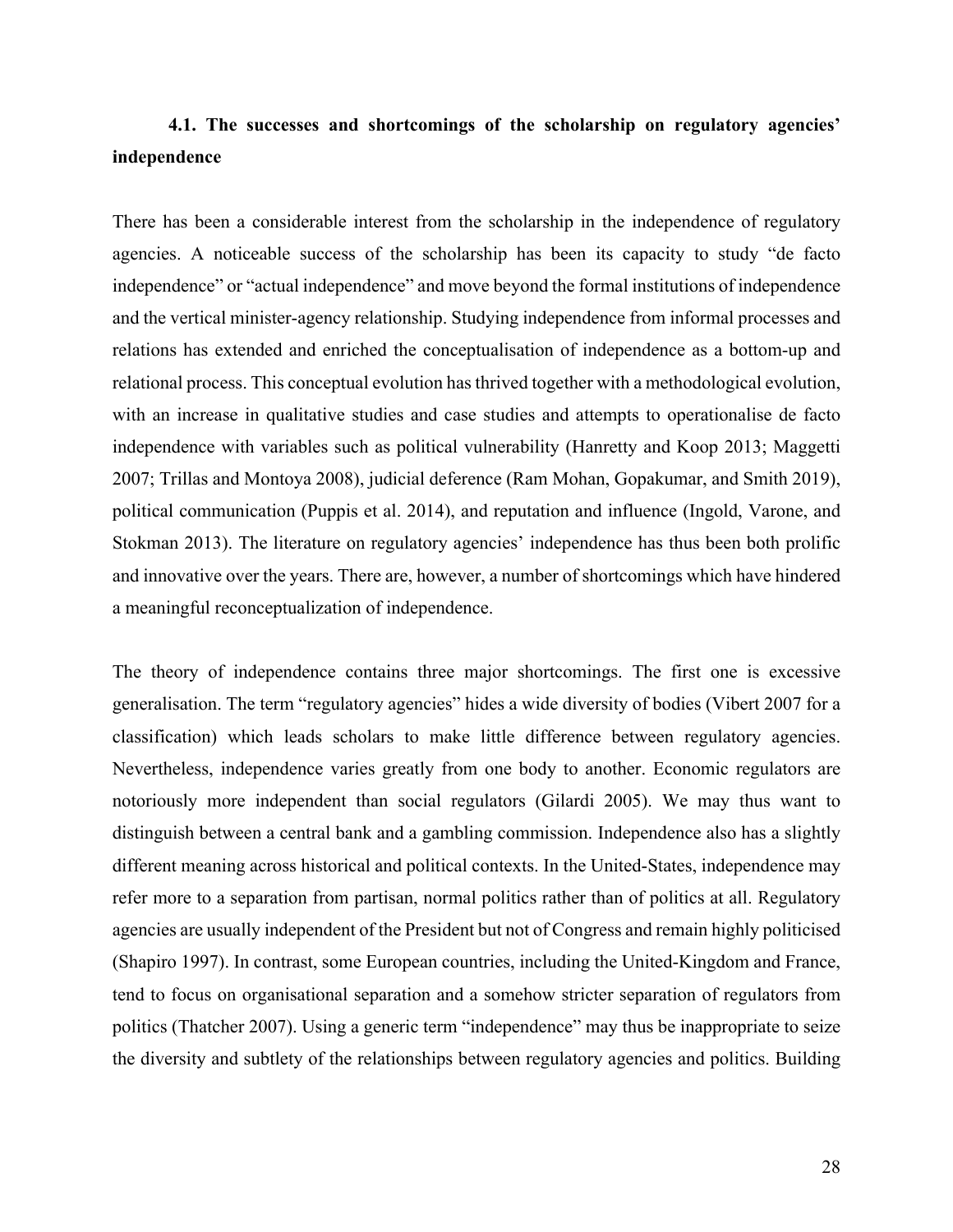workable distinctions according to tasks or nationality, as it exists today with "core" and "noncore" missions for example, will allow for a finer understanding of independence.

A second, fundamental, shortcoming is a bias against political issues and actors. Political independence has very much been conceptualised and operationalised in opposition with political actors, which has brought a certain level of abstraction to the concept of independence. The assumption, mostly derived from economics, is that political interference brings negative results and independence comes as a way to ensure that regulatory decisions are not disturbed by shortterm political considerations. In the words of Cetin and colleagues (2016), "*regulatory agencies are established to purify the regulatory process. Regulatory agencies are seen as the guarantee for objective and unbiased administration of sensitive sectors*". This view is the original sin of the conceptualisation of independence. As interviewee 1 argues, "*the economist view is that there are important technocratic decisions which can have a big influence on the way these sectors evolve so they want to kick politics out of it. I think there is some truth in this stylised economic view but an incredible degree of naivety too. It is jut inappropriate to think they can operate not in a political context. This is the reality of the situation and I don't think there is something necessarily wrong with it"*. We must recognise that political actors have a necessary and legitimate place in regulation, with regards to both the legitimacy and efficacy of regulation. On the one hand, the fact that the existence of regulatory agencies conflicts with all conventional democratic sources of legitimacy (Vibert 2007) and elected officials cannot transfer their legitimacy to regulatory agencies have created "the legitimacy problems" of the regulatory state (Majone 1999). While many authors point out regulatory agencies may benefit from other sources of legitimacy (Black 2008; Cashore 2002), I argue that this is not sufficient to palliate the difficulty to locate regulatory agencies within our existing constitutional arrangements and traditions. The involvement of elected officials in their activities is one way to palliate the tangent legitimacy of regulatory agencies and is nothing less than appropriate and healthy in a democracy. On the other hand, blurred lines between regulation and politics may also sustain regulatory efficacy. Most generally, highly sensitive sectors stand in the hands of regulatory agencies. Regulating them without consideration of political realities and preferences is a dangerous project. Regulatory agencies also need to develop their network and political relationships. An isolated agency – an agency that is *too* independent - would struggle to be influential in policymaking and to advocate for its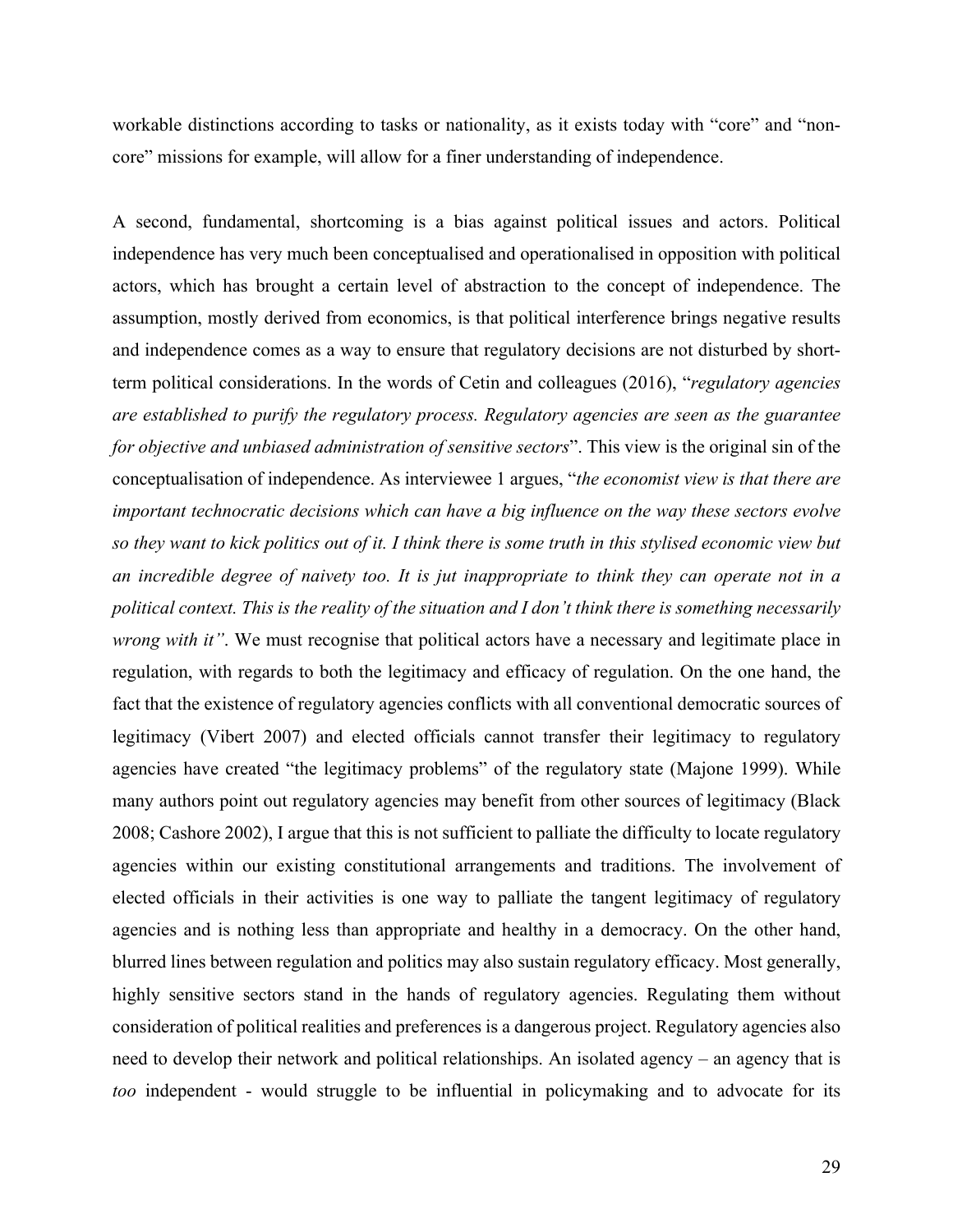regulatory interests. Political actors may not consult an isolated agency in a timely manner, or even bypass an agency that is perceived as hostile to their preferences (Kovacic and Winerman 2015). Conceptualising independence as an isolation from politics and politicians may thus endanger the legitimacy, effectivity and ultimately survival of regulatory agencies and regimes. The fundamental flaw of the conceptualisation of independence lies in its opposition to politics.

The third and final shortcoming is a bias towards independence. Independence is one of the most studied topics in the scholarship on regulatory agencies. As Quintyn (2009) puts it, "*their independence is sometimes seen as a religion, or at least as a mystical power*". In considering independence as the ultimate criterion of good regulatory governance and sometimes as an end in itself, too much attention has been granted to independence and too little to other, crucial, governance arrangements, such as transparency, accountability and regulatory appeals. By failing to consider a larger, balanced, governance with appropriate check and balances, a focus on independence may further insulate regulatory agencies from their external environment and fuel the democratic deficit. Fundamentally, these three shortcomings point to the fact that independence has tended to be conceptualised in an abstracted manner. Such a conceptualisation is inappropriate both in positive and normative terms and has prevented us to understand the reality of the boundaries between regulation and politics and puts the scholarship on independence at risk of stagnation or decline.

#### **4.2. Towards an embedded theory of independence**

To rejuvenate the field, the theory of independence must be *re-embedded* in its political and institutional context, which requires us to ask the right questions. Rather than asking why and whether regulatory agencies are independent, we should consider *how* independent a regulatory agency should be. The core issue is the amount of independence that is desirable for regulatory agencies to have as well as the ways in which independence should materialise and frame the relationships between regulatory agencies and other actors. On the one hand, we should abandon the strict separation between regulation and politics as the core of the definition of independence in order to acknowledge the existence of and study the extensive and legitimate connections and iterations between politics and regulation (Eriksen 2020). The study of independence should be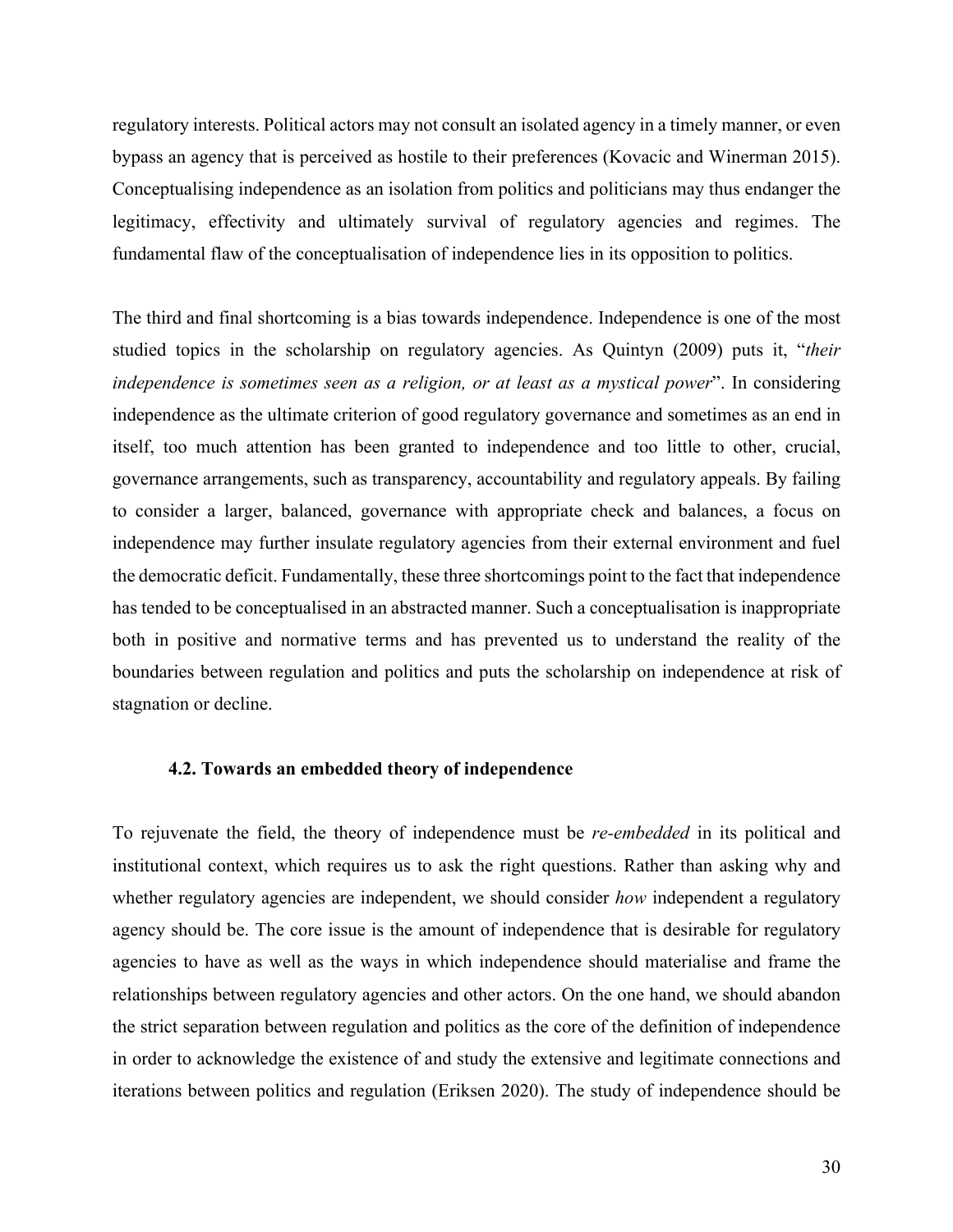the one of the (moving) relationships and boundaries between regulatory agencies and political issues and actors. In this token, Vibert (2016) has recently argued that the relationship between elected officials and regulatory agencies is one of complementarity and mutual reliance. Both regulators and politicians work together to achieve wider public goals while respecting each other's political space and autonomy. While there are surely instances of complementarity, the term may not capture the whole story. Substitution and rivalry may also qualify the relationships between regulators and elected officials. The term complementarity also raises the important question of how far regulatory agencies and elected officials can work together until it endangers the independence or autonomy of the former.

Overall, what is needed is an embedded theory of independence which acknowledges and works with the multiple interactions that regulatory agencies maintain with regulatory stakeholders. Their independence is constituted and challenged through each of these interactions. In this view, independence does not rise from insulation but rather from the capacity to surpass one's environment and navigate it according to the requirements of one's own self-determination. Independence requires at most a distancing from politics, in which regulatory agencies are not bound by political preferences, rather than a strict separation. The preferences of regulatory agencies are constituted by their multiple interactions with regulatory stakeholders, which does not endanger their independence so long as there is no single actor that *determines* the preferences of regulatory agencies. As interviewee 2 argues, "*our whole purpose is to be independent in thought, to bring an independent perspective and take evidence-based decisions*". Regulatory agencies interact with all regulatory stakeholders, listen to their preferences and perspectives, including political ones, and make their own views. Furthermore, an embedded theory of independence relocates independence within broader governance arrangement and towards the ends that it is pursuing. Independence is a necessary but insufficient feature of good governance. As interviewee 3 puts it, "*independence is multi-dimensional. There are three criteria for creating an independent regulator: clarity of objectives and roles, autonomy, and accountability. Any successful regulatory regime will define these three items when creating a regulator*". Independence should thus be part of broader and more precise delegation arrangements which define the place and responsibilities of each institution and powers and balance the exercise of powers (Stern and Holder 1999; Tucker 2018). Independence should be both conceptualised and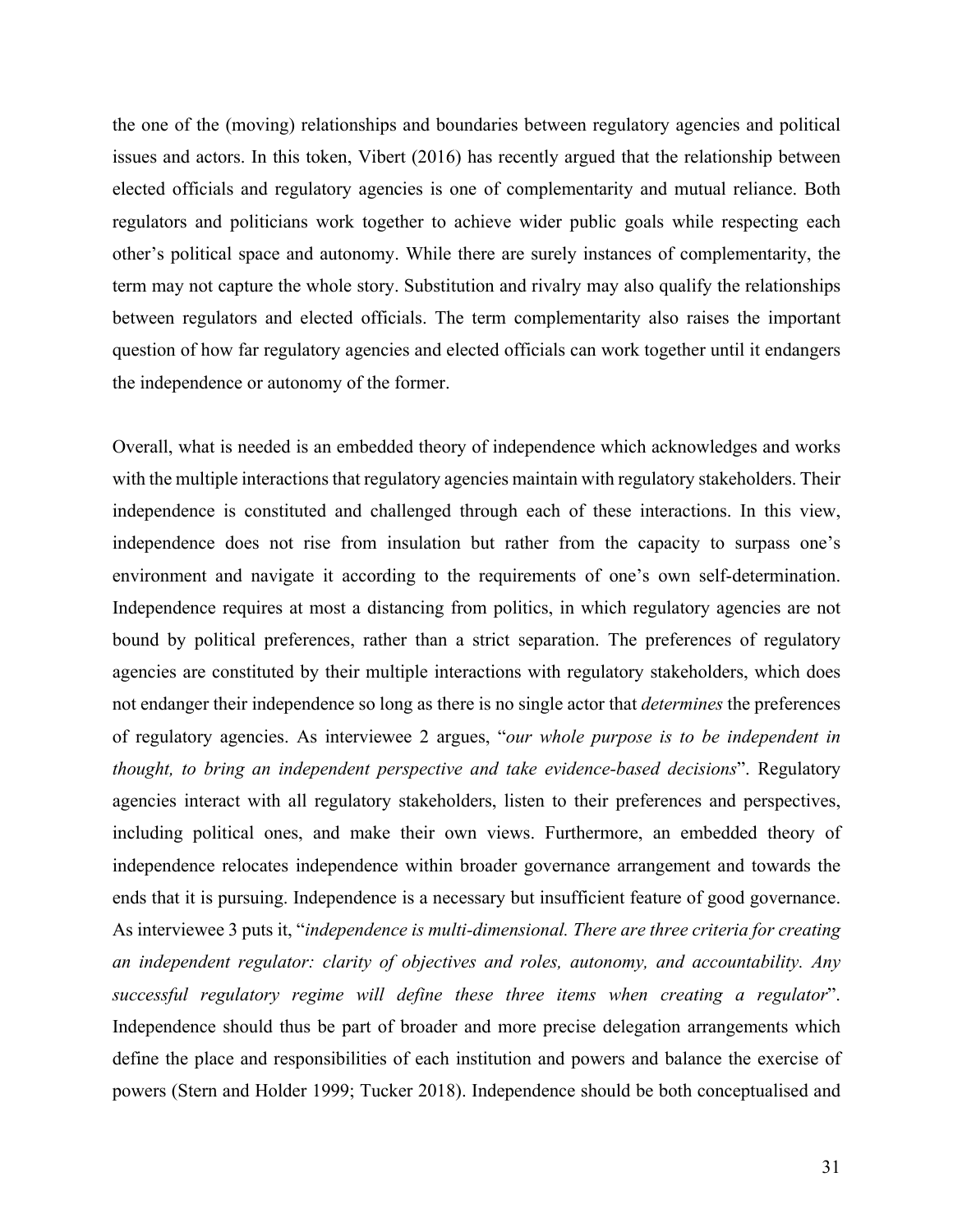operationalised in balance with other crucial (formal and informal) governance arrangements, including accountability, transparency and regulatory appeals. To be fair, these issues have not been totally absent in the literature and, since 2010, there has been a noticeable increase in attention on issues relating to accountability, transparency and participation, with a recognition that accountability and independence must and can go together. The amount of research on these issues, however, remains small compared to the work on independence and independence remains too often studied separately from these other governance arrangements.

#### **5. Conclusion**

The dissertation has exposed a critical review and analysis of the literature on regulatory agencies' independence. The aim of the research was to identify and define a gap between the theory and practice of independence and thus contribute to paving the way for reconceptualising independence. First, I have investigated the meaning of independence in the literature by performing a conceptual analysis over 78 academic articles. This allowed me to demonstrate in a systematic way that there is in the literature a common understanding of independence which crosses national and disciplinary boundaries. Independence has been defined as a purely institutional process which involves for regulatory agencies the capacity to be autonomous but also largely separated from political issues and actors. I confronted this conceptualisation to the practice of independence, which I derived from secondary research and interviews with practitioners. This comparison uncovered a gap between the theory and practice of independence on both the nature and meaning of independence. First, independence is not merely an institutional process but also a behavioural and cognitive one. Second, the concept of independence has turned out to be problematic as it leads to a situation in which "all regulatory agencies are independent, but no regulatory agency is independent". The key flaw of the theory of independence is to involve a clear separation of regulatory agencies from political issues and actors. In addition to bringing a certain degree of abstraction to independence, it conceptualises independence in opposition to politics – the more separated, the more independent. On the contrary, studying the practice of independence has revealed the existence of systematic interactions and iterations between regulation and politics. This gap has large implications. It hides the political nature of RAs' activities under the cover of neutral expertise, insulates them further and thus fuels the democratic deficit. It also prevents us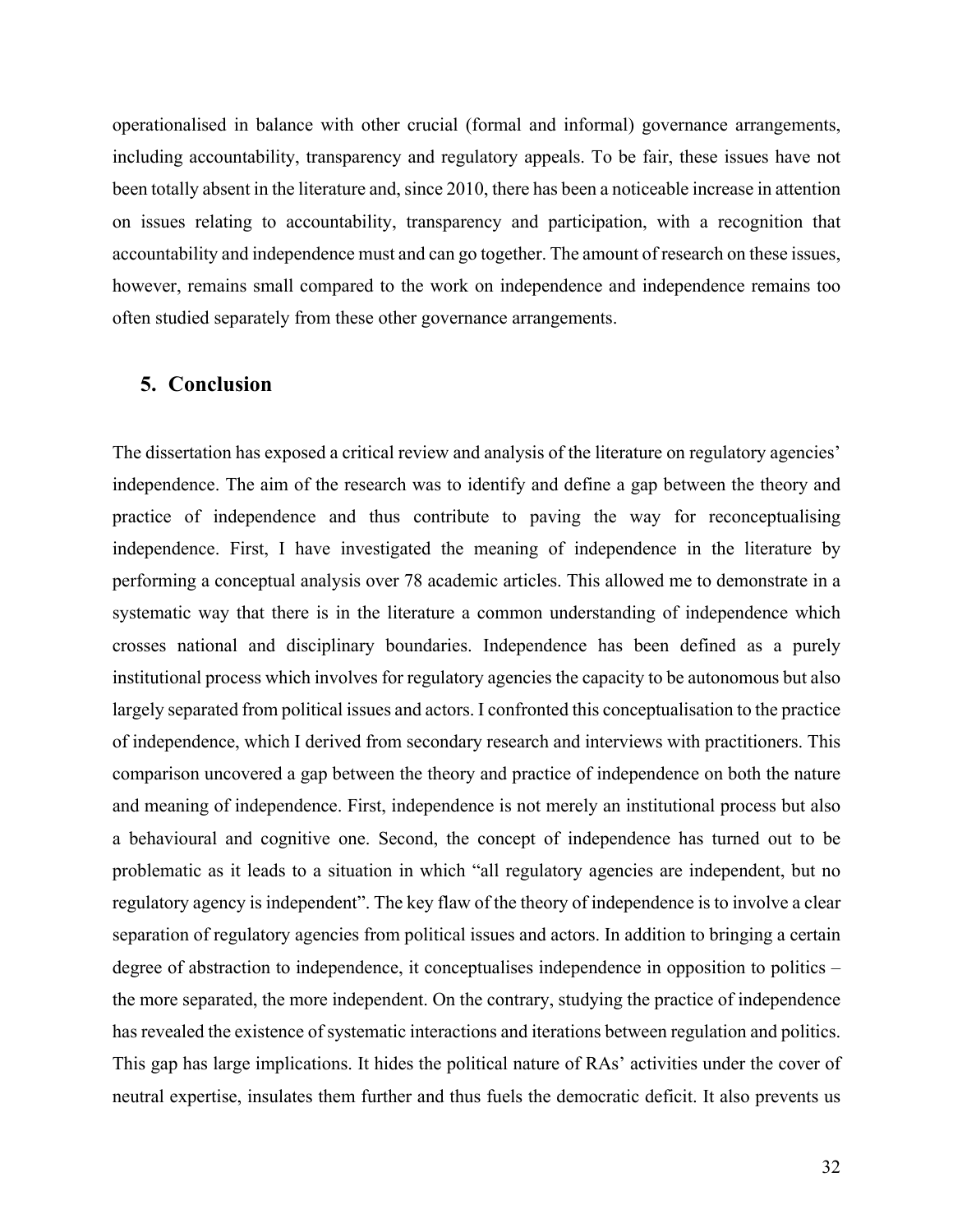from understanding the reality of the relationships and boundaries between political actors and regulatory agencies. I argue that this lingering gap threatens the scholarship on independence with stagnation or decline. Reconceptualising independence thus comes as a welcomed opportunity to rejuvenate the field. I argue that to do so, the biases and shortcomings on which the gap between theory and practice lies must be addressed, namely excessive generalisation, a bias against politics and a bias towards independence. The scholarship must also ask the right questions by moving away from whether regulatory agencies are independent and why, and instead asking how independent they should be. The scholarship must also break with abstraction and bring about an embedded theory of independence which re-contextualises independence within its political and institutional environment. An embedded theory of independence recognises and work with the fact that independence does not mean abstraction or insulation from the political and social environment but rather the capacity to navigate and grow on that environment in such a way that it magnifies self-determination capacities. Embedded independence also means that independence is relocated within a broader governance architecture. Independence is not an end in itself, neither the one criterion of performance in regulatory governance, but only one of many essential governance mechanisms, such as accountability, transparency and regulatory appeals.

### **Acknowledgement**

I would like to cheerfully thank Professor and Supervisor Martin Lodge, Professor Veerle Heyvaert and Doctor Paolo Belardinelli for their enthusing and stimulating teaching over the year. Regulation fascinated me beyond my own expectations, and this is largely thanks to them. I would also like to thank the interviewees for giving their time and attention to my research. Their insights challenged me and considerably enriched the dissertation.

## **References**

- Badran, Ahmed. 2017. "Revisiting Regulatory Independence: The Relationship between the Formal and de-Facto Independence of the Egyptian Telecoms Regulator." *Public Policy and Administration* 32(1): 66–84.
- Barkow, Rachel E. 2010. "Insulating Agencies: Avoiding Capture Through Institutional Design." *Texas Law Review* 89: 15–81.
- Black, Julia. 2002. "Regulatory Conversations." *Journal of Law and Society* 29(1): 163–96.
- Black, Julia. 2008. "Constructing and Contesting Legitimacy and Accountability in Polycentric Regulatory Regimes." *Regulation & Governance* 2(2): 137–64.
- Busuioc, Madalina. 2009. "Accountability, Control and Independence: The Case of European Agencies." *European Law Journal* 15(5): 599–615.
- Busuioc, Madalina, and Martin Lodge. 2017. "Reputation and Accountability Relationships: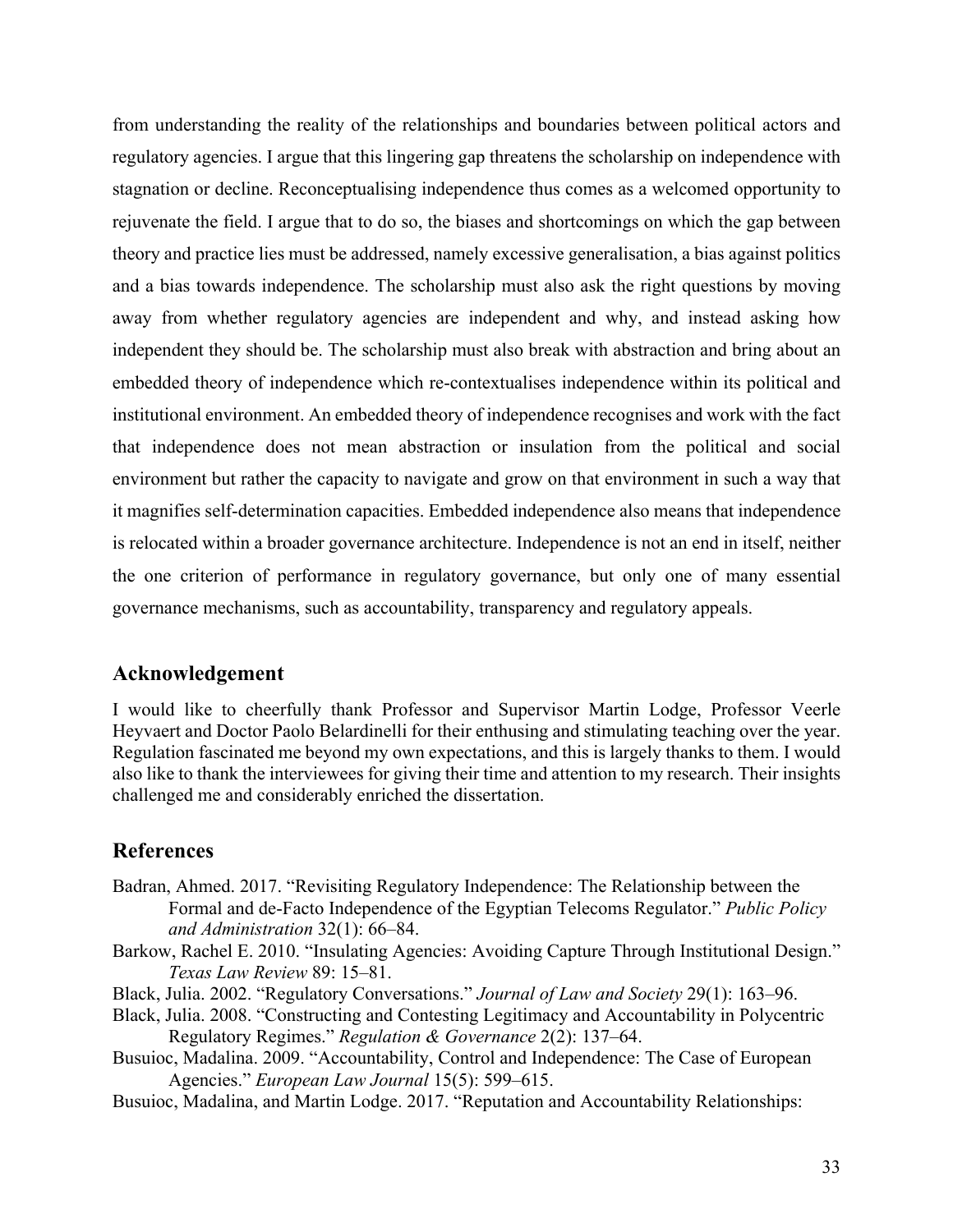Managing Accountability Expectations through Reputation." *Public Administration Review* 77(1): 91–100.

- Carpenter, Daniel. 2001. *The Forging of Bureaucratic Autonomy: Reputation, Networks and Policy Innovation in Executive Agencies, 1862-10928*. Princeton: Princeton University Press.
- Carpenter, Daniel P. 2010. *Reputation and Power: Organizational Image and Pharmaceutical Regulation at the FDA*. Princeton: Princeton University Press.
- Casazza, David. 2015. "Liberty Requires Accountability: Checking Delegation to Independent Agencies." *Harvard Journal of Law and Public Policy* 38(2): 729–60.
- Cashore, Benjamin. 2002. "Legitimacy and the Privatization of Environmental Governance: How Non-State Market-Driven (NSMD) Governance Systems Gain Rule-Making Authority." *Governance* 15(4): 503–29.
- Çetin, Tamer, M. Zahid Sobacı, and Mehmet Nargeleçekenler. 2016. "Independence and Accountability of Independent Regulatory Agencies: The Case of Turkey." *European Journal of Law and Economics* 41(3): 601–20.
- Christensen, Tom, and Per Lægreid. 2007. "Regulatory Agencies? The Challenges of Balancing Agency Autonomy and Political Control." *Governance* 20(3): 499–520.
- Coen, David, and Adrienne Héritier. 2005. *Refining Regulatory Regimes, Utilities in Europe*. Cheltenham; Northampton, MA: Edward Elgar.
- Corrigan, Patrick, and Richard L. Revesz. 2017. "The Genesis of Independent Agencies." *New York University Review* 92(3): 637–97.
- Datla, Kirti, and Richard L. Revesz. 2013. "Deconstructing Independent Agencies (and Executive Agencies)." *Cornell Law Review* 28(4): 770–843.
- Dworkin, Gerald. 1988. *The Theory and Practice of Autonomy*. 1st ed. Cambridge University Press.
- Edwards, Geoff, and Leonard Waverman. 2006. "The Effects of Public Ownership and Regulatory Independence on Regulatory Outcomes A Study of Interconnect Rates in EU Telecommunications." *Journal of Regulatory Economics* 29(1): 23–67.
- Elgie, Robert. 2006. "Why Do Governments Delegate Authority to Quasi-Autonomous Agencies? The Case of Independent Administrative Authorities in France." *Governance* 19(2): 207–27.
- Elgie, Robert, and Iain McMenamin. 2005. "Credible Commitment, Political Uncertainty or Policy Complexity? Explaining Variations in the Independence of Non-Majoritarian Institutions in France." *British Journal of Political Science* 35(3): 531–48.
- Ennser-Jedenastik, Laurenz. 2015. "Credibility Versus Control: Agency Independence and Partisan Influence in the Regulatory State." *Comparative Political Studies* 48(7): 823–53.
- Ennser-Jedenastik, Laurenz. 2016. "The Politicization of Regulatory Agencies: Between Partisan Influence and Formal Independence." *Journal of Public Administration Research and Theory* 26(3): 507–18.
- Eriksen, Andreas. 2020. "Political Values in Independent Agencies." *Regulation & Governance*: rego.12299.
- Feno, Richard J. 1966. *The Power of the Purse: Appropriations Politics in Congress*. Boston: Little, Brown & Co.
- Fernández-i-Marín, Xavier, Jacint Jordana, and Andrea C. Bianculli. 2016. "Are Regulatory Agencies Independent in Practice? Evidence from Board Members in Spain" *Regulation & Governance* 10(3): 230–47.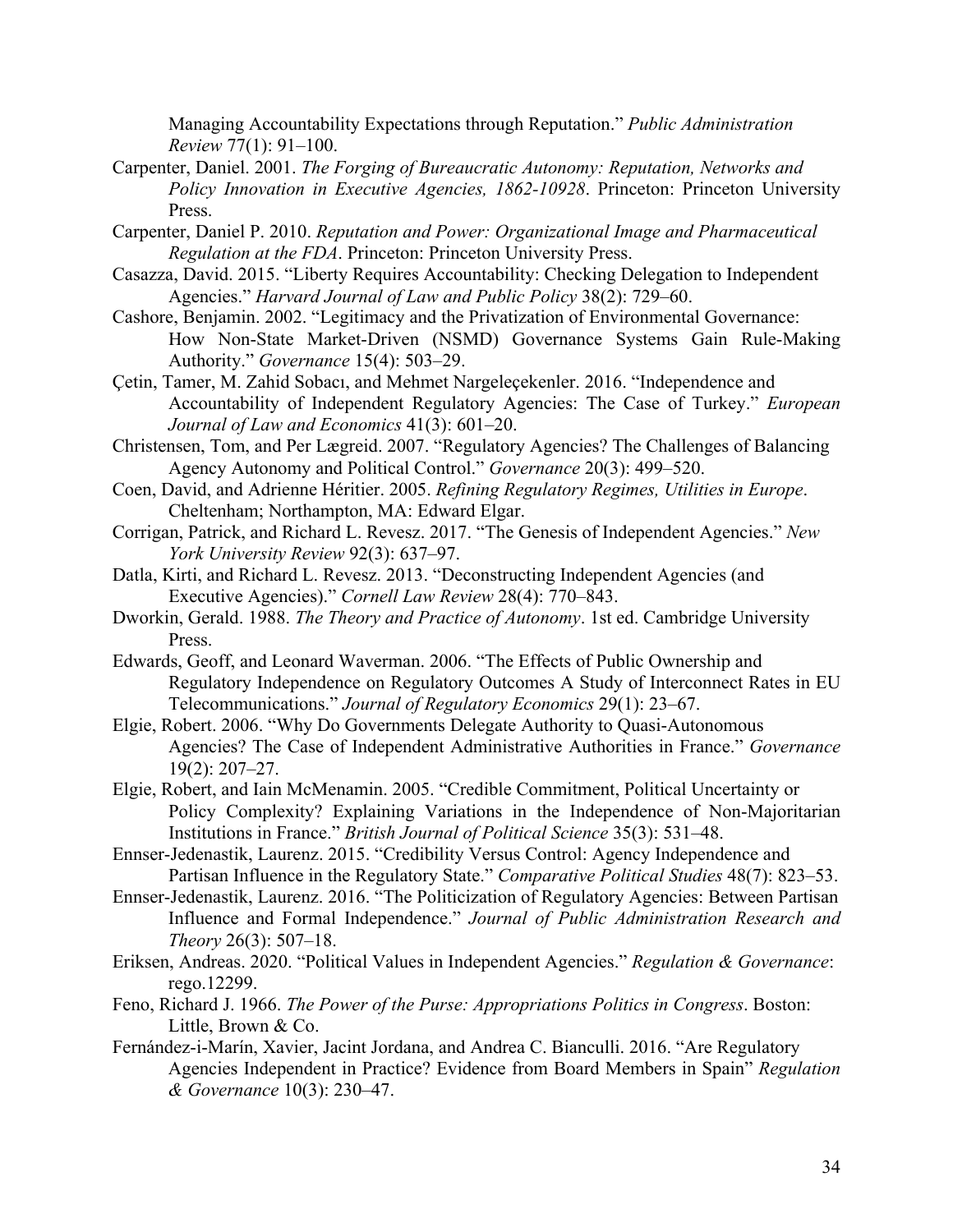- Flyverbom, Mikkel, Lars Thøger Christensen, and Hans Krause Hansen. 2015. "The Transparency–Power Nexus: Observational and Regularizing Control." *Management Communication Quarterly* 29(3): 385–410.
- Gadinis, Stavros. 2013. "From Independence to Politics in Financial Regulation." *California Law Review* 101(327): 327–406.
- Gehring, Thomas, and Sebastian Krapohl. 2007. "Supranational Regulatory Agencies between Independence and Control: The EMEA and the Authorization of Pharmaceuticals in the European Single Market." *Journal of European Public Policy* 14(2): 208–26.
- Gilardi, Fabrizio. 2002. "Policy Credibility and Delegation to Independent Regulatory Agencies: A Comparative Empirical Research." *Journal of European Public Policy* 9(6): 873–93.
- Gilardi, Fabrizio. 2005. "The Formal Independence of Regulators: A Comparison of 17 Countries and 7 Sectors." *Swiss Political Science Review* 11(4): 139–67.
- Guardiancich, Igor, and Mattia Guidi. 2016. "Formal Independence of Regulatory Agencies and Varieties of Capitalism: A Case of Institutional Complementarity?: Regulatory Agencies and VoC." *Regulation & Governance* 10(3): 211–29.
- Hanretty, Chris, and Christel Koop. 2012. "Measuring the Formal Independence of Regulatory Agencies." *Journal of European Public Policy* 19(2): 198–216.
- Hanretty, Chris, and Christel Koop. 2013. "Shall the Law Set Them Free? The Formal and Actual Independence of Regulatory Agencies: Formal and Actual Agency Independence." *Regulation & Governance* 7(2): 195–214.
- Hood, Christopher. 1991. "A Public Management for All Seasons?" *Public Administration* 69(1):  $3 - 19.$
- Huber, John D., and Charles R. Shipan. 2002. *Deliberate Discretion?: The Institutional Foundations of Bureaucratic Autonomy*. 1st ed. Cambridge University Press.
- Ingold, Karin, Frédéric Varone, and Frans Stokman. 2013. "A Social Network-Based Approach to Assess de Facto Independence of Regulatory Agencies." *Journal of European Public Policy* 20(10): 1464–81.
- Jackson, Carolyn. 2013. "The Paradox of Embedded Independence: An Institutional Analysis of Independent Regulatory Agencies in the Social Policy Context." The University of New South Wales.
- Jackson, Carolyn. 2014. "Structural and Behavioural Independence: Mapping the Meaning of Agency Independence at the Field Level." *International Review of Administrative Sciences* 80(2): 257–75.
- Jordana, Jacint, David Levi-Faur, and Xavier Fernández i Marín. 2011. "The Global Diffusion of Regulatory Agencies: Channels of Transfer and Stages of Diffusion." *Comparative Political Studies* 44(10): 1343–69.
- Koop, Christel. 2014. "Theorizing and Explaining Voluntary Accountability." *Public Administration* 92(3): 565–81.
- Kovacic, William E., and Marc Winerman. 2015. "The Federal Trade Commission as an Independent Agency: Autonomy, Legitimacy, and Effectiveness." *Iowa Law Review* 100(5): 2085–2113.
- Levi-Faur, David. 2005. "The Global Diffusion of Regulatory Capitalism." *The ANNALS of the American Academy of Political and Social Science* 598(1): 12–32.
- Levy, Brian, and Pablo T. Spiller. 1994. "The Institutional Foundations of Regulatory Commitment: A Comparative Analysis of Telecommunications Regulation." *Journal of Law, Economics and Organization* 10(2): 201–46.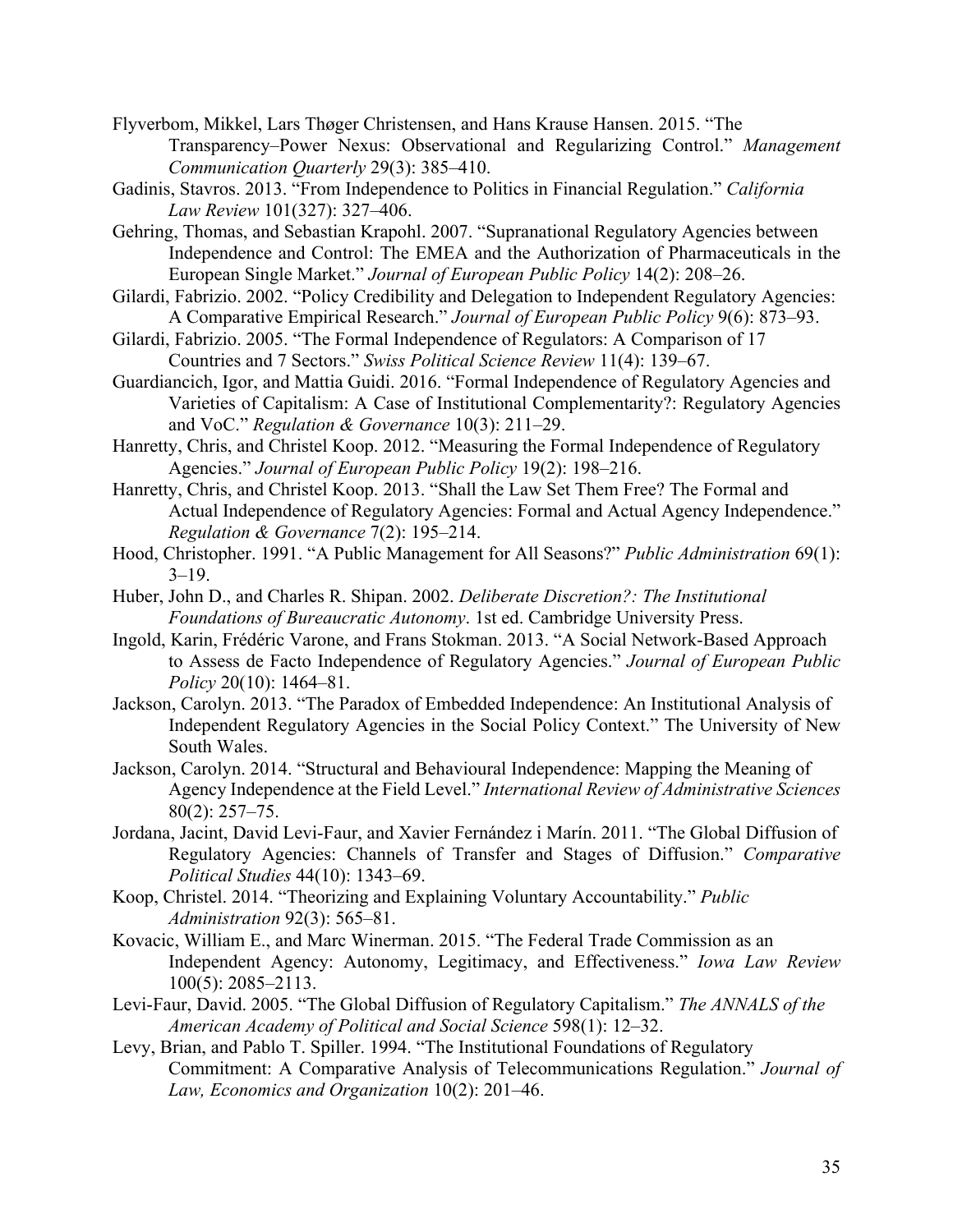- Lewis, David, and Neal Devins. 2008. "Not-So-Independent Agencies: Party Polarization and the Limits of Institutional Design." *Faculty Publications* 157: 498–459.
- Lewis, David E. 2002. "The Politics of Agency Termination: Confronting the Myth of Agency Immortality." *The Journal of Politics* 64(1): 89–107.
- Lewis, David E., and Jennifer L. Selin. 2015. "Political Control and the Forms of Agency Independence." *George Washington Law Review* 83(4–5): 1487–1517.
- Littoz-Monnet, Annabelle. 2014. "The Role of Independent Regulators in Policy Making: Venue-Shopping and Framing Strategies in the EU Regulation of Old Wives Cures: The Role of Independent Regulators in Policy Making." *European Journal of Political Research* 53(1): 1–17.
- Lodge, Martin. 2008. "Regulation, the Regulatory State and European Politics." *West European Politic* 31(1–2): 280–301.
- Lodge, Martin, and Christel Koop. 2015. "What Is Regulation? An Interdisciplinary Concept Analysis." *Regulation & Governance*.
- Lodge, Martin, and Lindsay Stirton. 2010. "Accountability in the Regulatory State." In Oxford University Press.
- Maggetti, Martino. 2007. "De Facto Independence after Delegation: A Fuzzy-Set Analysis." *Regulation & Governance* 1(4): 271–94.
- Maggetti, Martino. 2009. "The Role of Independent Regulatory Agencies in Policy-Making: A Comparative Analysis." *Journal of European Public Policy* 16(3): 450–70.
- Maggetti, Martino, Karin Ingold, and Frédéric Varone. 2013. "Having Your Cake and Eating It, Too: Can Regulatory Agencies Be Both Independent and Accountable?" *Swiss Political Science Review* 19(1): 1–25.
- Maggetti, Martino, and Verhoest. 2014. "Unexplored Aspects of Bureaucratic Autonomy: A State of the Field and Ways Forward." *International Review of Administrative Sciences* 80(2): 239–56.
- Majone, Giandomenico. 1994. "The Rise of the Regulatory State in Europe." *West European Politics* 17(3): 77–101.
- Majone, Giandomenico. 1997. "From the Positive to the Regulatory State: Causes and Consequences of Changes in the Mode of Governance." *Journal of Public Policy* 17(2): 139–67.
- Majone, Giandomenico. 1999. "The Regulatory State and Its Legitimacy Problems." *West European Politics* 22(1): 1–24.
- Majone, Giandomenico. 2001a. *Independence vs. Accountability? Non-Majoritarian Institutions and Democratic Government in Europe*. Florence: European University Institute.
- Majone, Giandomenico. 2001b. "Two Logics of Delegation: Agency and Fiduciary Relations in EU Governance." *European Union Politics* 2(1): 103–22.
- Maor, Moshe. 2007. "A Scientific Standard and an Agency's Legal Independence: Which of These Reputation Protection Mechanisms Is Less Susceptible to Political Moves?" *Public Administration* 85(4): 961–78.
- McCubbins, Mathew D., Roger G. Noll, and Barry R. Weingast. 1987. "Administrative Procedures as Instruments of Political Control." *Journal of Law, Economics and Organization* 3(2): 243–77.
- Miller, Gary J. 2005. "The Political Evolution of Principal-Agent Model." *Annual Review of Political Science* 8(1): 203–25.
- Moe, Terry M. 1985. "Control and Feedback in Economic Regulation: The Case of the NLRB."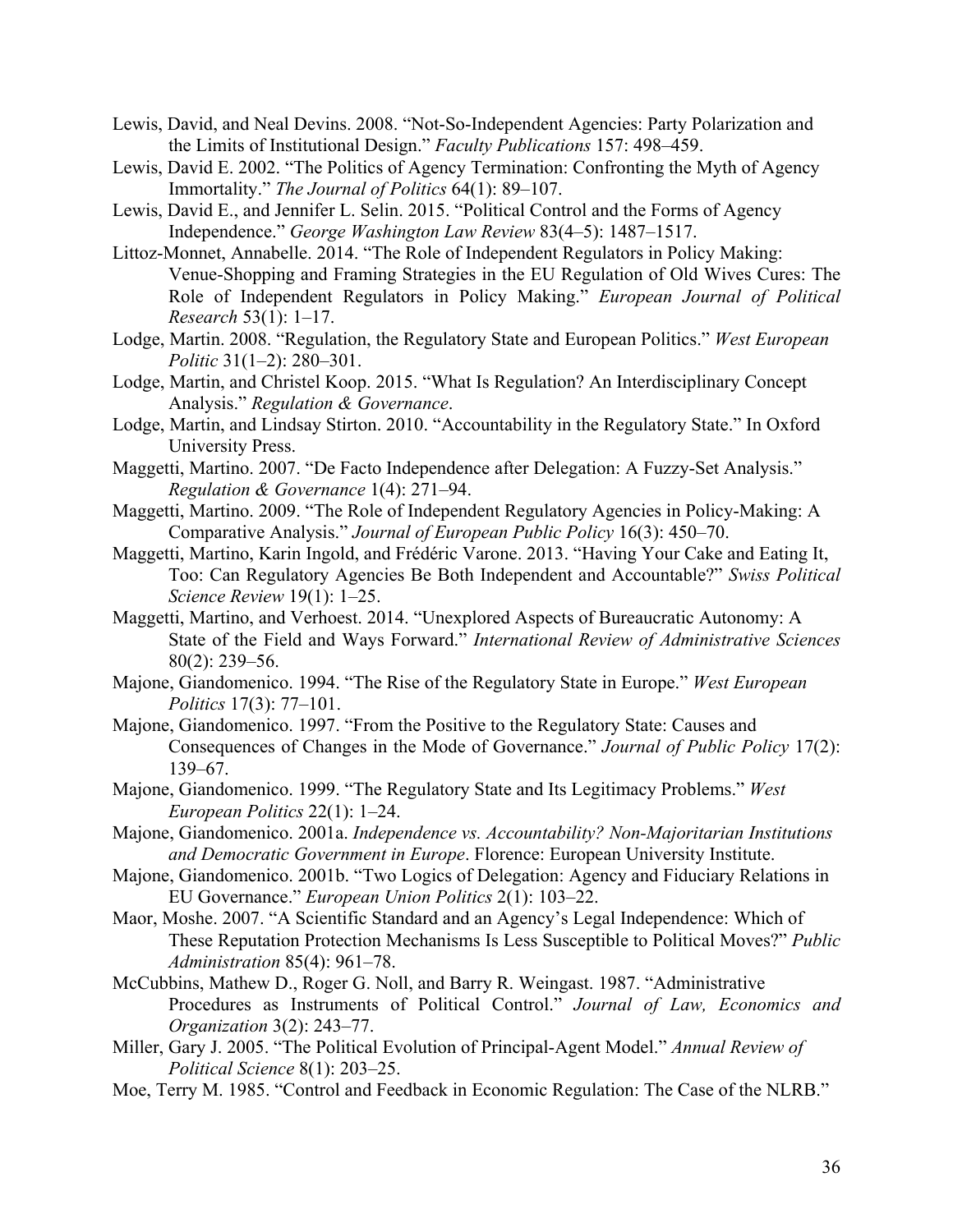*American Political Science Review* 79(4): 1094–1116.

- Nordlinger, Eric A. 1987. "Taking the State Seriously." In *Understanding Political Development*, Boston: Little, Brown & Co, 353–90.
- Note. 2012. "Independence, Congressional Weakness, and The Importance of Appointment: The Impact of Combining Budgetary Autonomy with Removal Protection." *Harvard Law Review* 125(7): 1822–43.
- OECD. 2014. *The Governance of Regulators*. OECD. https://www.oecdilibrary.org/governance/the-governance-of-regulators\_9789264209015-en (July 9, 2020).
- OECD. 2016. *Being an Independent Regulator*. OECD. https://www.oecdilibrary.org/governance/being-an-independent-regulator\_9789264255401-en (October 28, 2019).
- Ossege, Christoph. 2015. "Driven by Expertise and Insulation? The Autonomy of European Regulatory Agencies." *Politics and Governance* 3(1): 101.
- Pardow, Diego. 2017. "Understanding Independent Agencies: Political Insulation, Technical Expertise and the Technocrat's Paradox."
- Pollitt, Christopher, and Peter Hupe. 2011. "Talking About Government: The Role of Magic Concepts." *Public Management Review* 13(5): 641–58.
- Pollitt, Christopher, and Colin Talbot. 2004. *Unbundled Government*. London: Routledge.
- Puppis, Manuel et al. 2014. "The Political Communication of Independent Regulatory Agencies." *Swiss Political Science Review* 20(3): 388–412.
- Quintyn, Marc. 2009. "Independent Agencies: More than a Cheap Copy of Independent Central Banks?" *Constitutional Political Economy* 20(3–4): 267–95.
- Ram Mohan, M. P., K. V. Gopakumar, and Tyson Smith. 2019. "Nuclear Energy Safety, Regulatory Independence, and Judicial Deference: The Case of the Atomic Energy Regulatory Board of India." *Administration & Society*: 009539971988264.
- Ringquist, Evan J., Jeff Worsham, and Marc Allen Eisner. 2003. "Salience, Complexity, and the Legislative Direction of Regulatory Bureaucracies." *Journal of Public Administration Research and Theory* 13(2): 141–164.
- Rogoff, Kenneth. 1985. "The Optimal Degree of Commitment to an Intermediate Monetary Target." *The Quarterly Journal of Economics* 100(4): 1169–89.
- Rommel, Jan, and Koen Verhoest. 2014. "Exploring Effects of Coordination on the Autonomy of Regulators: Energy Regulators in Belgium." *International Review of Administrative Sciences* 80(2): 298–317.
- Ruffing, Eva. 2014. "How to Become an Independent Agency: The Creation of the German Federal Network Agency." *German Politics* 23(1–2): 43–58.
- Schrefler, Lorna. 2010. "The Usage of Scientific Knowledge by Independent Regulatory Agencies." *Governance* 23(2): 309–30.
- Seifter, Miriam. 2019. "Understanding State Agencies Independence." *Michigan Law Review* 117(8): 1537–92.
- Selin, Jennifer L. 2015. "What Makes an Agency Independent?" *American Journal of Political Science* 59(4): 971–87.
- Shapiro, Martin. 1997. "The Problems of Independent Agencies in the United States and the European Union." *Journal of European Public Policy* 4(2): 276–77.
- Stern, Jon. 2014. "The British Utility Regulation Model: Its Recent History and Future Prospects." *CCRP Working Paper No 23*.
- Stern, Jon, and Stuart Holder. 1999. "Regulatory Governance: Criteria for Assessing the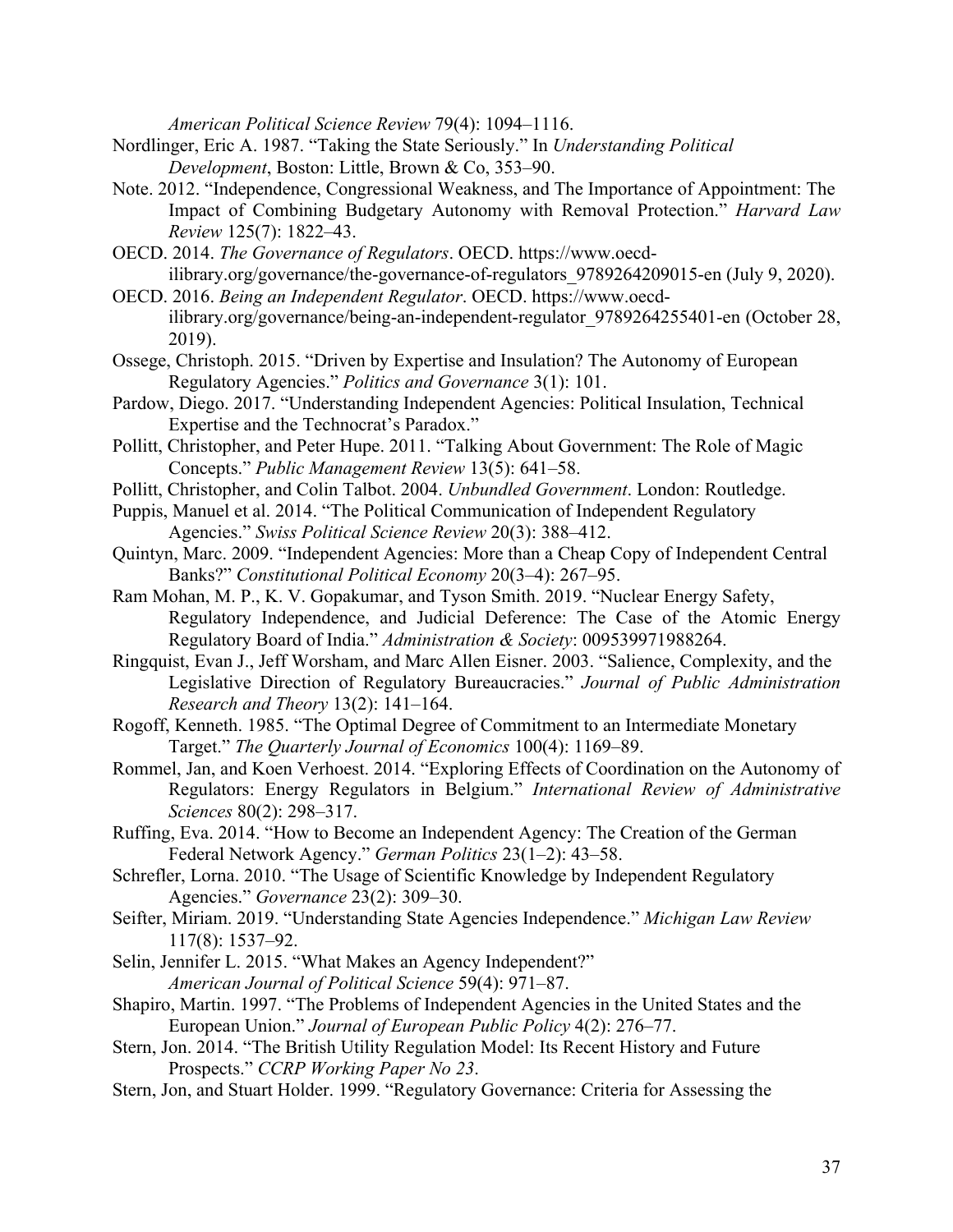Performance of Regulatory Systems." *London Business School Regulation Initiative Discussion Paper Series No.20*. http://www.ssrn.com/abstract=321421 (July 9, 2020).

- Svara, James H. 1998. "The Politics-Administration Dichotomy Model as Aberration." *Public Administration Review* 58(1): 51–58.
- Svara, James H. 2001. "The Myth of the Dichotomy: Complementarity of Politics and Administration in the Past and Future of Public Administration." *Public Administration Review* 61(2): 176–83.
- Talbot, Colin. 2004. "The Agency Idea: Sometimes Old, Sometimes New, Sometimes Borrowed, Sometimes Untrue." In *Unbundled Government: A Critical Analysis of the Global Trend to Agencies, Quangos and Contractualisation*, London and New York: Routledge, 3–21.
- Tan, Caroline W. 2020. "What the Federal Reserve Board Tells Us About Agency Independence." *New York University Review* 95(1): 326–61.
- Thatcher, Mark. 2002a. "Delegation to Independent Regulatory Agencies: Pressures, Functions and Contextual Mediation." *West European Politics* 25(1): 125–47.
- Thatcher, Mark. 2002b. "Regulation after Delegation: Independent Regulatory Agencies in Europe." *Journal of European Public Policy* 9(6): 954–72.
- Thatcher, Mark. 2005. "The Third Force? Independent Regulatory Agencies and Elected Politicians in Europe." *Governance* 18(3): 347–73.
- Thatcher, Mark. 2007. "Regulatory Agencies, the State and Markets: A Franco-British Comparison." *Journal of European Public Policy* 14(7): 1028–47.
- Thatcher, Mark, and Alec Stone Sweet. 2004. *The Politics of Delegation*. Routledge.
- van Thiel, Sandra, and Kutsal Yesilkagit. 2014. "Does Task Matter? The Effect of Task on the Establishment, Autonomy and Control of Semi-Autonomous Agencies." *International Review of Administrative Sciences* 80(2): 318–40.
- Trillas, Francis, and Miguel A. Montoya. 2008. "The Degree of Commitment to Regulator Independence: Measurement and Impact." *Hacienda Publica Espagnol* (185): 89–114.
- Tucker, Paul. 2018. *The Unlected Power: The Quest for Legitimacy in Central Banking and the Regulatory State*. Princeton: Princeton University Press.
- UK Government, Department for Business Innovation and Skills. 2011. *Principles for Economic Regulation*. London.
- UK National Infrastructure Commission. 2020. *Anticipate, React, Recover: Resilient Infrastructure Systems*.
- Verhoest, Koen et al. 2010. *Autonomy and Control of State Agencies*. London: Palgrave Macmillan UK.
- Verhoest, Koen, B. Guy Peters, Geert Bouckaert, and Bram Verschuere. 2004. "The Study of Organisational Autonomy: A Conceptual Review." *Public Administration and Development* 24(2): 101–18.
- Vermeule, Adrian. 2013. "Conventions of Agency Independence." *Columbia Law Review* 113(5): 1163–1238.
- Verschuere, Bram. 2009. "The Role of Public Agencies in the Policy Making Process: Rhetoric versus Reality." *Public Policy and Administration* 24(1): 23–46.
- Vibert, Frank. 2007. *The Rise of the Unelected*. Cambridge Press.
- Vibert, Frank. 2014. *The New Regulatory Space: Reframing Democratic Governance*. Edward Elgar.
- Vibert, Frank. 2016. "Independent Agencies, No Fixed Boundaries." *Regulatory agencies under challenge* Discussion paper N. 81.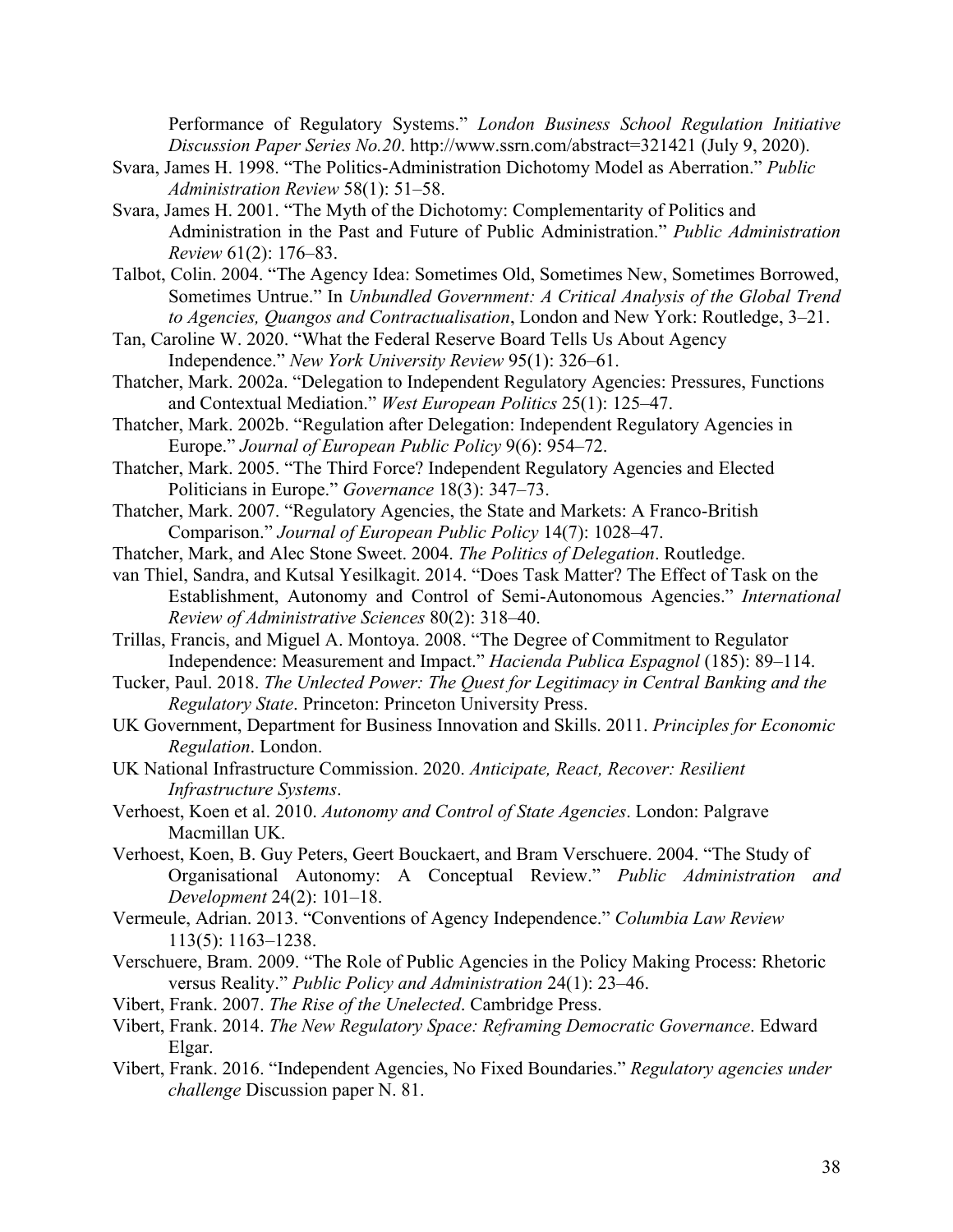- Wassum, Moritz, and Fabrizio De Francesco. 2020. "Explaining Regulatory Autonomy in EU Network Sectors: Varieties of Utility Regulation?" *Governance* 33(1): 41–60.
- Wilson, Woodrow. 1887. "The Study of Administration." *Political Science Quarterly* 2(2): 197.
- Yandle, Bruce. 1988. "Regulators, Legislators, and Budget Manipulation." *Public Choice* 56(2): 167–80.
- Yesilkagit, Kutsal., and J. G. Christensen. 2010. "Institutional Design and Formal Autonomy: Political versus Historical and Cultural Explanations." *Journal of Public Administration Research and Theory* 20(1): 53–74.
- Yesilkagit, Kutsal. 2004. "Bureaucratic Autonomy, Organizational Culture, and Habituation: Politicians and Independent Administrative Bodies in the Netherlands." *Administration & Society* 36(5): 528–52.
- Yesilkagit, Kutsal. 2011. "Institutional Compliance, European Networks of Regulation and the Bureaucratic Autonomy of National Regulatory Authorities." *Journal of European Public Policy* 18(7): 962–79.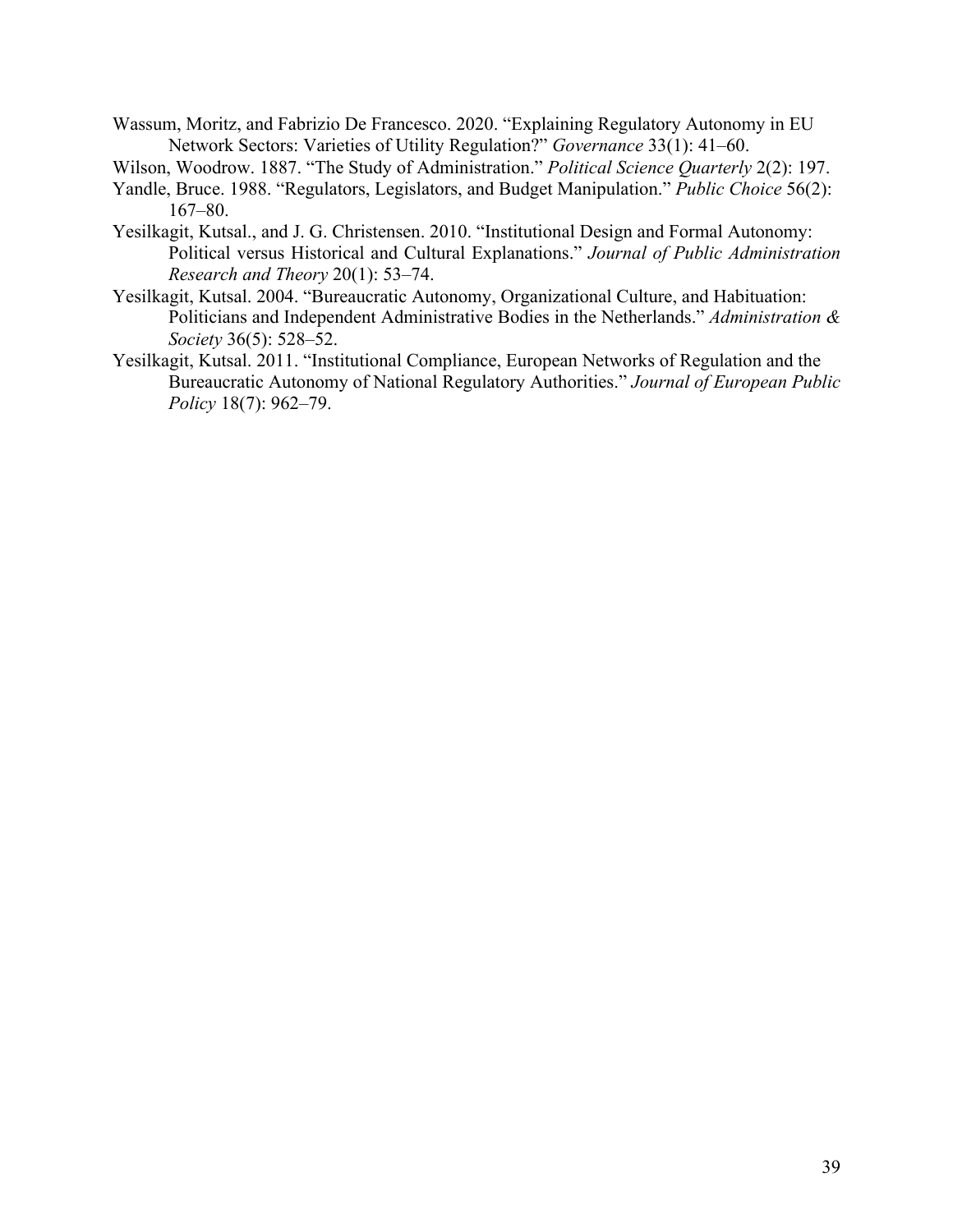## **Appendix 1.** Interviews and Methodology

Interview 1: Chief Executive for an economic regulator in the UK. Interview 2: General Counsel for an economic regulator in the UK. Interview 3: Senior Advisor and Consultant in utilities regulation for the UK Government. Interview 4: Senior Advisor for an economic regulator in the UK.

The interviews were semi-structured and conducted online. I followed the methodology detailed in: *Mastering the Semi-Structured Interview and Beyond: From Research Design to Analysis and Publication*, Anne Galleta, New York University Press, New York.

Note regarding ethics:

- Informed consent for the interviews was collected in writing with an information sheet and consent form which detailed the purpose of the interview and the terms (anonymity, voluntary participation, withdrawal at any moment from the study, etc).

- All the data has been anonymised and stored according to the Data Management Plan I submitted to the LSE Library.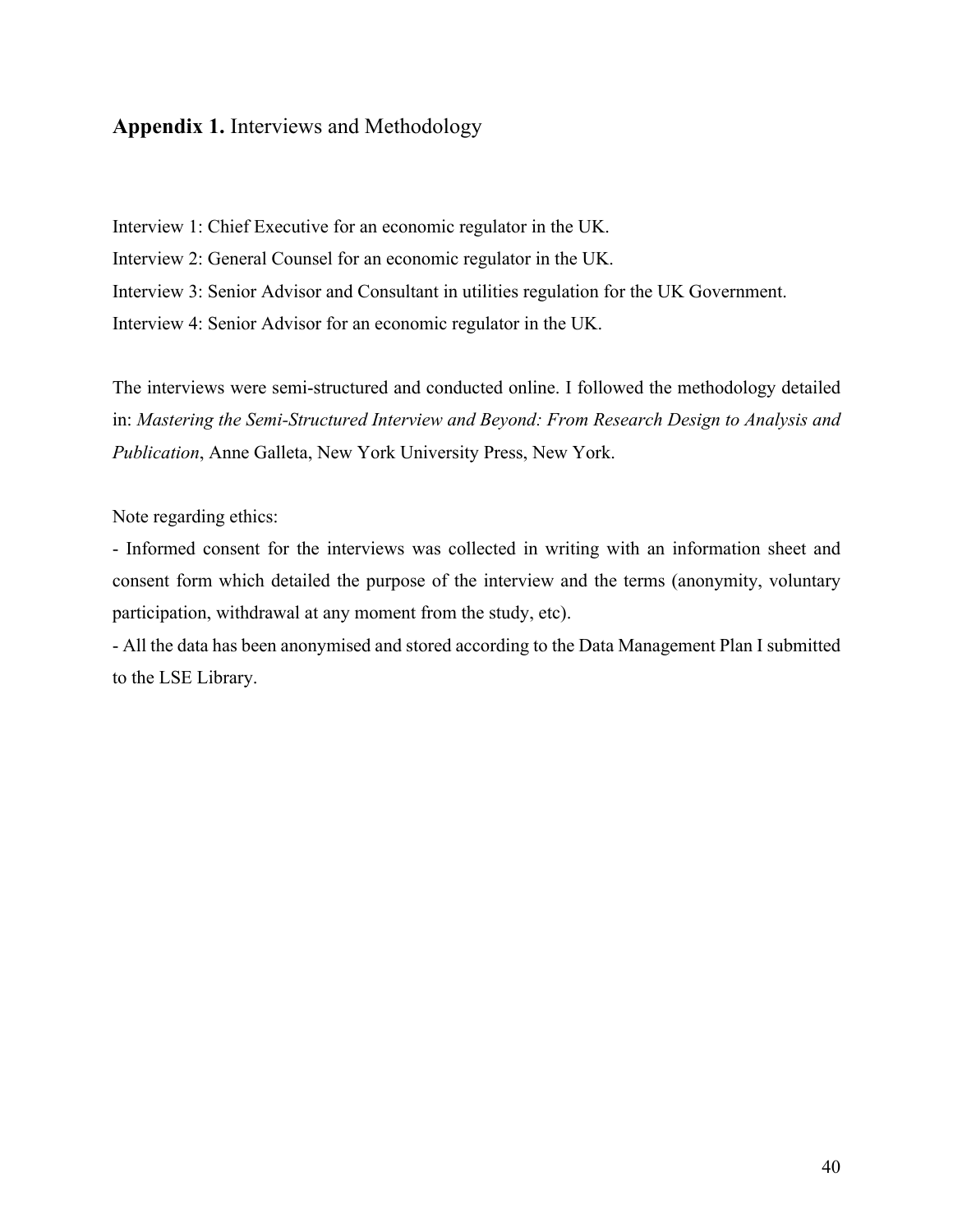# **Appendix 2.** Coding Index of the conceptual analysis of independence.

| Conceptual<br>dimensions                                | <b>Response</b><br>category | <b>Criterion</b>                                                                                                                                                                                     | <b>Example</b>                                                                                                                                                                                                                                                                                                                                                                                                                           |
|---------------------------------------------------------|-----------------------------|------------------------------------------------------------------------------------------------------------------------------------------------------------------------------------------------------|------------------------------------------------------------------------------------------------------------------------------------------------------------------------------------------------------------------------------------------------------------------------------------------------------------------------------------------------------------------------------------------------------------------------------------------|
|                                                         |                             | Nature of independence                                                                                                                                                                               |                                                                                                                                                                                                                                                                                                                                                                                                                                          |
| Institutional,<br>exogenous and top-<br>down process    | Yes                         | Explicit<br>conceptualisation<br>of<br>independence as a top-down,<br>exogenous institutional process.                                                                                               | Thatcher 2002, Gilardi 2005, Elgie and<br>McMenamin 2005                                                                                                                                                                                                                                                                                                                                                                                 |
|                                                         | Maybe                       | Implicit<br>conceptualisation<br>of<br>independence as a top-down,<br>exogenous institutional process.                                                                                               | No example available in the sample.                                                                                                                                                                                                                                                                                                                                                                                                      |
|                                                         | N <sub>o</sub>              | There is no clue that independence<br>is conceptualised as a top-down,<br>exogenous institutional process.<br>In other words, formal delegation<br>does not matter at all.                           | No example available in the sample.                                                                                                                                                                                                                                                                                                                                                                                                      |
| Institutional<br>endogenous<br>and<br>bottom-up process | Yes                         | Explicit conceptualisation<br>of<br>independence as<br>endogenous.<br>External environment and actors<br>Regulators<br>actively<br>matter.<br>contribute<br>building<br>to<br>their<br>independence. | Rommel and Verhoest 2014: Study<br>autonomy through a relational dynamic<br>perspective. Autonomy is strategically<br>constructed by regulators, notably by<br>creating and maintaining networks.                                                                                                                                                                                                                                        |
|                                                         | Maybe                       | Implicit<br>conceptualisation<br>of  <br>independence as an endogenous<br>and bottom-up process.                                                                                                     | Livermore<br>2014:<br>Agencies<br>have<br>managed to take control over the cost-<br>benefit analysis and review performed<br>by OIRA. It suggests implicitly that<br>independence may be a bottom-up<br>process as regulators manage to free<br>from certain mechanisms of control,<br>though this is not clearly highlighted as<br>part of the conceptualisation of<br>independence.                                                    |
|                                                         | N <sub>o</sub>              | There is no clue that independence<br>conceptualised<br>as<br>1S<br>an<br>endogenous, bottom-up process.                                                                                             | Wassum 2020: this is a difficult case.<br>Wassum<br>considers<br>that<br>formal<br>provisions are not sufficient to ensure<br>independence and that what political<br>actors do with their prerogatives<br>afterwards matter (for<br>de facto<br>independence). However, he does not<br>mention that regulators may be active in<br>building their independence. Thus, there<br>is no clue of a bottom-up conception of<br>independence. |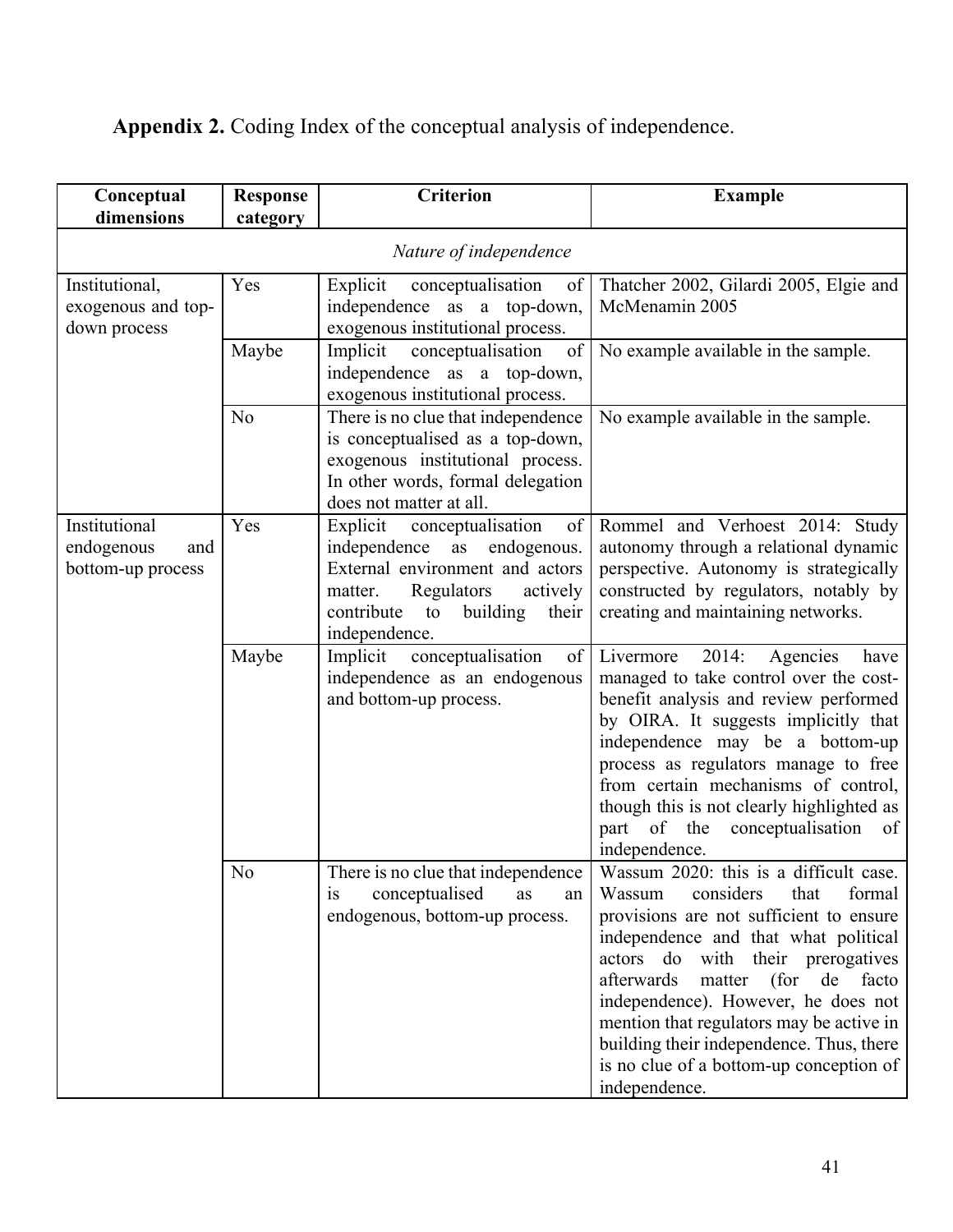|                               |       |                                                                                                                                                                                                                                                                                                                      | See Ennser-Jedenastik 2016 for a                                                                                                                                                                                                                                                                                                                 |
|-------------------------------|-------|----------------------------------------------------------------------------------------------------------------------------------------------------------------------------------------------------------------------------------------------------------------------------------------------------------------------|--------------------------------------------------------------------------------------------------------------------------------------------------------------------------------------------------------------------------------------------------------------------------------------------------------------------------------------------------|
| Cognitive process             | Yes   | Explicit<br>conceptualisation<br>of<br>independence<br>a cognitive<br>as<br>process.                                                                                                                                                                                                                                 | similar situation.<br>Seifter 2019: there is not a strong<br>collective norm enjoining political<br>authorities to respect the independence<br>of agencies.                                                                                                                                                                                      |
|                               | Maybe | There are clues that independence<br>is conceptualised as a cognitive<br>process.                                                                                                                                                                                                                                    | Thatcher 2002:<br>acknowledges<br>that<br>political actors may find it inappropriate<br>to use their prerogatives of control over<br>regulators, because it is not appropriate<br>or not in their interests but no further<br>mention of a cognitive process at the<br>heart of independence.                                                    |
|                               | No    | There is no clue that independence<br>maybe a cognitive process.                                                                                                                                                                                                                                                     | Gilardi 2002: independence exclusively<br>conceptualised as a formal institutional<br>process.                                                                                                                                                                                                                                                   |
|                               |       | Account of independence                                                                                                                                                                                                                                                                                              |                                                                                                                                                                                                                                                                                                                                                  |
| Separation<br>of<br>interests | Yes   | Independence is explicitly defined<br>as a separation of interests or<br>powers between regulators and<br>politicians<br>unelected<br>(e.g.,<br>structural<br>members,<br>separation<br>with government, RAs only make<br>expert-based decisions and do not<br>into<br>account<br>political<br>take<br>preferences). | defines<br>Tatcher<br>2002:<br>RAs<br><b>as</b><br>structurally separated from<br>elected<br>officials, "neither elected nor directly<br>managed by elected officials".<br>Koop and Hanretty 2012: independence<br>is the capacity of regulators to make<br>decisions "without consideration of<br>political preferences".                       |
|                               | Maybe | There are clues that a separation of<br>interests is a part of the definition<br>of independence.                                                                                                                                                                                                                    | Bianculli et al 2017: independence is not<br>clearly defined as a separation of<br>interests as the authors focus<br>on<br>autonomy but there are clues that<br>separation of interests may be part of<br>their conceptualisation (e.g. RAs are<br>separated from ministries, emphasis on<br>the fact that they make expert-based<br>decisions). |
|                               | No    | There is no clue that a separation<br>of interests is part of the definition<br>of independence.                                                                                                                                                                                                                     | Ingold et al 2013: independence defined<br>in terms of autonomy, as the capacity to<br>influence other actors and to resist the<br>influence of other actors. Independence<br>is clearly conceptualised in terms of<br>autonomy and there is no indication that<br>independence is conceptualised as a<br>separation of interests.               |
| Autonomy                      | Yes   | Independence is explicitly defined<br>as autonomy.                                                                                                                                                                                                                                                                   | Rommel<br>and Verhoest 2014:<br>they<br>explicitly prefer to use<br>the<br>term                                                                                                                                                                                                                                                                  |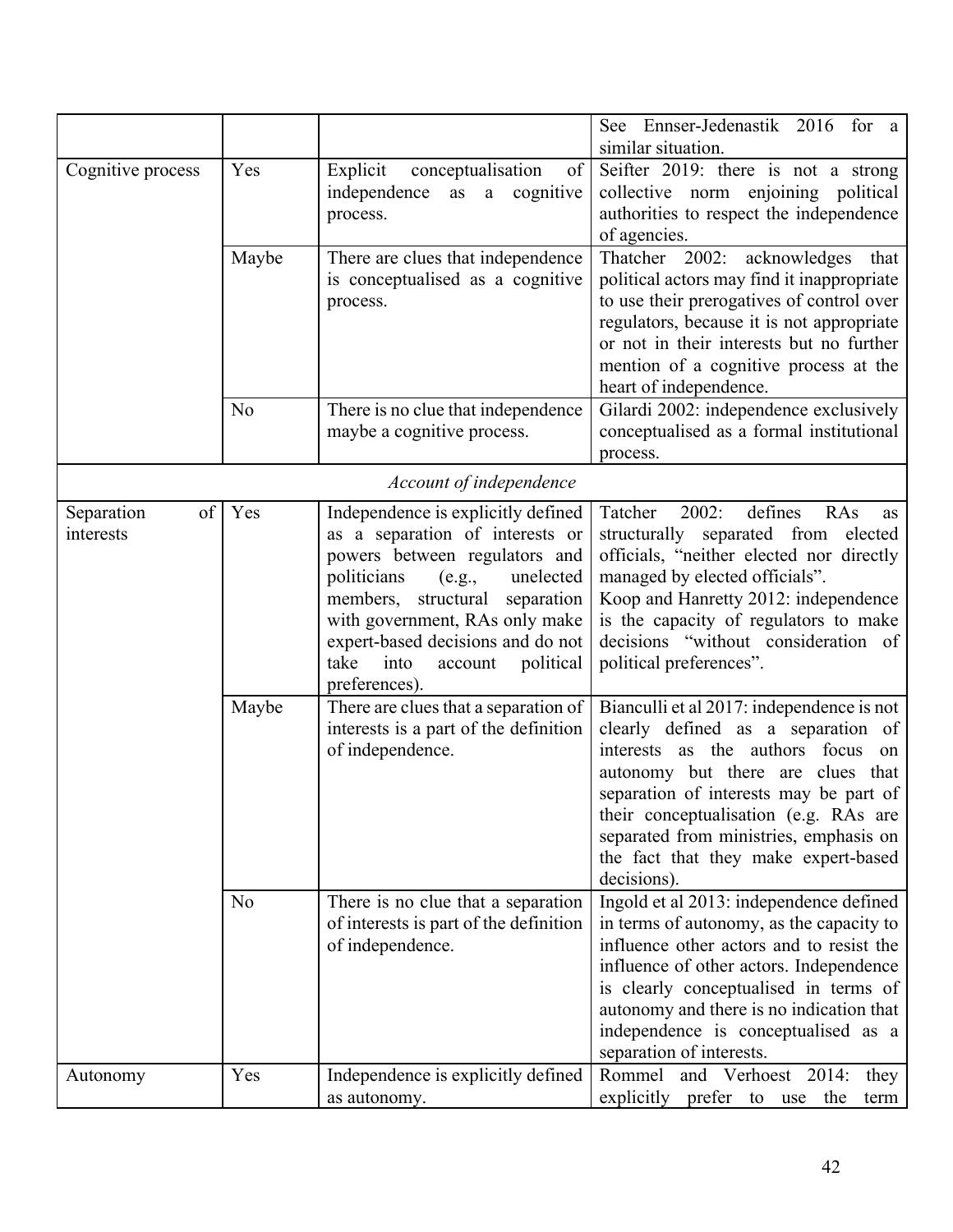|                 |       |                                                                                                                                                                                      | "autonomy" rather than "independence"<br>as autonomy refers to a continuum.                                                                                                                                                                                                                      |
|-----------------|-------|--------------------------------------------------------------------------------------------------------------------------------------------------------------------------------------|--------------------------------------------------------------------------------------------------------------------------------------------------------------------------------------------------------------------------------------------------------------------------------------------------|
|                 | Maybe | There are clues that independence<br>is defined as autonomy (e.g.,<br>having large powers, impossibility<br>for politicians<br>to<br>overturn<br>decisions, etc).                    | Gilardi 2002: he includes having "large<br>powers" in his index of independence,<br>suggesting that not being in competition<br>without others contribute to building<br>independence. This is a form of                                                                                         |
|                 | No    | There is no clue that independence<br>is conceptualised as autonomy.                                                                                                                 | autonomy in decision-making.<br>No example available.                                                                                                                                                                                                                                            |
| Self-reliance   | Yes   | is<br>Independence<br>explicitly<br>conceptualised as self-reliance<br>(i.e. having control over key<br>aspects of survival such as<br>protection from dismissal, staff,<br>budget). | Kruly 2013: independence is guaranteed<br>by protection from removal<br>and<br>financial resources independent from<br>Congress.                                                                                                                                                                 |
|                 | Maybe | There are clues that independence<br>is conceptualised as self-reliance.                                                                                                             | Hollibaugh 2019: independence<br>as<br>having protection from removal. This<br>suggests that self-reliance is part of the<br>definition of independence, but the<br>author does not engage further with this<br>account.                                                                         |
|                 | No    | There is no clue that independence<br>is conceptualised as self-reliance.                                                                                                            | Aulich et al 2017: control over key<br>aspects of survival is not in their index<br>of independence.                                                                                                                                                                                             |
| Moral Behaviour | Yes   | Behavioural<br>qualities<br>are<br>explicitly part of the definition of<br>independence.                                                                                             | Lewis and Selin 2015: they include<br>multi-partisan composition in<br>the<br>agency and absence of conflict of<br>interest in their index of independence.<br>indicates that impartiality<br>and<br>It<br>integrity are part of the definition of<br>independence.                              |
|                 | Maybe | There are clues that behavioural<br>qualities are part of the definition<br>of independence.                                                                                         | Mohan 2019: he assesses de facto<br>independence with the level of judicial<br>deference, which would denote the level<br>of trust and expertise of the agency, as<br>perceived by Courts. Independence is<br>thus potentially defined by perceived<br>trust and expertise of RAs.               |
|                 | No    | There is no clue that behavioural<br>qualities are part of the definition<br>of independence.                                                                                        | Van Thiel 2014: "Agency autonomy is<br>expected to ensure that regulation is<br>carried out in an independent, impartial<br>and expert manner, on the one hand, and<br>a transparent and efficient manner, on<br>the other hand". Behavioural qualities<br>are clearly an output of independence |